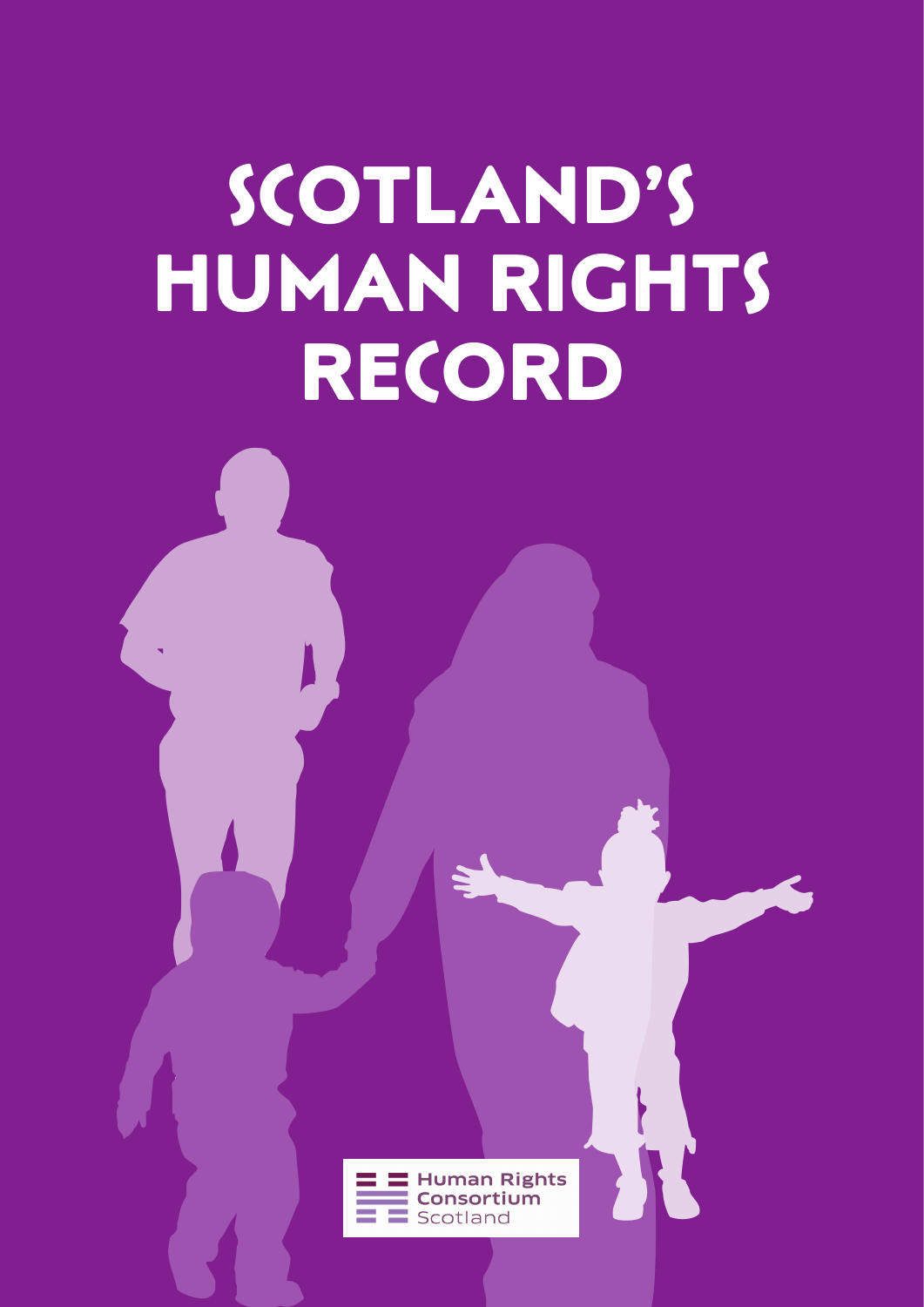# **SCOTLAND'S HUMAN RIGHTS RECORD**

#### **Universal Periodic Review: UK, 4th Cycle 2022**

This is the long report of a joint submission to the UPR from the Human Rights Consortium Scotland – the shorter word-count submission is available here. A list of our members and those supporting this submission is available at Annex A.

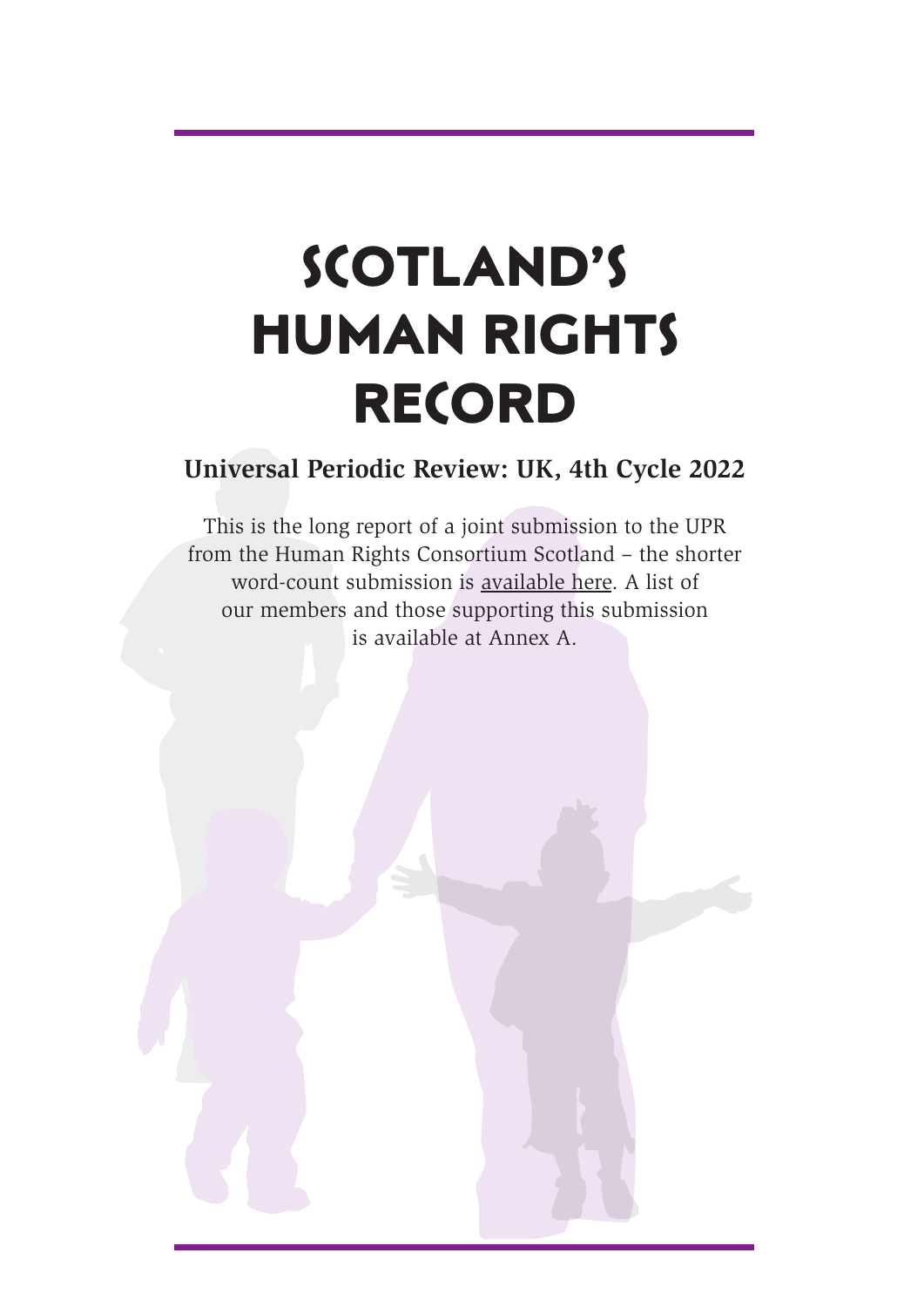# **CONTENTS**

| Introduction                                        | 3  |
|-----------------------------------------------------|----|
| Follow up to previous review                        | 3  |
| Cooperation with treaty bodies                      | 4  |
| Domestic human rights framework                     | 5  |
| International human rights treaties in domestic law | 6  |
| Incorporation of international human rights         | 6  |
| Human rights situation on the ground                | 9  |
| Right to participation                              | 12 |
| Migrants, refugees and trafficking                  | 13 |
| Prisons                                             | 17 |
| Women's rights                                      | 20 |
| Children's rights                                   | 22 |
| LGBTI people                                        | 26 |
| Racism, racial discrimination and hate crime        | 27 |
| Mental health                                       | 29 |
| Disabled people's rights, including people with     |    |
| learning disabilities                               | 30 |
| Human rights and the environment                    | 31 |
| Adequate standard of living                         | 32 |
| Annex A                                             | 35 |
| <b>Annex B</b>                                      | 35 |
| Footnotes                                           | 37 |
|                                                     |    |
|                                                     |    |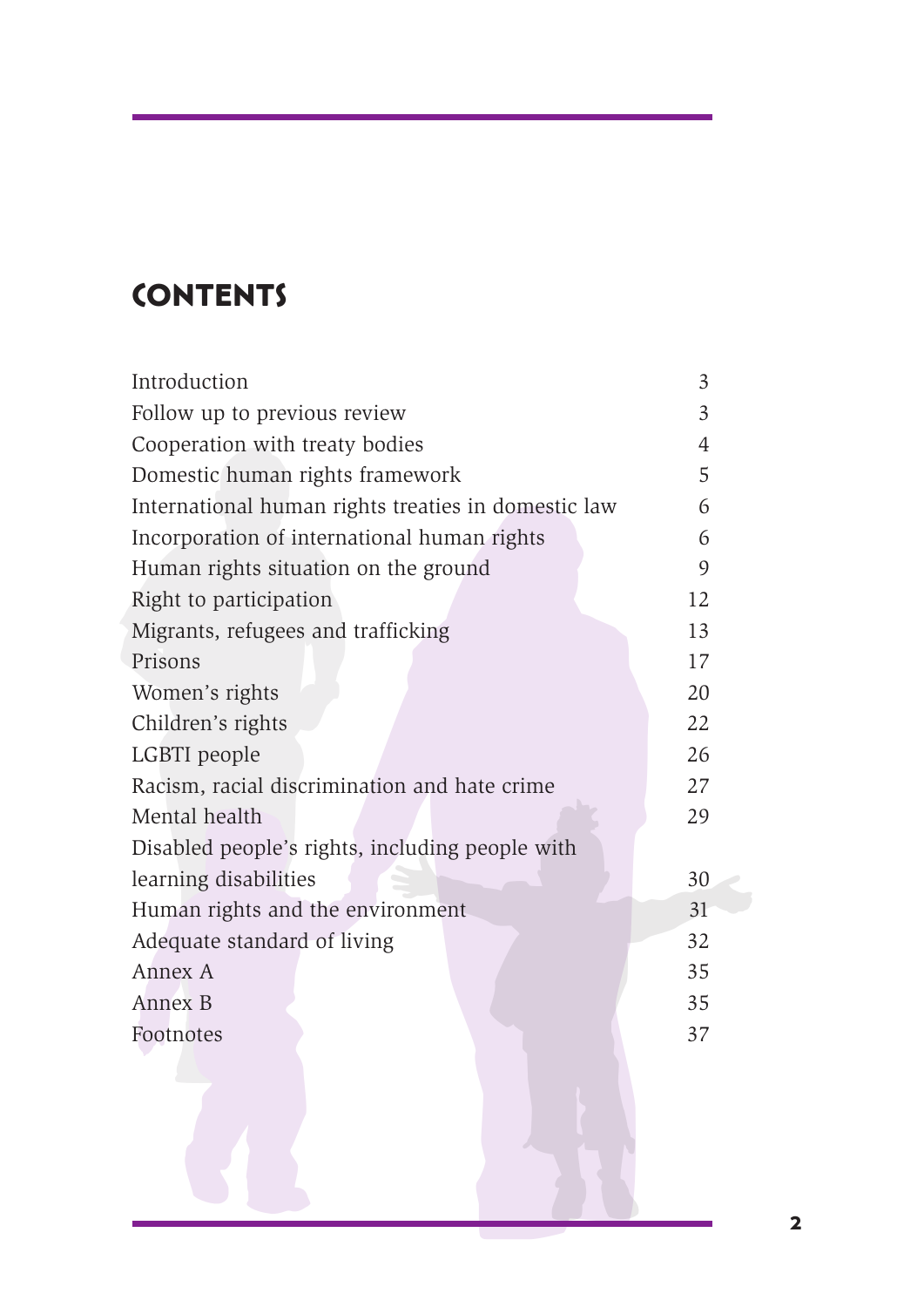# **INTRODUCTION**

This submission is focused on the human rights of people who live in Scotland. Whilst the UK is the state party to the Universal Periodic Review (UPR), many important decisions impacting people's human rights in Scotland are made at a devolved level. Recommendations are for the Scottish Government unless stated otherwise.

This submission is drawn from contributions from over 240 participants in a series of civil society workshops in November-December 2021, together with other research, statistics and lived experience evidence – there are more details in Annex B.

# **FOLLOW UP TO PREVIOUS REVIEW**

impacting people's human<br>devolved level. Recommenc<br>Government unless stated c<br>This submission is drawn fr<br>participants in a series of civ<br>November-December 2021, i<br>statistics and lived experienc<br>details in Annex B.<br>**FOLLOW** Universal Penotic Review (UPR), many important decisions<br>
impacting people's human rights in Scotland are made at a<br>
devolved level. Recommendations are for the Scottish<br>
Government unless stated otherwise.<br>
This submissio In the period of 2017-2022 since the third UK UPR cycle, the UK has been significantly impacted by the COVID-19 pandemic, by withdrawal from the EU, and by ongoing austerity measures. We note that there have been some positive developments around protection of human rights in Scotland such as: **OLLOW UP TO PREVIOUS REVIEW**<br>the period of 2017-2022 since the third UK UPR cycle, the<br>Chas been significantly impacted by the COVID-19<br>ndemic, by withdrawal from the EU, and by ongoing<br>stirty measures. We note that there

- Voting rights extended to all who have legal residence in Scotland (excepting people in prison long-term)
- Age of criminal responsibility raised from 8 years old to 12 years old
- Equal protection from assault for children ending lawful corporal punishment of children
- Ending Destitution Together: strategy for refugees in Scotland
- New Scottish social security system and benefits, including doubling Scottish Child Payment
- Housing First policy, recognising everyone's right to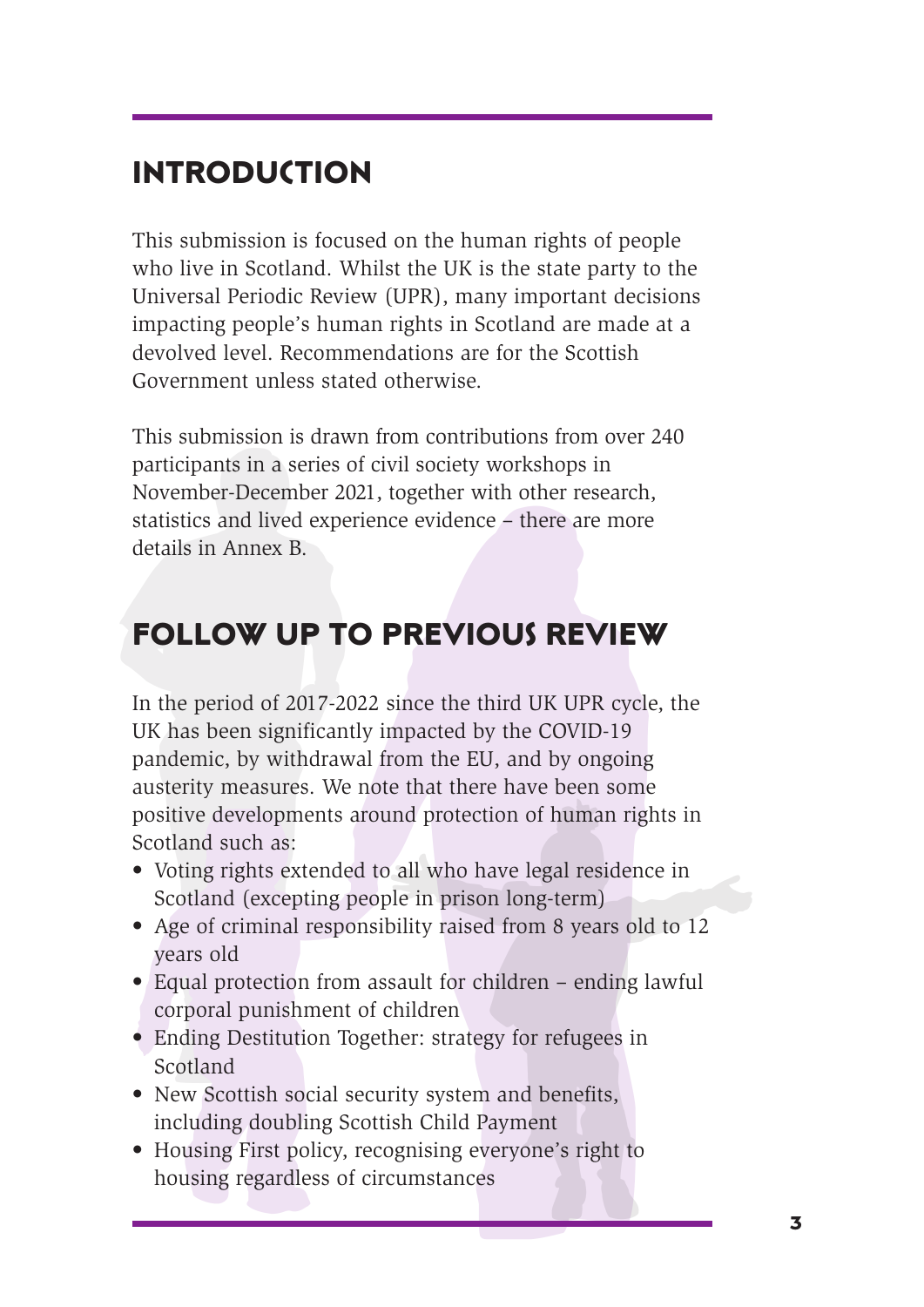The Consortium considers that this period has however seen: continued rights infringements and discrimination against particular groups; persistently high levels of poverty; systemic racism; regression on human rights law at a UK level; negative rhetoric on rights in public debates; and a lack of consideration of human rights in COVID-19 measures.

# **COOPERATION WITH TREATY BODIES**

**COOPERATION W**<br>
measures.<br> **COOPERATION W**<br>
Recommendation 134.55<br>
UK and Scottish Governme<br>
Scottish civil society to info<br>
cycle of the UPR. We are co<br>
needs to be greater commit<br>
recommendations. In partic<br>
accepted 42 lack of consideration of human rights in COVID-19<br>measures.<br> **COOPERATION WITH TREATY BODIES**<br> **Recommendation 134.55 partially met:** We welcome the<br>
UK and Scottish Governments' positive engagement with<br>
Scottish civil so **Recommendation 134.55 partially met:** We welcome the UK and Scottish Governments' positive engagement with Scottish civil society to inform the State Party report to this cycle of the UPR. We are concerned however, that there needs to be greater commitment to implementation of recommendations. In particular, the UK Government only accepted 42% of recommendations from the last cycle<sup>1</sup>. The UK Government did not give proper consideration to the report by the UN Special Rapporteur on Extreme Poverty and Human Rights after his visit to the UK in November 2018<sup>2</sup>. Monitoring of implementation of the UNCRPD found that there were 'grave and systematic violations' of disabled people's human rights but this was largely dismissed by the UK Government<sup>3</sup>. cle of the UPR. We are concerned however, that there expected to be greater commitment to implementation of commendations. In particular, the UK Government only cepted 42% of recommendations from the last cycle<sup>1</sup>. The Gov

#### **Recommendations**

**>The UK Government should reiterate and demonstrate its commitment to full engagement with international rights monitoring through supporting more recommendations and creating action plans to then**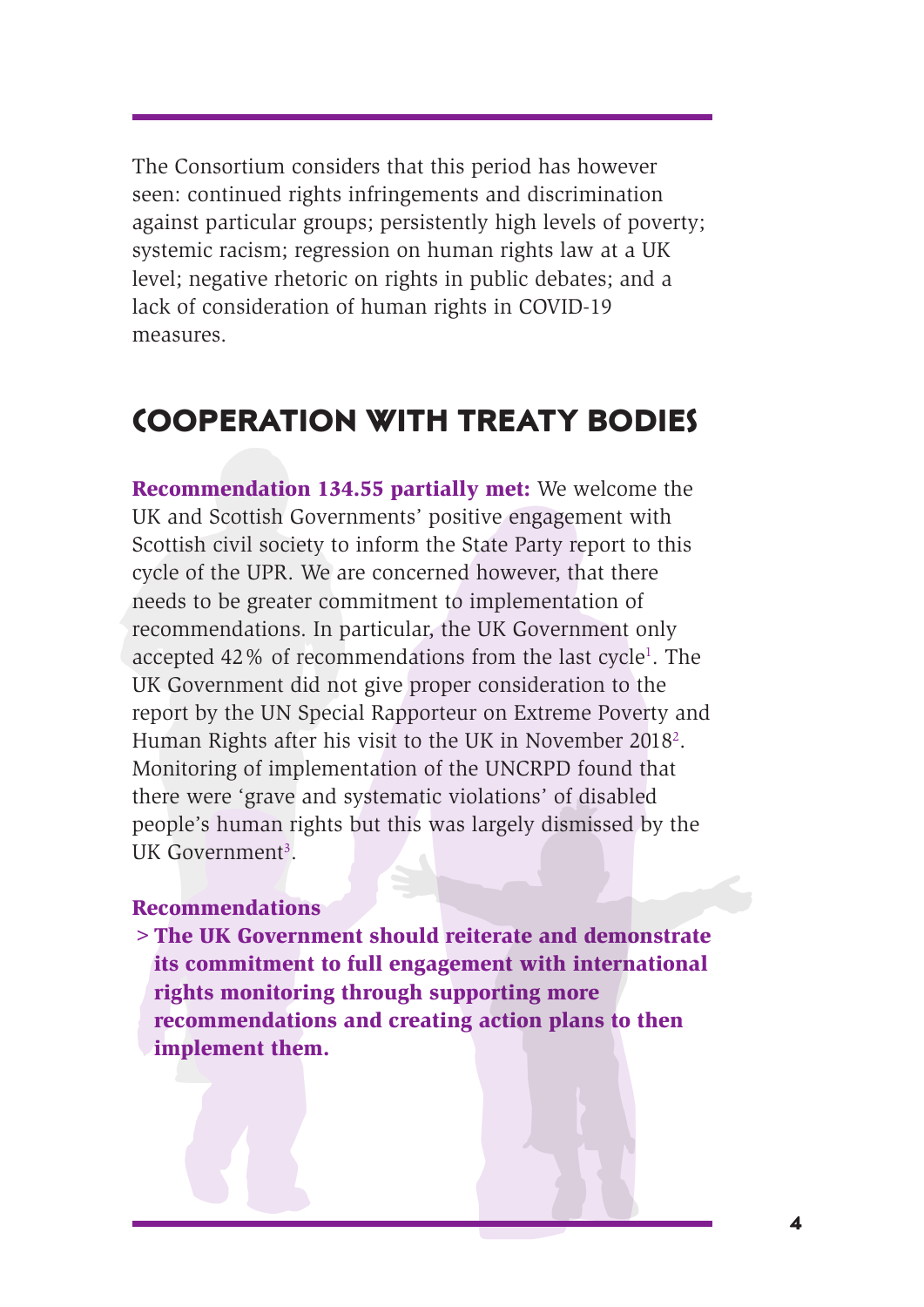## **DOMESTIC HUMAN RIGHTS FRAMEWORK**

#### **HUMAN RIGHTS LEGAL PROTECTIONS**

**Recommendations 134.68-76 have not been met:** 

In the previous UK UPR, there were a significant number of recommendations around maintaining human rights protections in law. We consider that recent proposals from the UK Government, if implemented, will be a significant roll-back on human rights legal protections in the UK<sup>4</sup>. An Independent Review of the Human Rights Act (HRA) 1998, commissioned by the UK Government, published its report in December 2021<sup>5</sup>. This Review received over 150 submissions and developed its recommendations after nine months of detailed consideration. The Review concluded that the HRA was by and large, working well with some small recommendations for change. This is a sentiment shared across Scottish civil society.

In the previous UK UPR, the<br>recommendations around n<br>protections in law. We cons<br>the UK Government, if impi<br>roll-back on human rights l<br>An Independent Review of<br>1998, commissioned by the<br>report in December 2021<sup>5</sup>. T<br>submi Recommendations 134.68-76 have not been met:<br>In the previous UK UPR, there were a significant number of<br>recommendations around maintaining human rights<br>protections in law. We consider that recent proposals from<br>the UK Gov Despite this, and in the face of much evidence to the contrary, the UK Government states that human rights has suffered from 'mission creep', that there has been an incremental expansion of rights' and that there are many spurious human rights claims. The UK Government published proposals to replace the Human Rights Act with a new Bill of Rights<sup>6</sup>. The proposals for this new Bill of Rights will water down human rights accountability through distancing UK courts from European Court of Human Rights case law, by introducing an additional 'permissions stage' to be able to take a case, and by allowing courts to deny someone equal remedy on the basis of their 'past conduct'. These proposals include reducing courts' ability to require positive obligations, and reduce the place of compatibility with human rights as a baseline check on legislation. In addition, these proposals give scant attention to the months of detailed consideration. The Review concluded<br>that the HRA was by and large, working well with some<br>small recommendations for change. This is a sentiment<br>shared across Scottish civil society.<br>Despite this, and in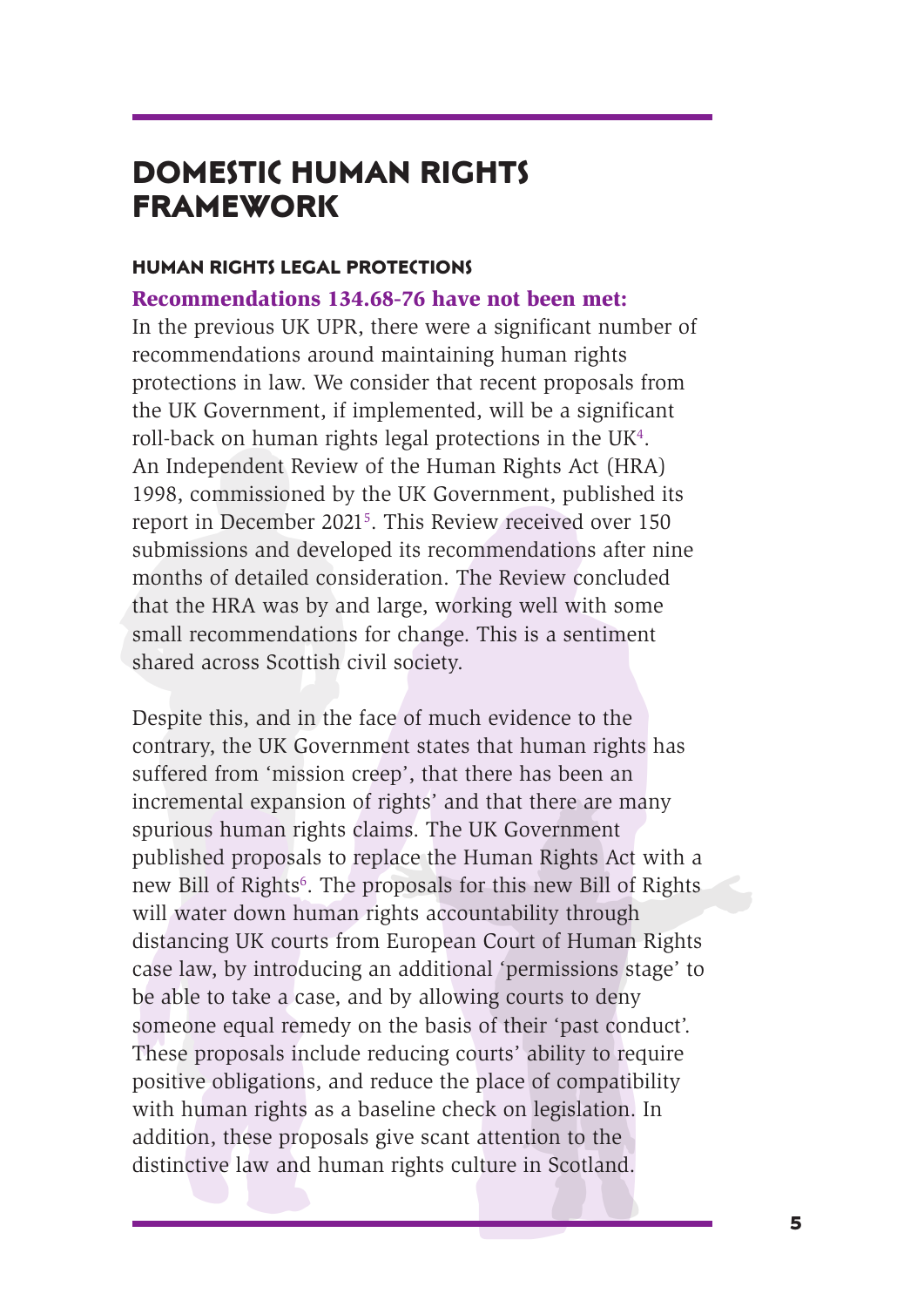It is welcome that the UK will remain party to the ECHR but of great concern that the Government proposes to go backwards on the UK's legal protection of ECHR rights.

# **INTERNATIONAL HUMAN RIGHTS TREATIES IN DOMESTIC LAW**

#### **Recommendations 134.1-50 no further progress:**

The UK ratified the Council of Europe Convention on the Protection of Children against Sexual Exploitation and Sexual Abuse, but no other progress has been made. The UK has not yet ratified the Council of Europe Convention on Preventing and Combating Violence against Women and Domestic Violence (Istanbul Convention).

# **INCORPORATION OF INTERNATIONAL HUMAN RIGHTS**

#### **Recommendation 134.59, 60, 65: good progress in Scotland but not yet fully met**

**TREATIES IN DOMALE TREATIES IN DOM**<br> **EREATIES IN DOM**<br> **EREATIES IN DOM**<br> **EREATIES IN DOM**<br> **EREATIES IN DOM**<br> **EREATIES IN DOM**<br> **EREATIES IN DOM**<br> **EREATIES IN DOM**<br> **EREATIES EXECUTE AND**<br> **EXECUTE AND**<br> **EXECUTED INTERNATIONAL HUMAN RIGHTS**<br> **TREATIES IN DOMESTIC LAW**<br>
Recommendations 134.1-50 no further progress:<br>
The UK ratified the Council of Europe Convention on the<br>
Protection of Children against Sexual Exploitation and<br>
Sexu Within Scotland, in March 2021 the Scottish Parliament unanimously passed a Bill to incorporate the UN Convention on the Rights of the Child into Scots law. This was widely celebrated and supported, not least by many children and young people. The UK Supreme Court ruled in June 2021, that parts of the Bill had to be amended to reflect the devolution settlement within the UK<sup>7</sup>. However, many months later, the Scottish Government has not yet introduced amendments to the Bill so that it can be made law and begin to make a positive difference to children's Domestic Violence (Istanbul Convention).<br> **INCORPORATION OF INTERNATIONAL**<br> **HUMAN RIGHTS**<br> **Recommendation 134.59, 60, 65:**<br> **Recommendation 134.59, 60, 65:**<br> **Recommendation**, in March 2021 the Scottish Parliament<br>
Winth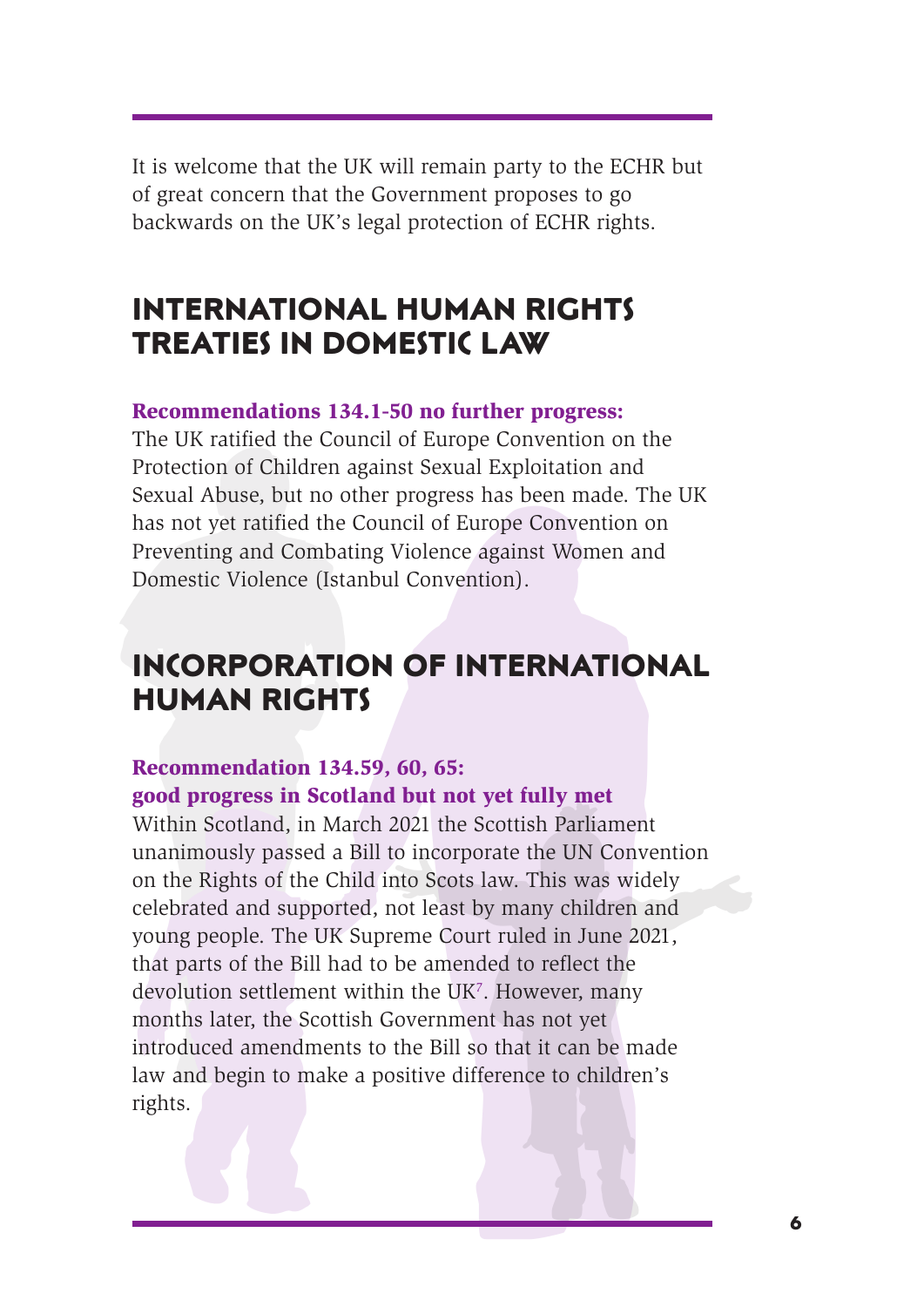Eminiation of Nactal Discrimation<br>Convention on the Eliminat<br>Discrimination Against Wool<br>Convention on the Rights o<br>(UNCRPD). The Scottish Geright to a healthy environm<br>protections and rights for o<br>into law. There will be Elimination of Racial Discrimination (ICERD): the<br>Convention on the Elimination of all Forms of<br>Discrimination and Elimination of all Forms of<br>Discrimination Against Women (CEDAW); and the UN<br>Convention on the Rights of Pe The Consortium strongly welcomes the Scottish Government's commitment to incorporate four more of our international rights treaties directly into Scots law: the International Covenant of Economic, Social and Cultural Rights (ICESCR); the International Convention on the Elimination of Racial Discrimination (ICERD); the Convention on the Elimination of all Forms of Discrimination Against Women (CEDAW); and the UN Convention on the Rights of Persons with Disabilities (UNCRPD). The Scottish Government also plans to put the right to a healthy environment, and particular additional protections and rights for older people and LGBTI people into law. There will be new duties and requirements on public authorities to ensure that these are embedded into government decision-making and approaches, and requirements around monitoring and reporting<sup>8</sup>. The framework should include new routes and supports to remedy that make justice affordable, effective, accessible and timely. It is therefore vitally important that this enhanced human rights framework is directly informed by people's lived experience of rights, is as effective and empowering as possible, and is accompanied by the resourcing and leadership to drive a human rights culture across Scotland.

#### **COLLECTING AND MONITORING DATA AROUND HUMAN RIGHTS**

The significant gaps in published data in Scotland is hindering the monitoring and scrutiny of the fulfilment and progressive realisation of human rights. Very often, data is simply not collected, such as the extent of racism in schools or disabled people's access to the courts. Data collection is also too often prescriptive and limited to pre-determined blanket categories, leading to generalised data that masks and misses minority experience. For example: there is a general lack of adequate data on rights realisation of People of Colour and minority ethnic groups, particularly in relation requirements around monitoring and reporting<sup>4</sup>. The framework should include new routes and supports to temped that make justice arfordable, effective, accessible and timely. It is therefore virially important that this e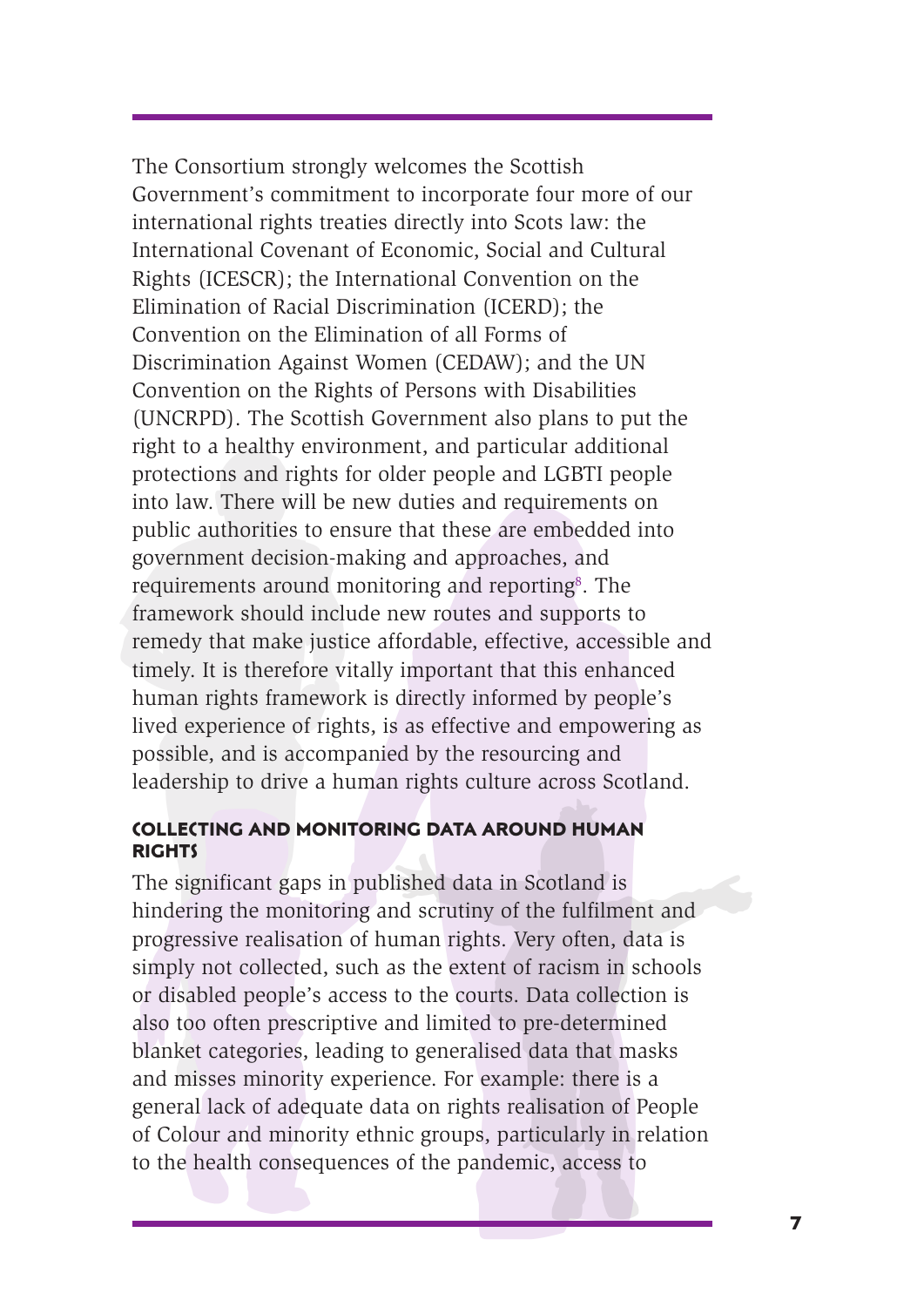are noni. There is a tack of<br>rights of D/deaf people and<br>the barirest to services for prights<br>impairments, and misses w<br>heightened by intersectiona<br>There is a significant lack of<br>disaggregated data which th<br>around areas su are from. There is a lack of disaggregated data around the rights of D/deal people and disabled people, which misses the barriers to services for people with different impairments, and misses where these barriers are heigh justice, mental health, housing, social security take up, prisons and policing. Where data on experiences of migrants is collected, too often this is in large categories such as African or Asian, and ignores the significant differences for people depending on which part of Asia or Africa that they are from. There is a lack of disaggregated data around the rights of D/deaf people and disabled people, which misses the barriers to services for people with different impairments, and misses where these barriers are heightened by intersectional discrimination and inequalities. There is a significant lack of gender-sensitive sexdisaggregated data which then hinders good policy making around areas such as employment, skills, enterprise and entrepreneurship, education, and care.

#### **NATIONAL ACTION PLAN ON HUMAN RIGHTS**

#### **Recommendation 134.79: good progress in Scotland but more to be done**

Scotland's National Action Plan on human rights (SNAP) takes a multi-institutional and collaborative approach to driving progress on human rights<sup>9</sup>. After a period of evaluation, a new governance structure including people with lived experience, is being established. SNAP now needs Government commitment, leadership and resourcing in order to drive the change needed. In addition, there is no national action plan on human rights at a UK level. **RATIONAL ACTION PLAN ON HUMAN RIGHTS**<br>**Recommendation 134.79: good progress in Scotland but**<br>more to be done<br>Scotland's National Action Plan on human rights (SNAP)<br>takes a multi-institutional and collaborative approach to

#### **SCOTTISH HUMAN RIGHTS COMMISSION**

It is important that our National Human Rights Institution has all the powers and resources that it needs, particularly if it is to play its part in economic, social, cultural and environmental rights being fully protected. The SHRC should be given additional powers including to take a court case and intervene in court cases, and it should be properly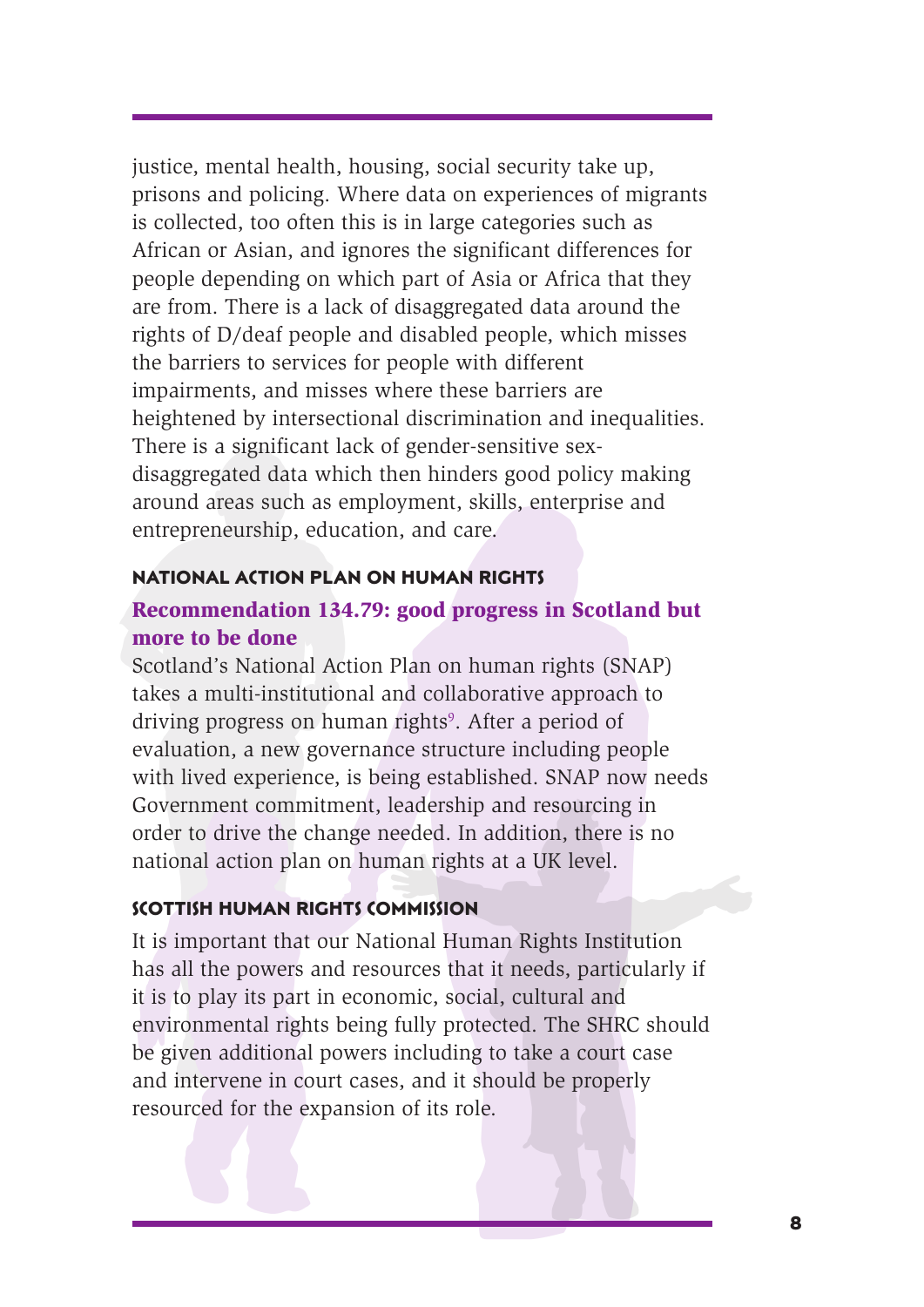**Recommendations**

- **>The UK Government shelve proposals to replace the Human Rights Act.**
- **>The UK Government ratify all UN human rights treaties and optional protocols, removing reservations, and ratify the Istanbul Convention without delay.**
- **>Urgently introduce UNCRC (Incorporation) (Scotland) Bill amendments**
- **>Commit to resourcing and leadership for the full incorporation of ICESCR, CEDAW, UNCRPD and ICERD, the right to a healthy environment, and extra protections for older people and LGBTI people into Scots law by 2025. Ensure that access to justice is affordable, accessible, timely and effective for all.**
- **>Address gaps in published human rights data.**
- **>Sufficient resourcing and leadership of SNAP.**
- **>The Scottish Human Rights Commission be given enhanced powers and resourcing.**

## **HUMAN RIGHTS SITUATION ON THE GROUND**

#### **RESPONSE TO COVID-19 PANDEMIC**

reservations, and rating<br>
without delay.<br>
> Urgently introduce UNC<br>
Bill amendments<br>
> Commit to resourcing a<br>
incorporation of ICESC<br>
ICERD, the right to a h<br>
protections for older pe<br>
Scots law by 2025. Ensi<br>
affordable, reservations, and ratify the Istanbul Convention<br>
without delay.<br>
> Urgently introduce UNCRC (Incorporation) (Scotland)<br>
Bill amendments<br>
> Commit to resourcing and leadership for the full<br>
incorporation of ICESCR, CEDAW, Government handling of the COVID-19 pandemic has exacerbated existing rights infringements and inequalities. Many government authorities gave very little consideration to the impacts on fundamental human rights when they made COVID-related decisions<sup>10</sup> and this is a concern that continues around government decisions about the removal of restrictions or access to testing. Transparency of decision making during the pandemic and on recovery plans remains a concern for many. Public services and restrictions were introduced overnight with scant regard to the impact on Saddress gaps in published human rights data.<br>
Saufficient resourcing and leadership of SNAP.<br>
The Scottish Human Rights Commission be given<br>
enhanced powers and resourcing.<br>
HUMAN RIGHTS SITUATION ON THE<br>
GROUND<br>
RESPONSE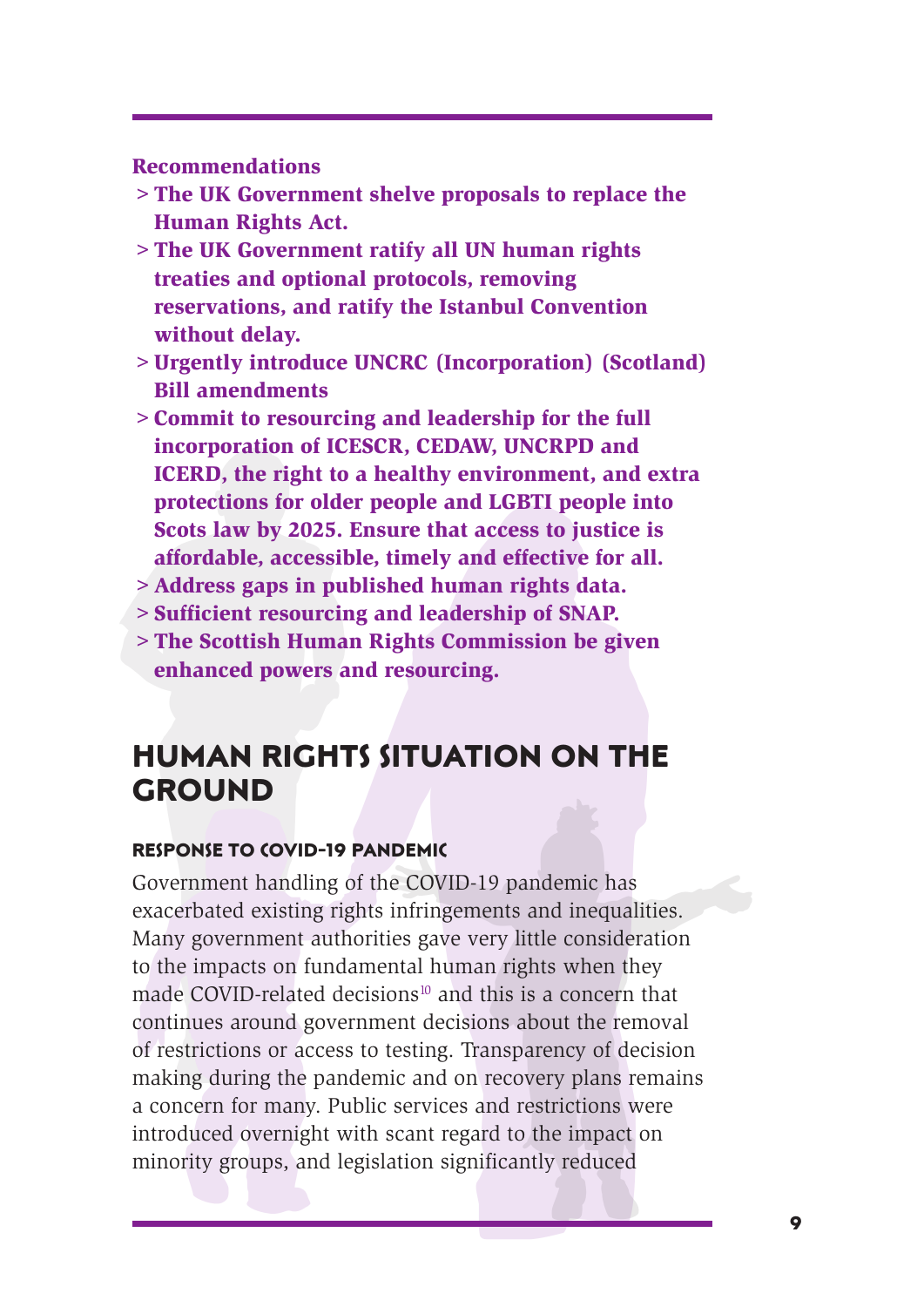people's ability to have a say over their own lives $\mathfrak{u}$ . For example, legislation allowed decisions about mental health detention, care placements and accommodation without any need to consider the person's own views. Furthermore, even after the initial urgency of COVID-19, legislation was rushed through both the UK and Scottish Parliaments with very little time for scrutiny or debate. This was compounded by pandemic preparedness not taking a human rights or gendered approach.

#### **HUMAN RIGHTS AND CARE**

During the pandemic, there was a lack of consideration of the human rights of those who receive care. People were moved from hospitals to care homes without any testing for COVID-19. People who worked in care homes did not have proper access to Personal Protective Equipment. People who lived in care homes were denied the right to see their family for weeks or months at a time, often going far beyond the levels of risk that might have warranted such restrictions. Too often care homes neglected people's dignity and choices within their own homes.

mough bout the ok and so<br>time for scrutiny or debate.<br>pandemic preparedness not<br>gendered approach.<br>**HUMAN RIGHTS AND CARE**<br>During the pandemic, there<br>the human rights of those v<br>moved from hospitals to ca<br>COVID-19. People through both the UK and Scottish Parliaments with very little<br>time for scrutiny or debate. This was compounded by<br>pandemic preparedness not taking a human rights or<br>gendered approach.<br>**HUMAN RIGHTS AND CARE**<br>During the pan In addition, many disabled and older people who received care and support at home had services drastically reduced or removed altogether with little warning. This had significant impacts on their human rights and had huge impacts on many unpaid carers who found their right to health, to work and to education severely limited. The vast majority of these unpaid carers are women. Government authorities abdicated their responsibilities to provide proper support and care, and instead placed the burden on many unpaid carers. Although COVID-19 is now significantly reduced, much of the state support needed by those who need care and by unpaid carers remains woefully low and has not been reinstated to pre-pandemic levels, let alone being sufficient to protect proper access to Personal Protective Equipment. People who<br>lived in care homes were denied the right to see their family<br>for weeks or months at a time, of<br>the right of see their family felevels of risk that might have warr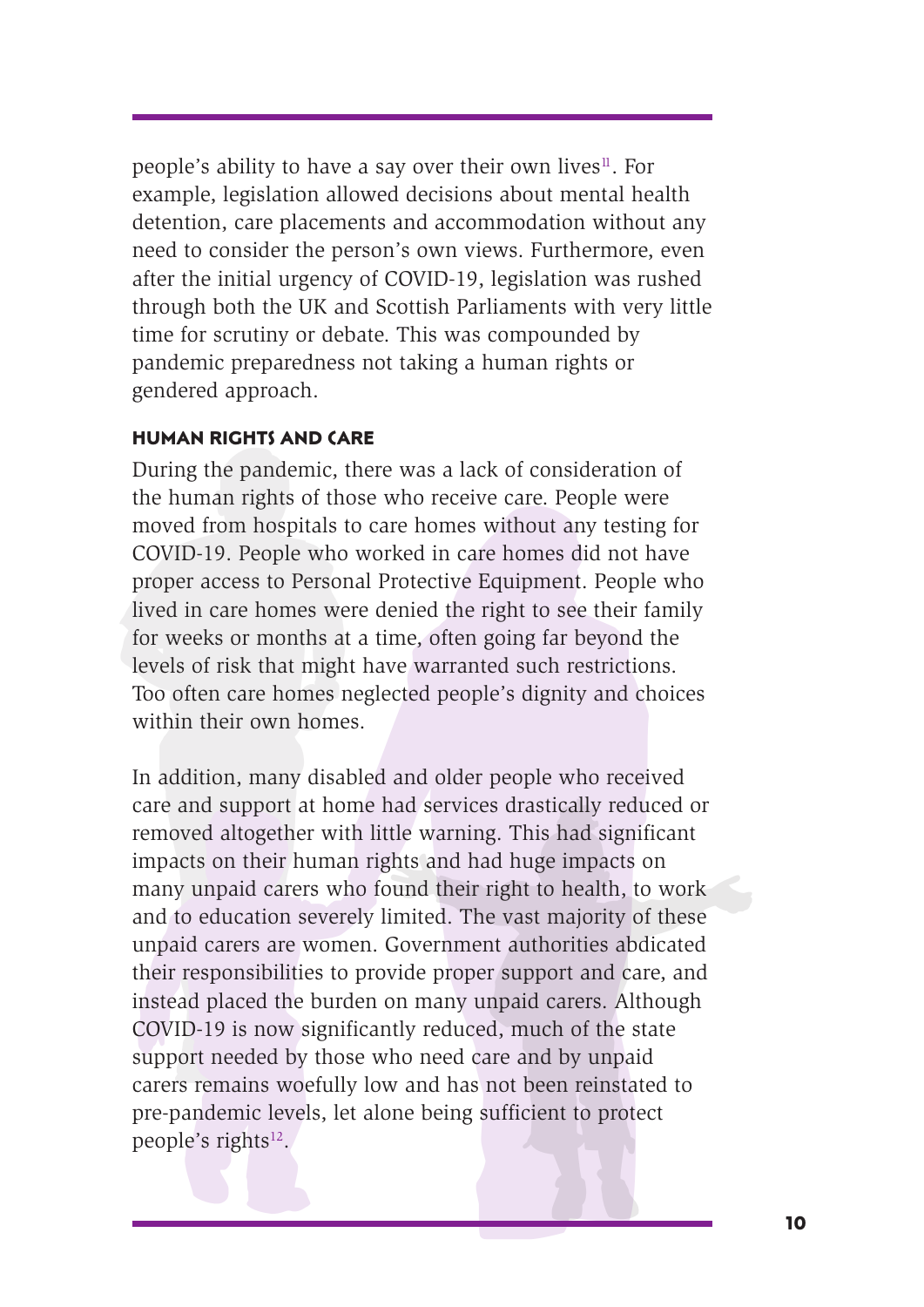#### **RIGHT TO LIFE**

6 in 10 people who died with COVID-19 between March 2020 and January 2021 were disabled $13$ . There were disproportionately high deaths and adverse health outcomes for Black, Asian and minority ethnic people<sup>14</sup>. Infection and death rates were higher for people with learning disabilities15.

Some people were called, without any rationale and sometimes by non-clinical staff, to ask them to sign a 'Do Not Resuscitate' order, whilst others found that these had been placed in their medical records without their knowledge. Disabled people and older people were sometimes told that they would not be taken to hospital if they contracted COVID-19.

#### **INCLUSIVE COMMUNICATIONS**

death rates were nigher for<br>disabilities<sup>15</sup>.<br>Some people were called, w<br>sometimes by non-clinical s<br>Not Resuscitate' order, while<br>been placed in their medica<br>knowledge. Disabled people<br>sometimes told that they w<br>they cont death rates were higher for people with learning<br>disabilities".<br>Some people were called, without any rationale and<br>sometimes by non-clinical staff, to ask them to sign a 'Do<br>Not Resuscitate' order, whilst others found that The move to digital services and participation during COVID-19 meant that digital exclusion, whether due to barriers such as poverty, mental health, language, digital literacy or other, led to people's access to health and wellbeing services and information being significantly impaired. In particular, mental health tribunals during COVID were by phone only, leading to a lack of participation of the person impacted most, and a lack of transparency of 'who was in the room'. This also applied to tribunals for those based in The State Hospital, and to parole board hearings for those in The State Hospital, where it appears that videoconference instead of in-person hearings may continue for some time. Proof of EU citizens' pre-settled or settled status remains digital only, leading to disadvantage and discrimination in accessing employment, housing and health. **EXECTS COMMUNICATIONS**<br>The move to digital services and participation during COVID-The move to digital services and participation during COVID-The meant that digital exclusion, whether due to barriers such as poverty, men

There were delays in information about COVID-19 measures being available in other languages or formats<sup>16</sup>. The Scottish Government included BSL interpretation in their COVID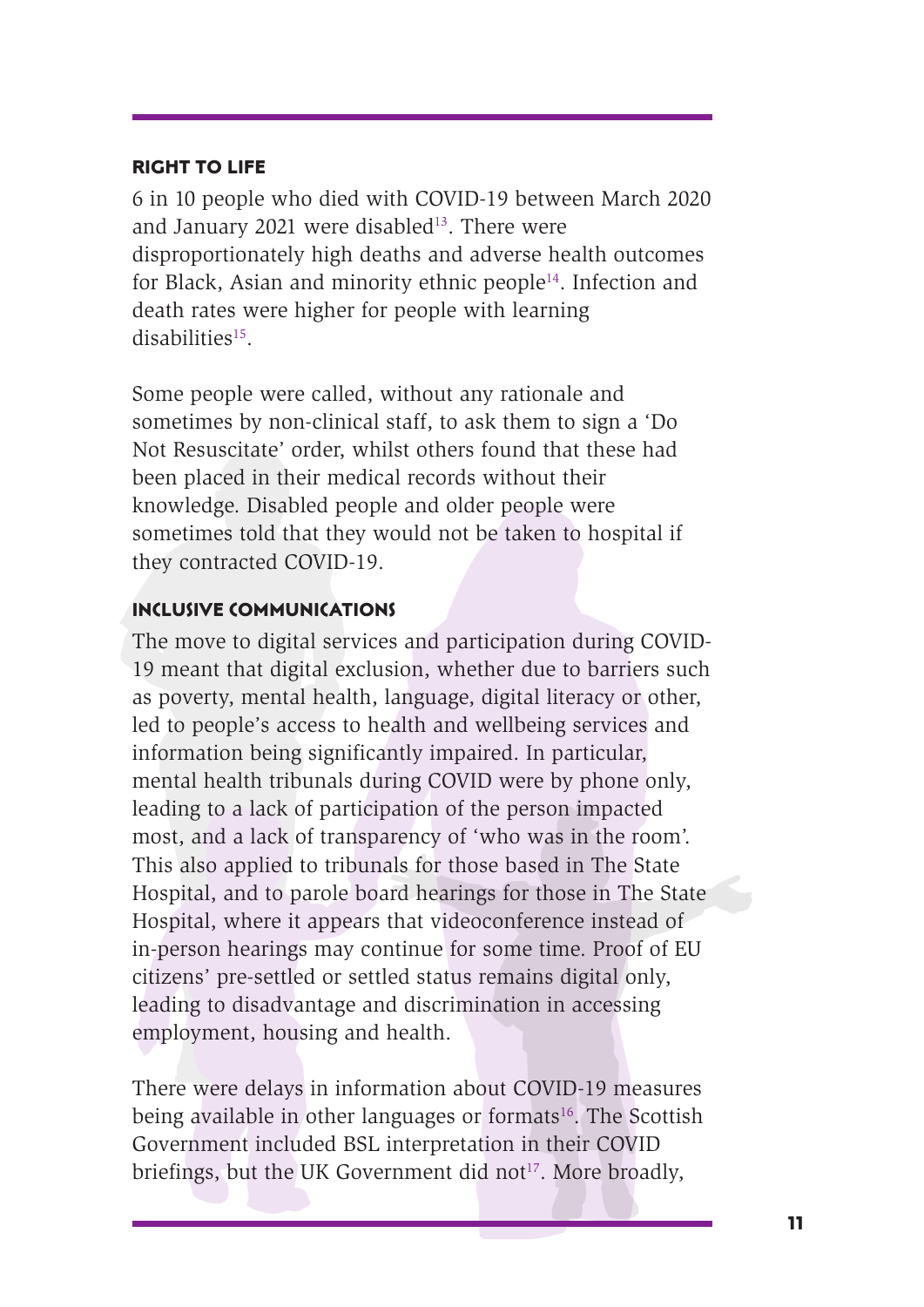inclusive communications continues to be an afterthought for many public authorities<sup>18</sup>.

#### **Recommendations**

- **>COVID-19 Inquiries should take a human rights-based and gendered approach.**
- **>Take a human rights-based approach to policies related to care and carers.**
- **>Public services should never be digital-only but adopt inclusive communications**

# **RIGHT TO PARTICIPATION**

**Example 12**<br>
Fake a human rights-barelated to care and care and care<br>
Felict services should<br>
inclusive communication<br>
inclusive communication<br>
ENGHT TO PARTIC<br>
Participation is a core princ<br>
but attempts at involving p<br> and gendered approach.<br>
> Take a human right-based approach to policies<br>
related to care and carers.<br>
> Public services should never be digital-only but adopt<br>
inclusive communications<br> **RIGHT TO PARTICIPATION**<br>
Participa Participation is a core principle across human rights treaties but attempts at involving people with lived experience in policy and law decisions are often seen as tokenism<sup>19</sup>. Rights holders have called for new human rights law in Scotland to lead to an increase in the voices of marginalised people being heard. Civil society organisations such as Disabled People's Organisations (DPOs), who often are vital to enabling participation, often struggle to access long-term and sufficient funding. Despite inquiry recommendations that address this $20$ , resourcing for civil society and community groups is too often short-term, patchy, based on damaging competitive tendering and without core costs being met. There is a postcode lottery of some areas being eligible for more resources than others, and sometimes specialist or community groups for particular minority groups miss out on funding to larger mainstream services. Participation is a core principle across human rights treaties<br>but attempts at involving people with lived experience in<br>policy and law decisions are often seen as tokenism<sup>19</sup>. Rights<br>holders have called for new human rig

Independent advocacy is a crucial tool for people's voices to be heard<sup>21</sup>. Advocacy services provide the support that is needed to address the power balance in any meeting, so that an individual's voice can be heard in decisions about their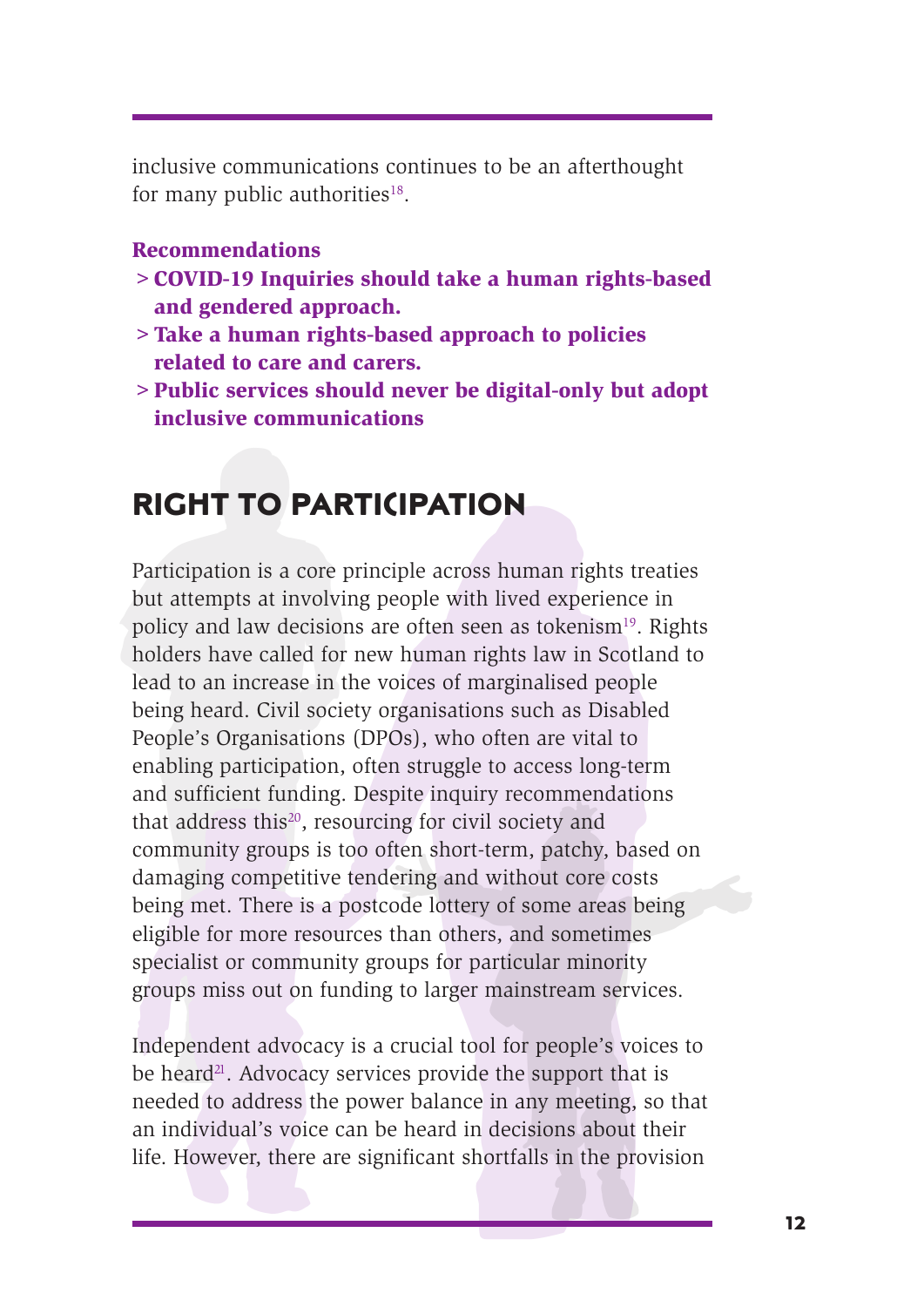of advocacy in several areas including; physical disabilities, sensory impairment, people in prison, BME communities, drug and alcohol addiction, homelessness; and for people affected by HIV/AIDS<sup>22</sup>.

#### **Recommendations**

**>Adopt a policy of 3-year minimum funding for third sector organisations, and address shortages of independent advocacy.**

# **MIGRANTS, REFUGEES AND TRAFFICKING**

#### **IMMIGRATION SYSTEM**

#### **Recommendations 134.121; 134.163; 134.214 & 216: have not been met**

Solutions and a model of 3-year<br>
Solution a policy of 3-year<br>
sector organisations, and<br>
independent advocacy.<br> **MIGRANTS, REFU**<br> **TRAFFICKING**<br>
IMMIGRATION SYSTEM<br>
Recommendations 134.12<br>
not been met<br>
The Nationality and Recommendations<br>
> Adopt a policy of 3-year minimum funding for third<br>
> efector organisations, and address shortages of<br>
independent advocacy.<br>
<br> **MIGRANTS, REFUGEES AND**<br> **TRAFFICKING**<br>
INMIGRATION SYSTEM<br>
Recommendatio The Nationality and Borders Bill (currently being considered by the UK Parliament) is an anti-refugee Bill which presents the biggest threat to refugee rights in the UK that we have seen for decades. The Bill undermines the UN Refugee Convention by proposing to assess people's asylum claims on the basis of the routes they took to the UK, criminalising people for seeking safety. The Bill also demands that people disclose abuse and violence they have been subject to – to strangers, in a new and unfamiliar environment, within a short deadline – or risk their personal 'credibility' in the eyes of a hostile UK state. Children will be subject to an invasive Home Office age assessment regime that violates their identity and bodily integrity. **EXERTION SYTEM**<br> **Recommendations 134.121; 134.163; 134.214 & 216: have**<br> **Recommendations 134.121; 134.163; 134.214 & 216: have**<br> **not** been met<br>
the biggest threat to refugee Fights in the UK hat we have<br>
the biggest th

#### **ACCOMMODATION**

During COVID-19, many asylum seekers were moved with little notice out of communities to be housed in institutional  $accommunication<sup>23</sup>$ . When the government should have been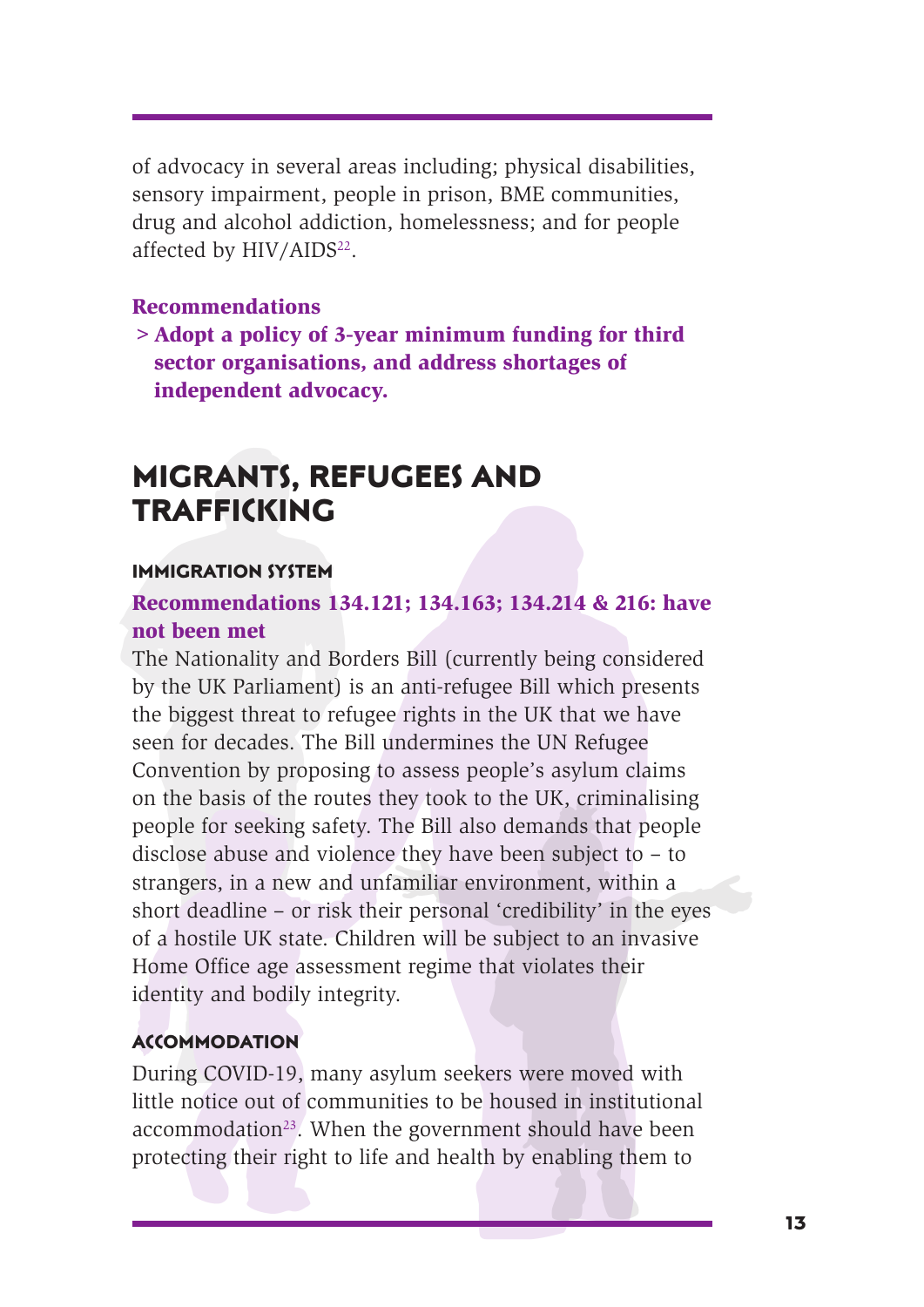accommodation centres for people seeking asylum,<br>suggesting anylum,<br>suggesting an expansion of their usage and a move away<br>from community accommodation in the longer term. People<br>are often moved to new asylum accommodatio live at a distance to others, instead they moved them into institutional accommodation where they had to share living and eating space, had even less money for living costs, and poor support for their mental health. Now the Nationality and Borders Bill focuses significantly on institutional accommodation centres for people seeking asylum, suggesting an expansion of their usage and a move away from community accommodation in the longer term. People are often moved to new asylum accommodation with little notice and far from their communities, including children who then have to move schools. Accommodation for people in the asylum system is often of poor standard<sup>24</sup>.

#### **DESTITUTION OF ASYLUM SEEKERS**

Asylum seekers are now being dispersed across Scotland with little regard for the support infrastructure that is necessary. Refugee survivors of torture have a right to rehabilitative support but many are being accommodated far from rehabilitative services available in Scotland, and these services are far from sufficient to meet need.

Refugees have economic and social rights equal to others. However, poeple in Scotland with No Recourse to Public Funds have very limited protection of their rights to health, education and an adequate standard of living. This NRPF status leaves many individuals and families destitute and reliant on charities to survive.

accommodaton centres for suggesting an expansion of from community accommon<br>are often moved to new asy<br>notice and far from their common<br>notice and far from their combined in the asylum system is ofte<br>**DESTITUTION OF ASYLUM** We welcome the Scottish Government's Ending Destitution Together: Strategy. It is very important that this Strategy is resourced well, is sustainable and is regularly reviewed, and that negative impacts of the UK's hostile immigration system are mitigated by the Scottish Government. They must do everything in their power to address these gaps, and not wait with little regard for the support infrastructure that is<br>necessary. Refugee survivors of torture have a right to<br>rehabilitative support but many are being accommodated far<br>from rehabilitative services available in Scotlan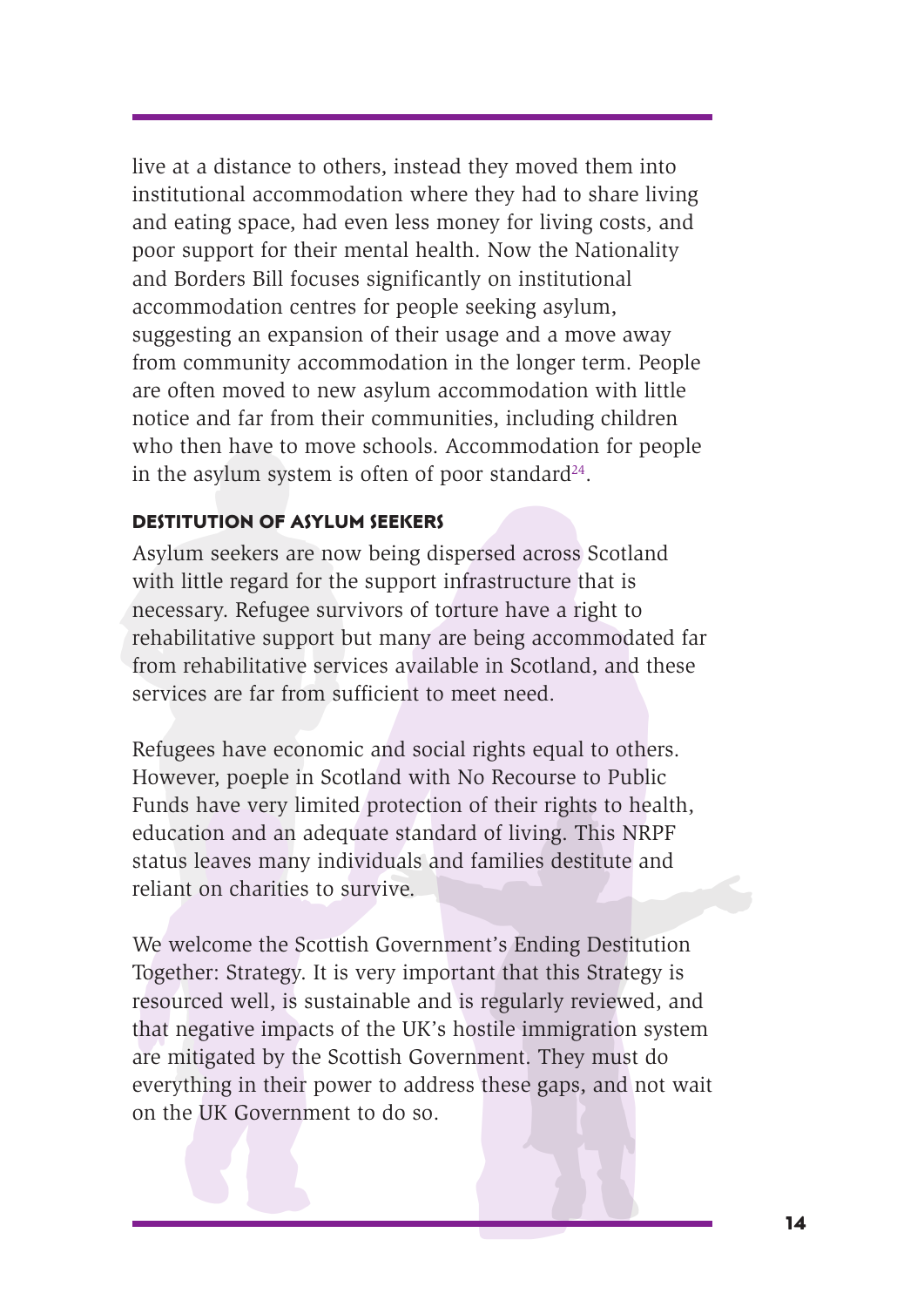Currently, people seeking asylum can only work if they have been waiting more than 12 months on a claim and their job is listed on the highly restrictive Shortage Occupation List. Alongside a regrettable loss of their skills to the UK workforce<sup>25</sup>, people must instead exist on a meagre government allowance of just £5.84 a day, which causes destitution and declining mental health. In common with many other countries, and supported by the UK public<sup>26</sup>, people in the asylum system should be allowed to work after 6 months in the UK.

#### **IMMIGRATION DETENTION**

#### **Recommendations 134.215, 217, 218 & 219: some progress but have not been fully met**

Possibly due to impacts of the pandemic, more people were held for only a short-time in immigration detention than in previous years. However, 64% of the people detained were for more than 28 days; 14% (166 people) had been detained for six months or more and 4% (49 people) had been detained for a year or more<sup>27</sup>. Two people had been in detention for more than three years. Unlike most other European countries, there continues to be no time limit on immigration detention in the UK.

#### **TRAFFICKING**

#### **Recommendations 134.143, 144 & 146: some progress but have not been fully met**

government anowance of jt<br>destitution and declining m<br>many other countries, and :<br>people in the asylum syster<br>6 months in the UK.<br>**IMMIGRATION DETENTION**<br>**Recommendations 134.21**<br>**Progress but have not bee**<br>Possibly due to government allowance of just £5.84 a day, which causes<br>destitution and declining mental health. In common with<br>many other countries, and supported by the UK public<sup>36</sup>,<br>people in the asylum system should be allowed to wor The Scottish Government worked with police, local authorities and victims of trafficking to develop a Trafficking and Exploitation Strategy. However, human trafficking continues to rise in Scotland<sup>28</sup> and there are too many children and young people arrested or remanded on drugs offences despite being trafficking survivors. From April 2016 to December 2020, 155 potential trafficking survivors faced charges in Scotland, and 21 of them were children. From April 2016 to Dec 2020, 14 Vietnamese held for only a short-time in immigration detention than in<br>previous years. However, 64% of the people detained were<br>for more than 28 days; 14% (166 people) had been detained<br>for six months or more and 4% (49 people) had b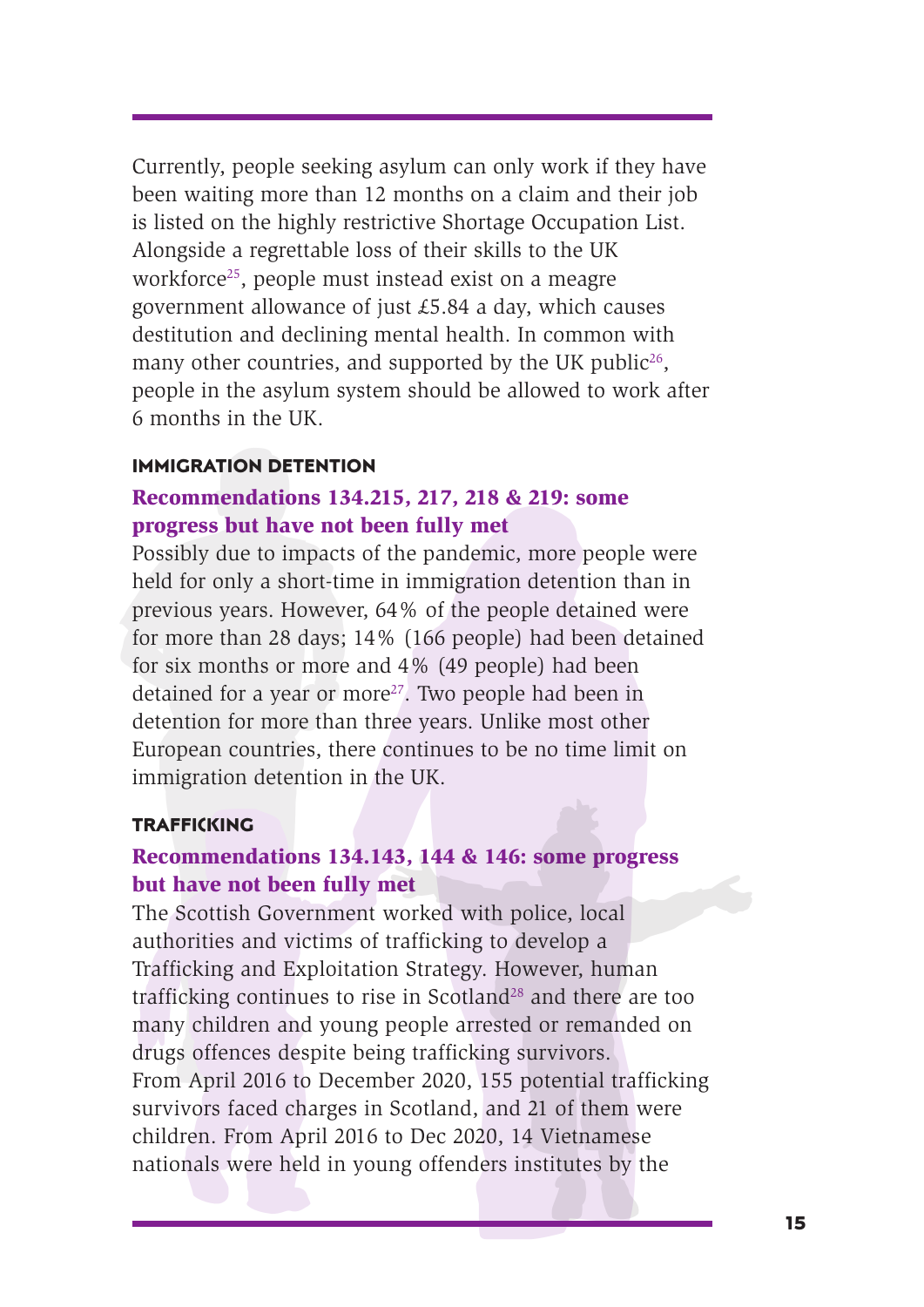Scottish Prison Service and ten of them were under 18 years  $old<sup>29</sup>$ .

#### **MIGRANTS' ECONOMIC, SOCIAL AND CULTURAL RIGHTS**

nomination and langua<br>communication and langua<br>to information and langua<br>to information and langua<br>to information, and mech<br>or secure advocacy. The res<br>places at college & universi<br>people, including many mig<br>grown up in Sc their right to education. Migrants and others with<br>communication and language barriers have a lack of access<br>to information and anguage barriers have a lack of access<br>or secure advocacy. The residency requirements for furt There are practical and policy barriers to migrants accessing their right to education. Migrants and others with communication and language barriers have a lack of access to information on entitlement and support for further and higher education, and mechanisms to represent themselves or secure advocacy. The residency requirements for funded places at college & university exclude many migrant young people, including many migrant young people who have grown up in Scotland.

#### **Recommendations**

- **>The UK Government provide community accommodation to those in the asylum system, put a time limit on detention and end No Recourse to Public Funds.** The UK Government provide community<br>accommodation to those in the asylum system, put a<br>time limit on detention and end No Recourse to Public<br>funds.<br>Ensure that the Ending Destitution strategy is<br>resourced, sustainable and
- **>Ensure that the Ending Destitution strategy is resourced, sustainable and reviewed.**
- **>The Scottish Human Rights Bill includes a commitment to upholding migrants' rights**
- **>The UK Government step back from criminalising those seeking safety.**
- **>A review of Scottish Government strategies to mitigate the harmful impacts of the Nationality and Borders Bill.**
- **>Use existing powers under Scots law to maximise protection for survivors of trafficking and exploitation.**
- **>The Lord Advocate provide human rights compliant guidance around prosecution of refugees and survivors of exploitation for how they have arrived in**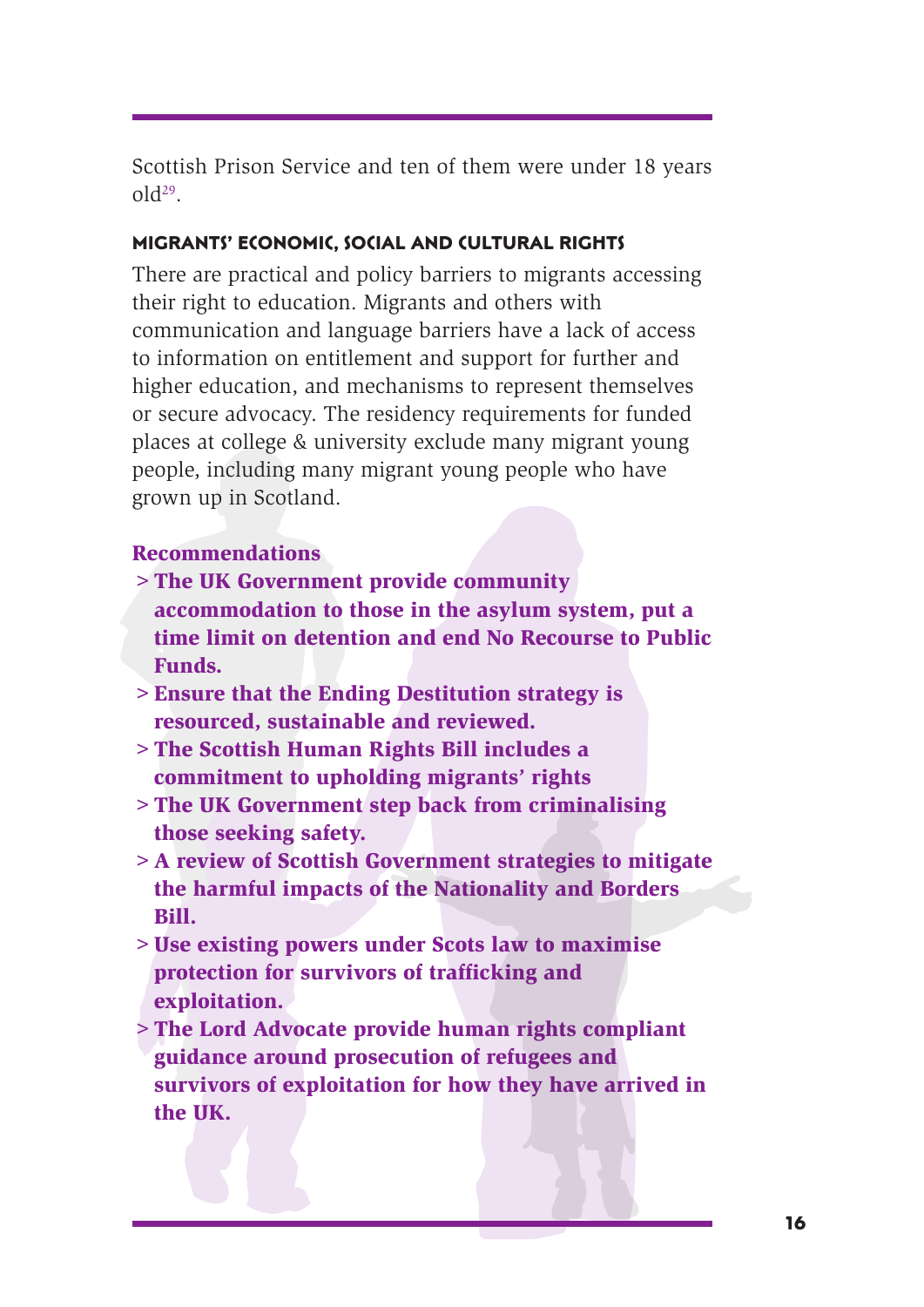# **PRISONS**

#### **RIGHT TO VOTE**

#### **Recommendation 134.161: potentially met in full in Scotland**

This recommendation state<br>prisoner voting should end,<br>Court of Human Rights. Th<br>end this blanket ban, enabl<br>of 12 months or less, to vot<br>that based on *Frodl v. Austr*<br>European Court of Human<br>disenfranchisement must be<br>rul **Scotland** Rase Table and the blanket ban on prisoner voting should end, echoing rulings of the European Court of Human Rights. The Socustia Parliament voted to end this blanket ban, enabling those in prison on sentences This recommendation stated that the blanket ban on prisoner voting should end, echoing rulings of the European Court of Human Rights. The Scottish Parliament voted to end this blanket ban, enabling those in prison on sentences of 12 months or less, to vote. Some have argued, however, that based on *Frodl v. Austria* that this still does not fulfil the European Court of Human Rights requirement that disenfranchisement must be an "exception", rather than the rule, and thus a more tailored ban is required. The current Scottish legislation requires that the prisoner voting rights are reviewed by the Scottish Parliament by 4 May 2023.

#### **DEATHS IN PRISON**

#### **Recommendation 134.160: has not yet been fully met**

Scotland has one of the highest rates of deaths in prison in Europe, and deaths in prison have been rising over the past five years. Between 2005 and 2019, an average of 24 people died each year in prison, but between 2016 and 2019 the average rose to  $33^{30}$ . Inquiries into those deaths sometimes take years to begin. An Independent review into prison deaths has now made recommendations to the Scottish Government for urgent improvement $31$ . Scottish legislation requires that the prisoner voting rights<br>are reviewed by the Scottish Parliament by 4 May 2023.<br>**DEATHS IN PRISON**<br>Recommendation 134.160: has not yet been fully met<br>Recommendation 134.160: has not yet

#### **PRISON POPULATION**

#### **Recommendations 134.137, 158-160, 162: some progress but not yet been fully met**

There have been some positive developments: in 2018 Her Majesty's Inspectorate of Prisons in Scotland (HMIPS) launched new inspection standards $32$  with human rights embedded throughout which is greatly welcomed; new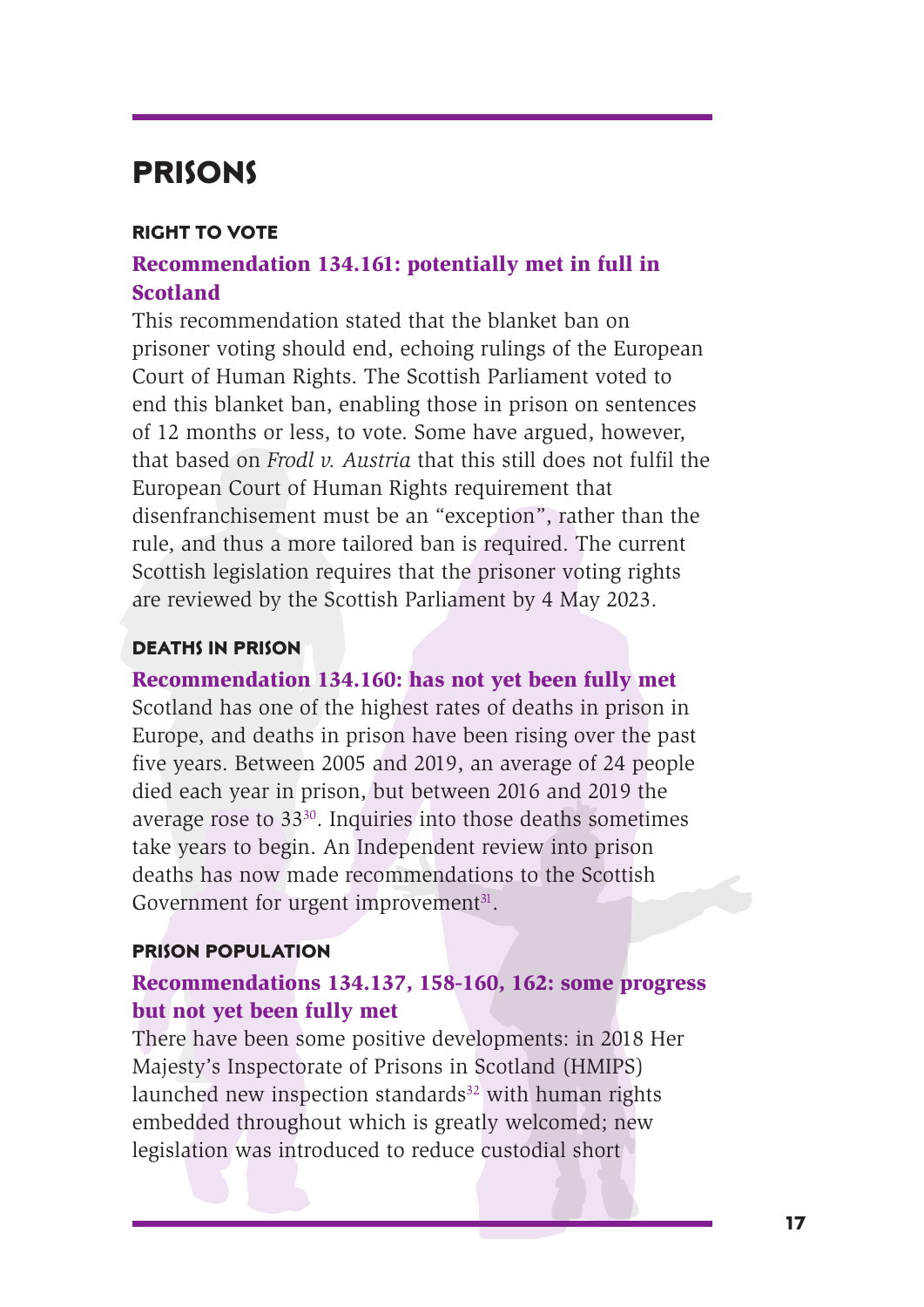sentences with a welcome decrease in short sentences of less than 12 months from 83% to  $75\%$ <sup>33</sup>.

inmates per 100 places in Scottish prisons, and this<br>comprese to a median figure of 90.3 amongst all Council of<br>Europe states. As of 1 March 2022, 10 of 15 prisons in<br>Scotland are overcrowded, with 2 of them at 125%<br>occup However, Scottish prisons continue to be substantially overcrowded. As of 31 January 2020, there were 104.3 inmates per 100 places in Scottish prisons, and this compares to a median figure of 90.3 amongst all Council of Europe states. As of 1 March 2022, 10 of 15 prisons in Scotland are overcrowded, with 2 of them at 125% occupancy. Single cell occupancy figures are not publicly available, however, evidence given recently to the Scottish Parliament<sup>34</sup> advised that in Scotland's largest prison, more than 90% of prisoners were doubling up in cells that were designed only for one person, which breaches the minimum desirable space standard of  $5m<sup>2</sup>$  per prisoner set by the Council of Europe European Committee for the Prevention of Torture and Inhuman or Degrading Treatment or Punishment (CPT). Overcrowding impacts people's dignity, physical and mental health, and safety.

imates per 100 places in 3<br>compares to a median figur<br>Europe states. As of 1 Marc<br>Scotland are overcrowded,<br>occupancy. Single cell occu<br>available, however, evidence<br>Parliament<sup>34</sup> advised that in<br>than 90% of prisoners were The Covid-19 pandemic has seen a significant rise of remand use in Scotland, with the delay in trials causing the remand prison population to climb. This figure continues to rise and as at 18 March 2022 sits at 26.4%35. Often remands are the result of lack of information or lack of services in the community to support people on bail, and the Consortium heard examples of people being put on remand because they are homeless with no permanent address. Remand affects physical and mental health, family relationships, employment and housing, and financial wellbeing<sup>36</sup>. The Scottish Government has acknowledged that remand is a significant issue and is currently consulting on the Bail and Release from Custody (Scotland) Bill which aims to address Council of Europe European Committee for the Prevention of Torture and Inhuman or Degrading Treatment or Punishment (CPT). Overcrowding impacts people's dignity, physical and mental health, and safety.<br>The Covid-19 pandemi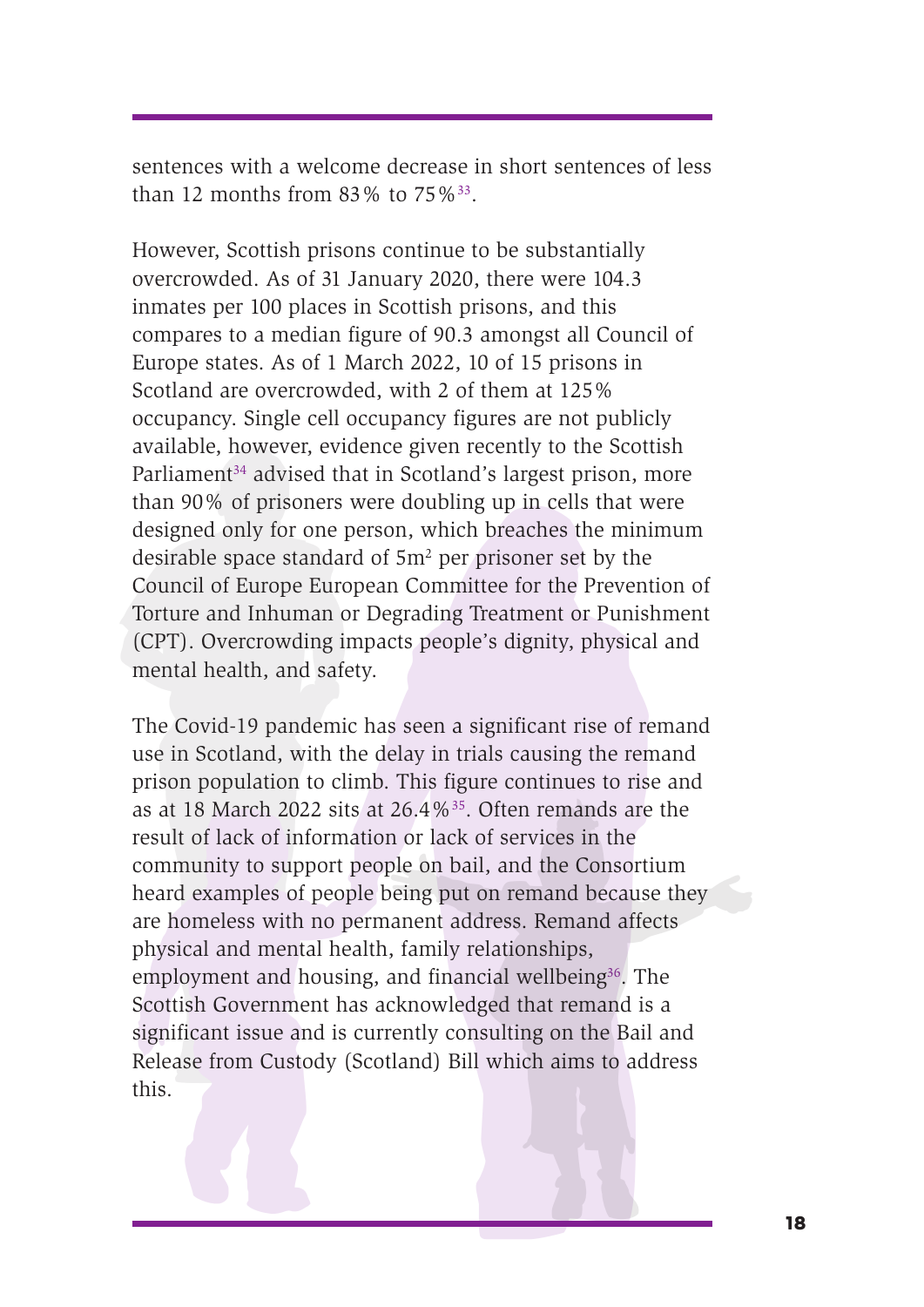#### **PRISON CONDITIONS**

in prison. There is also a lack of care to identify and provide<br>the support meeded for those with additional support needs,<br>including particular communication needs – this is<br>particularly an issue as the prison population The Consortium heard evidence about the ongoing lack of attention and care given to mental and physical health in Scottish prisons. There is too often a gap in medical information and care being put in place for people on arrival in prison. There is also a lack of care to identify and provide the support needed for those with additional support needs, including particular communication needs – this is particularly an issue as the prison population gets older. There are long delays to access drug replacement therapies. We highlight too the repeated recommendations to the Scottish Government to significantly improve mental health support for female prisoners, particularly those with severe mental health problems. There is still no high secure mental health accommodation for women in Scotland despite recommendations that it should have been provided by end 202137.

In prison. There is also a la<br>the support needed for thos<br>including particular commu<br>particularly an issue as the<br>There are long delays to acc<br>We highlight too the repadt<br>Scottish Government to sig<br>support for female pris During COVID-19, prisoners were let out of their cells for such short amounts of time that it amounted to to 'de facto solitary confinement'. Repeated extension of amendments to The Prison and Young Offenders Institutions (Coronavirus)(Scotland) Rules 2021 involved restrictions on time in cell, purposeful activity, visits and recreation that HMIPS repeatedly cited as causing tensions with ECHR Articles 2,3, and 8. As court backlogs clear and the prison population rises further, it is important that people in prison have at least equal access to periods out with their cells than existed pre-pandemic and that this is regularly monitored and scrutinised. and accounted and the theories of the method of their and accounted accounted above.<br> **removementations that it should have been provided by end**<br> **Particulary confinement'.** Repeated extension of amendments to<br> **e** Prison

#### **Recommendations**

- **>Urgently implement recommendations of the Independent Review of Deaths in Prison Custody38.**
- **>Reduce the prison population and use of remand, thus**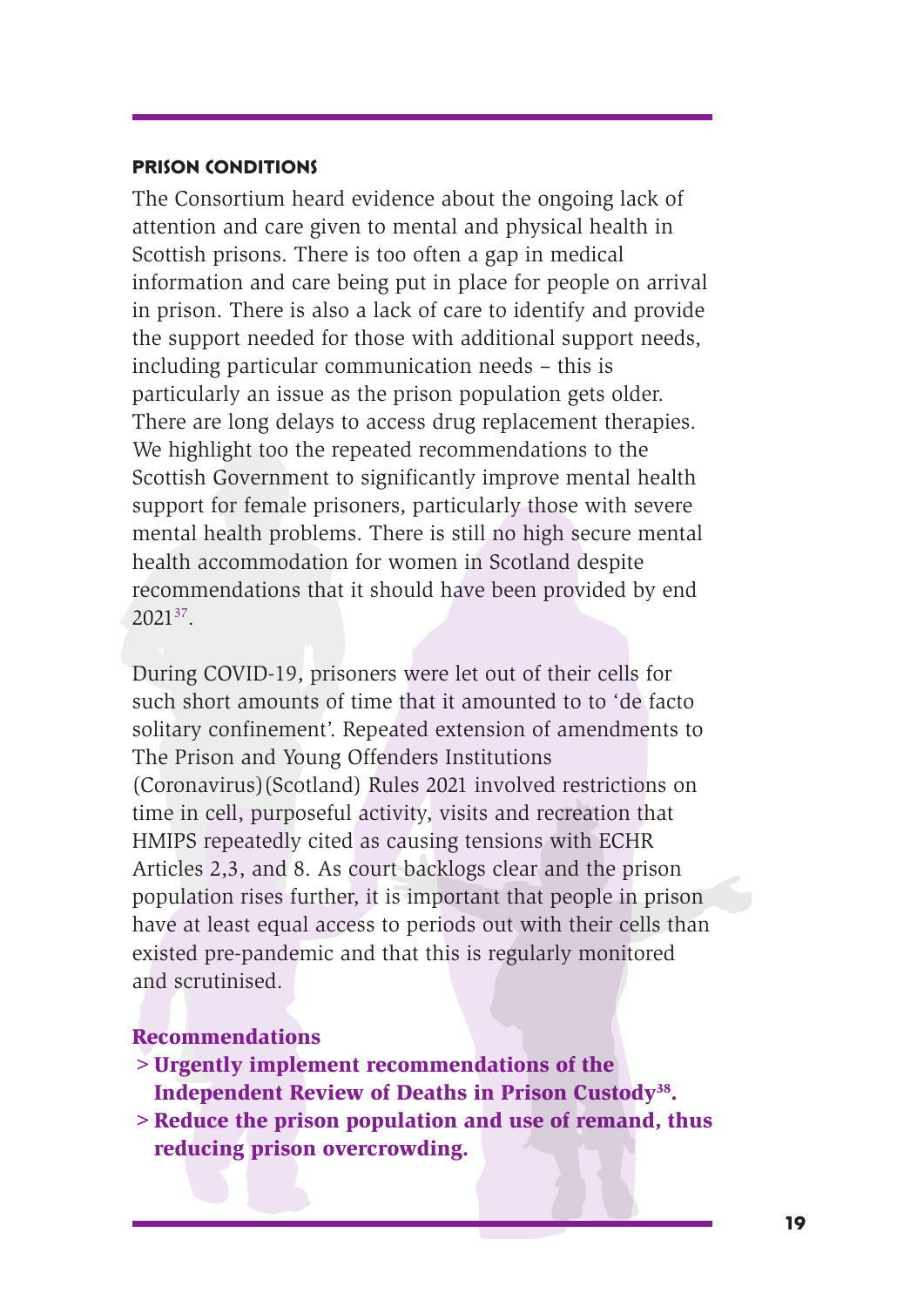**>People in prison have at least equal access to periods outside their cells than existed pre-pandemic, and this should be regularly monitored and scrutinised.**

# **WOMEN'S RIGHTS**

#### **GENDER PAY GAP**

#### **Recommendations 134.175-177 & 179 not met:**

**CENDER PAY GAP**<br> **CENDER PAY GAP**<br> **Recommendations 134.17**<br>
There remains a 10% gap b<br>
average hourly rates, and a<br>
women's part-time average<br>
hourly rate<sup>39</sup>. This gap is ca<br>
segregation, lack of flexible<br>
pay and gradi **WOMEN'S RIGHTS**<br>**CENDER PAY GAP**<br>**Recommendations** 134.175-177 & 179 not met:<br>There remains a 10% gap between men's and women's<br>there remains a 10% gap between men's and women-is<br>average hourly rates, and a 30% gap when There remains a 10% gap between men's and women's average hourly rates, and a 30% gap when you compare women's part-time average hourly rate to men's full-time hourly rate<sup>39</sup>. This gap is caused by occupational segregation, lack of flexible working and discrimination in pay and grading systems. The gender pay gap is wider for Black and minority ethnic women, disabled women and older women. Covid-19 has disproportionately affected women's employment, putting women at greater risk of poverty and widening gender pay gaps<sup>40</sup>. Public sector employers are required to publish their gender pay gap under the Public Sector Equality Duty, however, there is little evidence of them taking meaningful action to address their pay gaps. Large private and third sector employers are required to report their pay gap under UK regulations, and similarly, the vast majority of employers are not taking steps to address their pay  $gap^{41}$ . pay anne grading systems. In egencer pay app is wider for<br>Black and minority ethnic women, disabled women and<br>older women. Covid-19 has disproportionately affected<br>women's employment, putting women at greater risk of<br>pover

#### **VIOLENCE AGAINST WOMEN**

#### **Recommendations 134.181 significant progress**

Controlling and coercive behaviour was criminalised by the Domestic Abuse (Scotland) Act 2018, and is the first law that puts children, now identified as potential victims, on the face of the law in the form of an aggravation that will allow the judiciary to impose harsher sentences when children are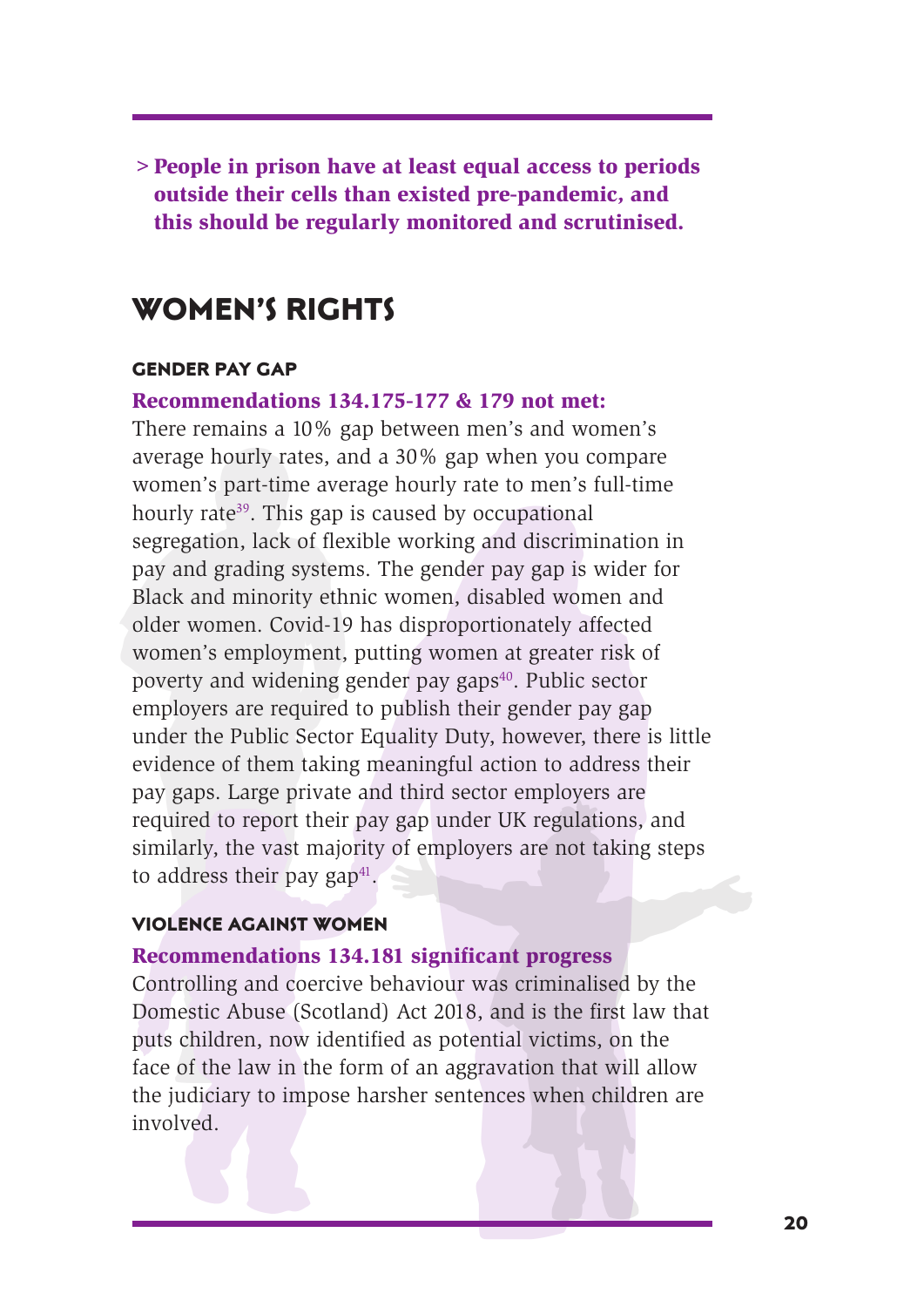#### **Recommendations 134.180, 182-187 some progress but not yet fully met**

On any given day, over 1100 women, children and young people receive support from Women's Aid services in Scotland. These services are stretched and frequently do not have refuge accommodation available for those who need it<sup>42</sup>. Women's Aid groups too often have short-term, insecure funding which is insufficient to support all those who need help.

The minimum age for marriage in Scotland is 16 and no parental/guardian consent is required $43$ . Child marriage is strongly linked with violence against girls<sup>44</sup>.

#### **RAPE AND SEXUAL OFFENCE CONVICTIONS**

The minimum age for marriagn and the Managemont Simplement Pack and Simplement Simplement Pack and Simplement Simplement Simplement Simplement Pack and the police, but only 300 just 130 convictions<sup>45</sup>. The attempted rap i have refuge accommodation available for those who need<br>it<sup>2</sup>. Women's Aid groups too often have short-term, insecure<br>funding which is insufficient to support all those who need<br>funding which is insufficient to support all Only 43% of rape and attempted rape trials result in a conviction, compared to an 88% overall conviction rate. In 2019-20 there were 2,343 rapes and attempted rapes reported to the police, but only 300 prosecutions and just 130 convictions<sup>45</sup>. The conviction rate for rape and attempted rape in Scotland has remained stubbornly lower than for any other crime type, despite all previous efforts to address it. The Scottish Courts and Tribunals Service conducted an independent review into how to improve the management of sexual offences cases in Scotland<sup>46</sup>. This Review made a number of important recommendations to improve how sexual offences are handled within the Scottish justice system, which now need implemented in full. ray 43% of rape and attempted rape trials result in conviction, compared to an 88% overall conviction rate. In the police, were 2,343 rapes and attempted rapes reported the police, but only 300 prosecutions and the police,

#### **Recommendations**

- **>Implement recommendations of the review into**
- **Improving the Management of Sexual Offences Cases**
- **>Introduce a new system of funding for specialist domestic abuse services so that they can provide needs-led, rights-based support to every woman,**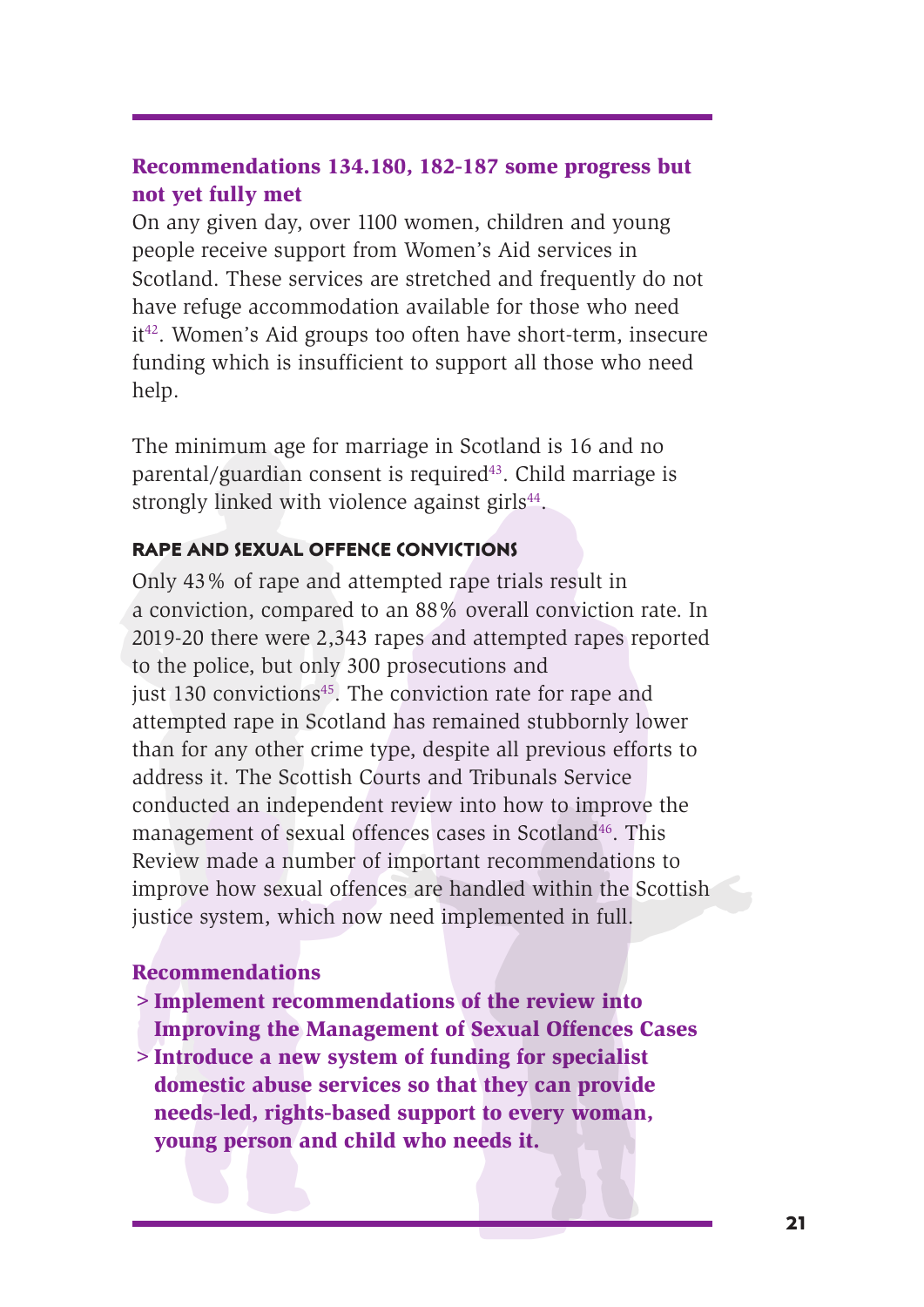- **>Require listed public bodies to take action to address their gender pay gap.**
- **>The UK Government to require large employers to take action to address their gender pay gap.**
- **>Raise the minimum age of marriage to 18 in line with international standards.**

# **CHILDREN'S RIGHTS**

#### **Recommendations 134.193-199 fully met in Scotland**

The Scottish Parliament passed Children (Equal Protection from Assault) (Scotland) Act 2019, ending the lawful physical punishment of children and young people.

#### **CHILDREN IN JUSTICE SYSTEM**

#### **Recommendations 134.205-208 Good progress but not yet fully met**

The minimum age of criminal responsibility was recently raised from 8 to 12 years old. However, this still remains below the international standard of 14 years. In addition, a child under 12 years old cannot be held criminally responsible, but the act itself is still a criminal act and extensive investigative interviewing still takes place, including holding the child in custody whilst this is carried out.

**CHILDREN'S RIGH**<br> **Recommendations 134.19**<br>
The Scottish Parliament pas<br>
from Assault) (Scotland) Ac<br>
physical punishment of chil<br> **CHILDREN IN JUSTICE SYSTEM**<br> **Recommendations 134.20**<br> **Recommendations 134.20**<br> **Recomme** international standards.<br> **CHILDREN'S RIGHTS**<br>
Recommendations 134.193-199 fully met in Scotland<br>
The Scottish Parliament passed Children (Equal Protection<br>
from Assault) (Scotland) Act 2019, ending the lawful<br>
physical p Although Scotland has a Children's Hearing System, 37% of children who come into contact with the formal justice system go to court<sup>47</sup>. In 2017-18, this included one 13-yearold, one 14-year-old, nine 15-year-olds, 384 16-year-olds and 1,381 17-year-olds. This is particularly concerning given the lack of amendments made to Court processes for children, meaning the process is more likely to be traumatising and difficult to participate in, raising questions about whether **CHILDREN IN JUSTICE SYSTEM**<br>**Recommendations 134.205-208 Good progress but not**<br>**ret fully met**<br>**Recommendations 134.205-208 Good progress but not**<br>**ret minimum age of criminal responsibility was recently**<br>**Taised from 8**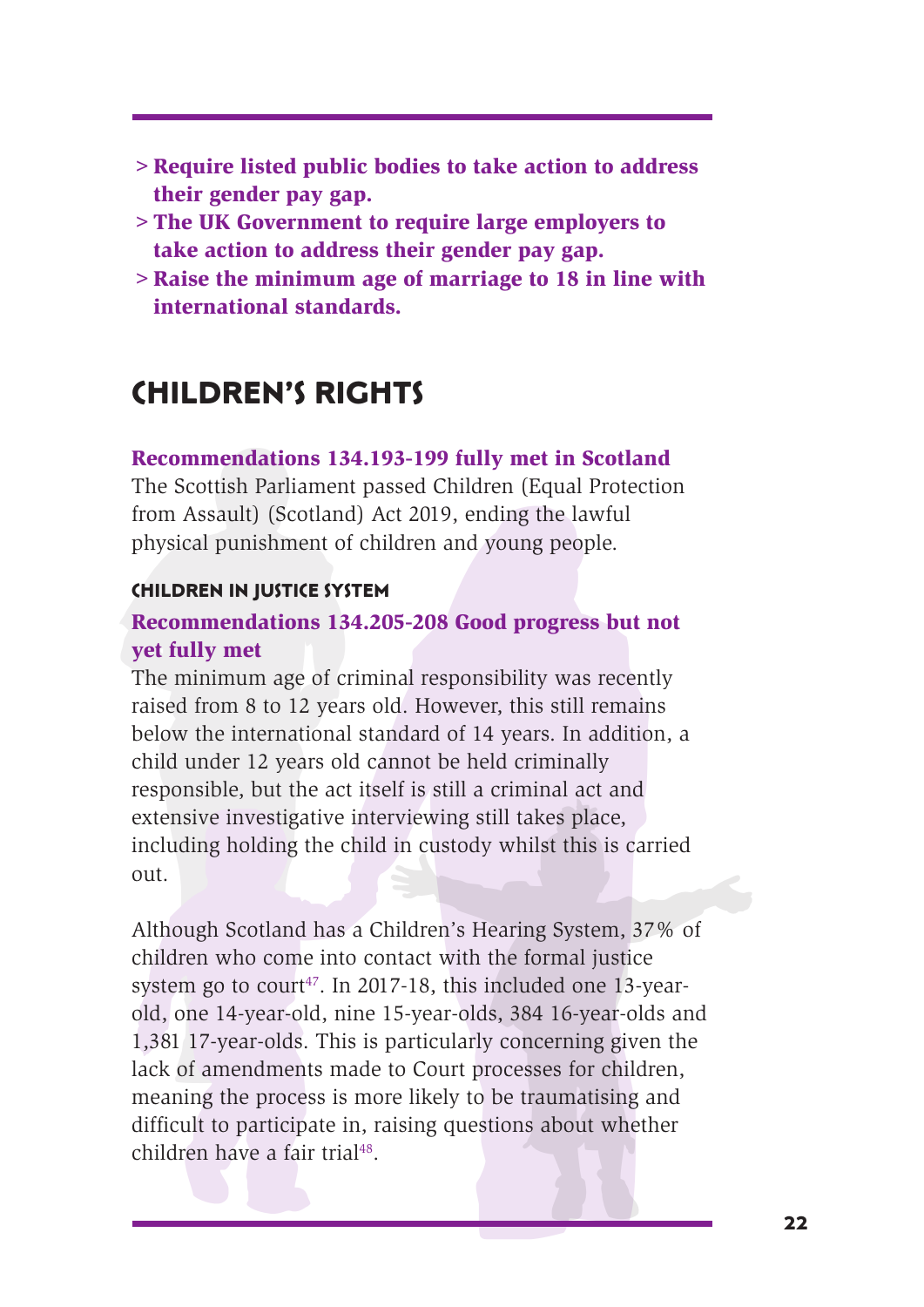Currently if a child accepts the grounds for referral within the Children's Hearings system, even when they have no access to legal advice, this is equivalent to a conviction and comes into management of offenders' rules around how long it stays on their record. 'Relevant information' even if a child is under 12 years old, can be held on police systems and on their record for the rest of their lives.

Is under 12 years old, can't their record for the rest of t<br>Ensuring that in Scotland, c<br>settings or Young Offenders<br>by the Independent Care Re<br>Scottish Government. Howe<br>17 years old are still being l<br>including a high prop is under 12 years old, can be held on police systems and on<br>their record for the rest of their lives.<br>Ensuring that in Scotland, children are not in prison-like<br>settings or Young Offenders Institutions was a promise made<br> Ensuring that in Scotland, children are not in prison-like settings or Young Offenders Institutions was a promise made by the Independent Care Review and accepted by the Scottish Government. However, many children aged 16 and 17 years old are still being held in prison-like settings, including a high proportion who are on remand. For example, in February 2022, sixteen 16 and 17 years old were held in a Young Offender's Institution, 13 of whom had not been tried $49$ .

We welcome the commitment by the Scottish Prison Service to stop the routine body searching of under 18s in custody. However, strip searches of children are still being carried out – between January 2017 and February 2022, there were 3067 strip searches of children in police custody $50$ .

From 2018-2020, nearly 6,000 children were held overnight in police cells, including 95 children aged 13 or under, and three of those under 11 years old. 1,518 children were in police custody for more than 24 hours<sup> $51$ </sup>. Police custody is not an appropriate setting for children where they cannot get the support or care that they need. **held in a Young Offender's Institution**, 13 of whom had not been tried<sup>49</sup>.<br>We welcome the commitment by the Scottish Prison Service to stop the routine body searching of under 18s in custody.<br>However, strip searches of c

#### **FREEDOM OF RELIGION AND BELIEF**

All state-funded schools are under a statutory duty to provide 'religious observance' to pupils with a focus on Christianity. Parents have a right to withdraw their child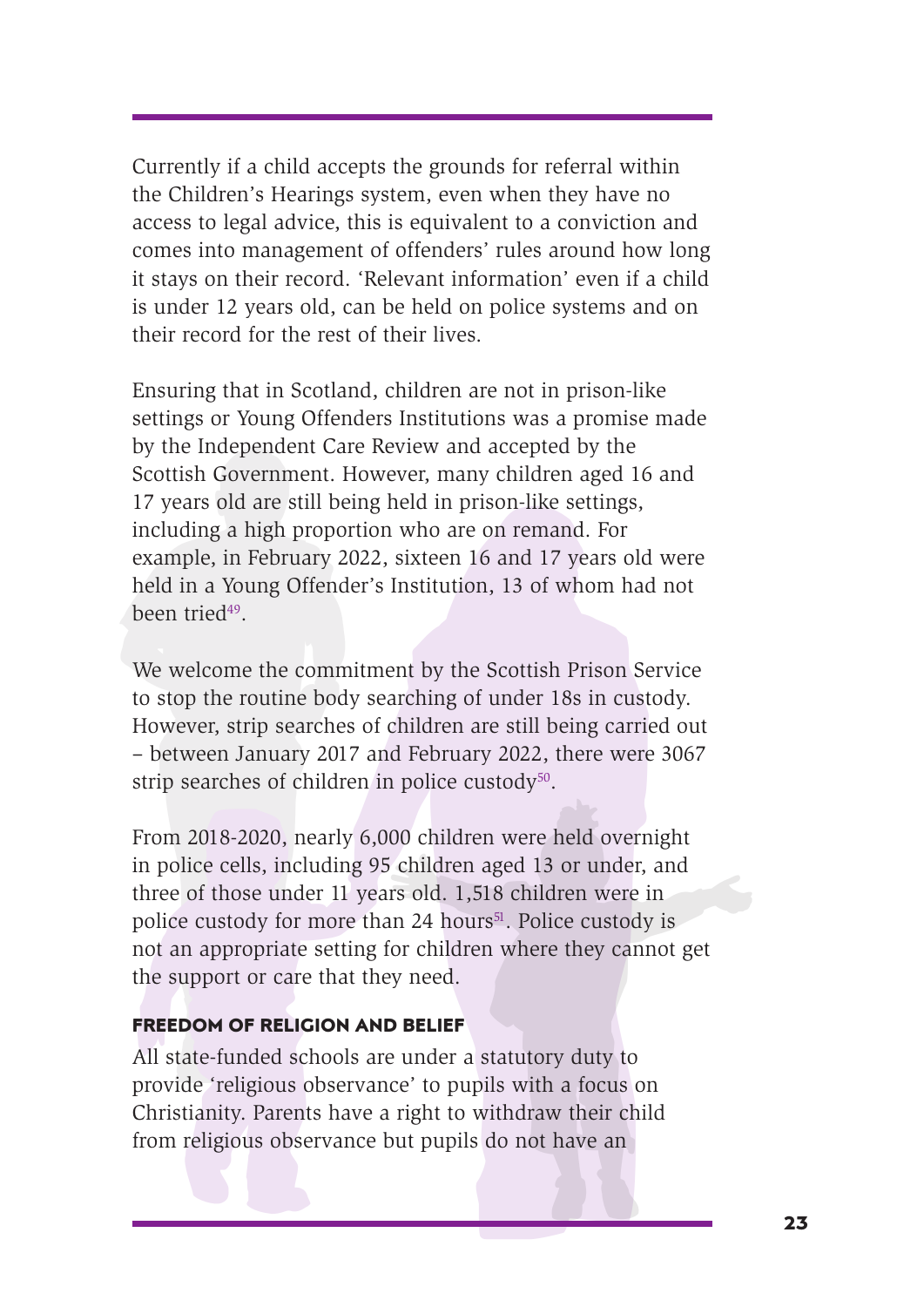equivalent right.52 As highlighted by the Committee in its 2016 Concluding Observations to the UK, there are concerns this breaches children's rights under Articles 12 and 14 UNCRC.

#### **USE OF RESTRAINT AND SECLUSION**

A 2018 investigation by the Children and Young People's Commissioner Scotland (CYPCS) identified 2674 incidents of restraint and seclusion in  $schools<sup>53</sup>$ . It found local authorities' policies and practices were inconsistent, inadequately reflected children's rights, incidents were largely unmonitored, children were rarely involved in the development or revision of policies, and that restraint and seclusion were disproportionately used against children with additional support needs. Many of the children affected have learning disabilities or autism.

A 2018 investigation by the Commissioner Scotland (CV<br>restraint and seclusion in sc<br>authorities' policies and prainded<br>indequately reflected child<br>largely unmonitored, childr<br>development or revision of<br>seclusion were dispr **USE OF RESTRAINT AND SECUSION**<br>A 2018 investigation by the Children and Young People's<br>Commissioner Scotland (CYPCS) identified 2674 incidents of<br>restraint and seclusion in schools<sup>18</sup>. It found local<br>authorities' polici There is currently no specific legal protection around the misuse of restraint and seclusion in schools. Scottish Government has committed to produce new human rightsbased guidance on the use of restraint and seclusion practices in schools, and measures to support consistent recording and monitoring of incidents. The guidance has not yet been published. Despite calls, Scottish Government has not taken steps to ensure monitoring and regulation of restrictive practices at national level across care homes, foster care, school clubs, hospitals, immigration detention centres and Young Offenders Institutions. There is a lack of data and consistency across all settings. learning disabilities or autism.<br>There is currently no specific legal protection around the<br>misuse of restraint and seclusion in schools. Scottish<br>Government has committed to produce new human rights-<br>based guidance on the

#### **HARMFUL DEVICES**

Mosquito devices are machines that give off a sound which most adults can't hear, but which causes children and young people discomfort and distress. They have been used in Scotland to make young people leave public spaces, including train stations. Selling and using them is a breach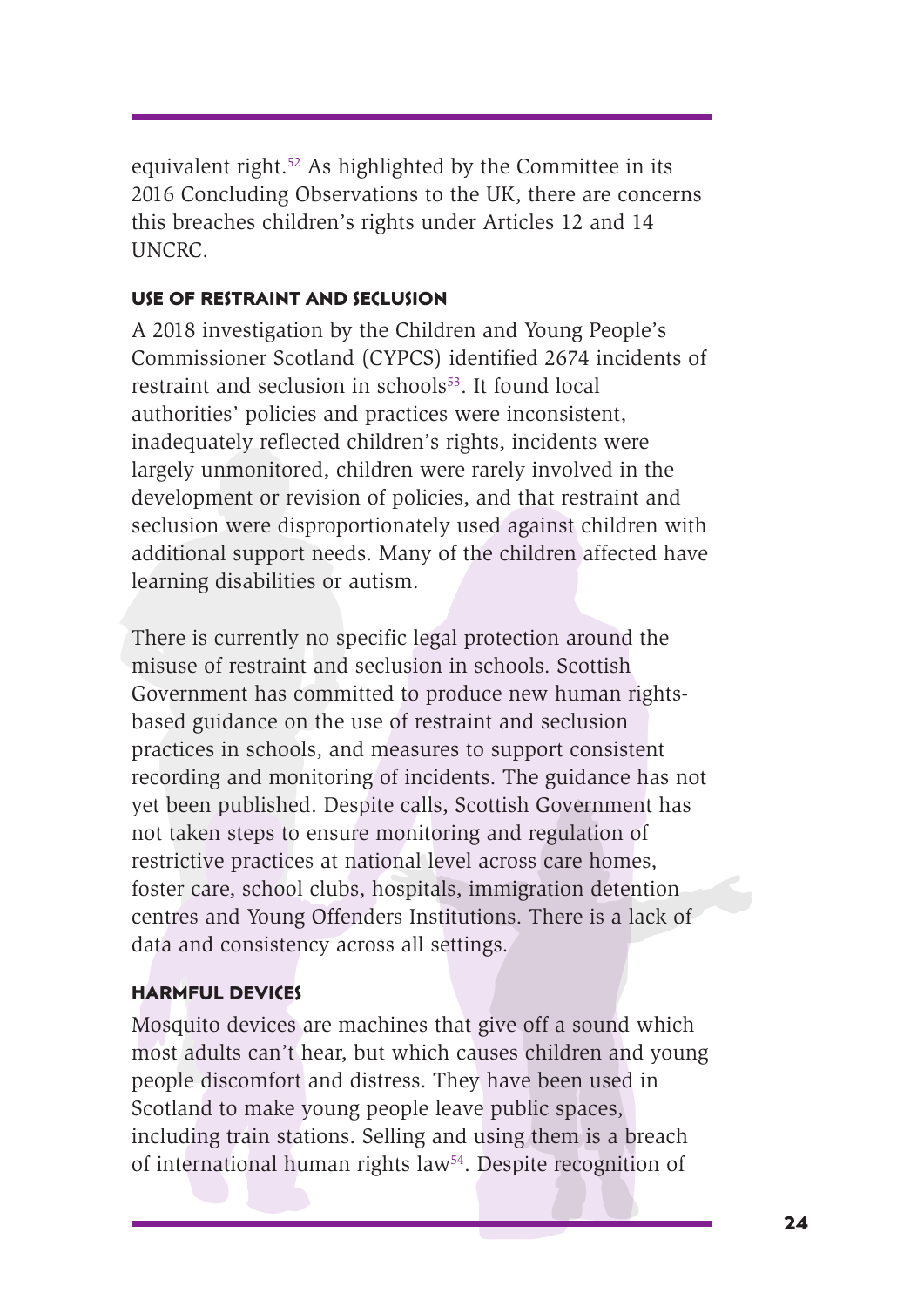this, both the UK and Scottish Governments have failed to ban these devices in law.

#### **RIGHT TO EDUCATION**

Learning regionated in committed in<br>dependent on committed in<br>that all children and young<br>support are being supportee<br>children often have to trave<br>school, affecting their educe<br>with learning disabilities dc<br>education as th Learning legislation is not consistently implemented, is over<br>dependent on committed individuals, and is not ensuaring<br>that all children and young people who need additional<br>support are being supported to fulfil their pot An independent review found that Additional Support for Learning legislation is not consistently implemented, is overdependent on committed individuals, and is not ensuring that all children and young people who need additional support are being supported to fulfil their potential<sup>55</sup>. D/deaf children often have to travel miles from home to go to school, affecting their education and wellbeing. Children with learning disabilities do not have the same access to education as their non-disabled peers – schools often have low aspirations for these children, leading to low levels of attainment and being less likely to go on to a positive followup destination. The transition from school for D/deaf and disabled young people was really difficult before COVID-19 due to gaps and barriers to services, education and employment but after COVID-19, it is now 'absolutely dire<sup>56</sup>'. Young people are being left in their family home with no paid care, no options, and no career based and future planning. relestination. The transition from school for D/deaf and<br>abled young people was really difficult before COVID-19<br>et to gaps and barriers to services, education and<br>ployment but after COVID-19, it is now 'absolutely dire<sup>s6</sup>

#### **Recommendations**

- **>Make sure that the way we treat children in conflict with the law is rights-based.**
- **>Raise the minimum age of criminal responsibility to at least 14 years old.**
- **>End the practice of children being dealt with by adult courts, being held in police cells overnight, and being placed in Young Offenders' Institutions, ensuring that the detention of children is the option of last resort.**
- **>Ensure that no child admits to an offence with longterm implications without legal advice.**
- **>Commit to legislative change to ensure all children**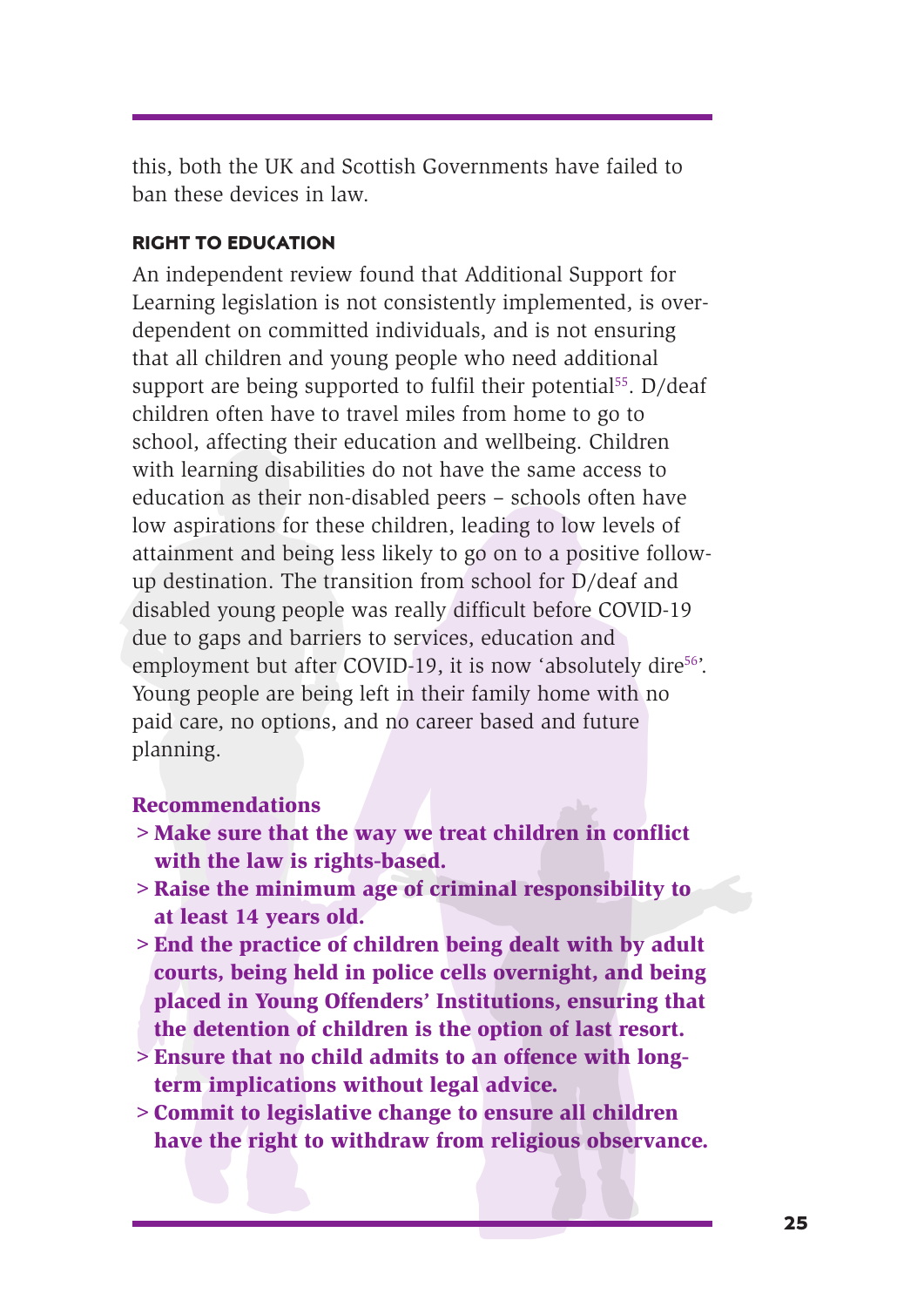- **>Ensure that restraint is only used as a measure of last resort, and that isolation and seclusion are no longer used.**
- **>Implement recommendations of the review of Additional Support for Learning.**
- **>Ban mosquito devices.**

# **LGBTI PEOPLE**

**EGBTI PEOPLE**<br>
LGBTI PEOPLE<br>
LGBTI people and organisal<br>
levels of harassment, discri-<br>
particularly on social media<br>
concern that this both demongotential roll-back and de-p<br>
progress in recent years, an<br>
leadership and LGBTI people and organisations are experiencing increased levels of harassment, discrimination, stigma and abuse, particularly on social media but also in-person. There is concern that this both demonstrates, and is leading to, potential roll-back and de-prioritisation of LGBTI rights progress in recent years, and concern about a lack of leadership and courage to champion LGBTI rights by government.

Since 2014-15, homophobic hate crime reports have tripled and transphobic hate crimes have quadrupled across the  $UK^{57}$  – there are high levels of distrust of LGBTI people of the police and a lack of understanding of hate crime reporting. Low level harassment is often not reported but affects safe housing – especially an issue during COVID lockdowns.

> Ban mosquito devices.<br> **LGBTI PEOPLE**<br>
LGBTI People and oganisations are experiencing increased<br>
Levels of harassment, discrimination, stigma and abuse,<br>
particularly on social media but also in-person. There is<br>
concer Gender recognition laws in Scotland are out of step with international best practice, to allow trans people to change the sex on their birth certificate more easily and without intrusive medical and bureaucratic requirements. The Gender Recognition Reform Bill should be passed, particularly recognising that delay has increased the impacts of toxic debate and misinformation on human rights potential roll-back and de-prioritisation of LGBTI rights<br>progress in recent years, and concern about a lack of<br>leadership and courage to champion LGBTI rights by<br>government.<br>Since 2014-15, homophobic hate crime reports<br>ha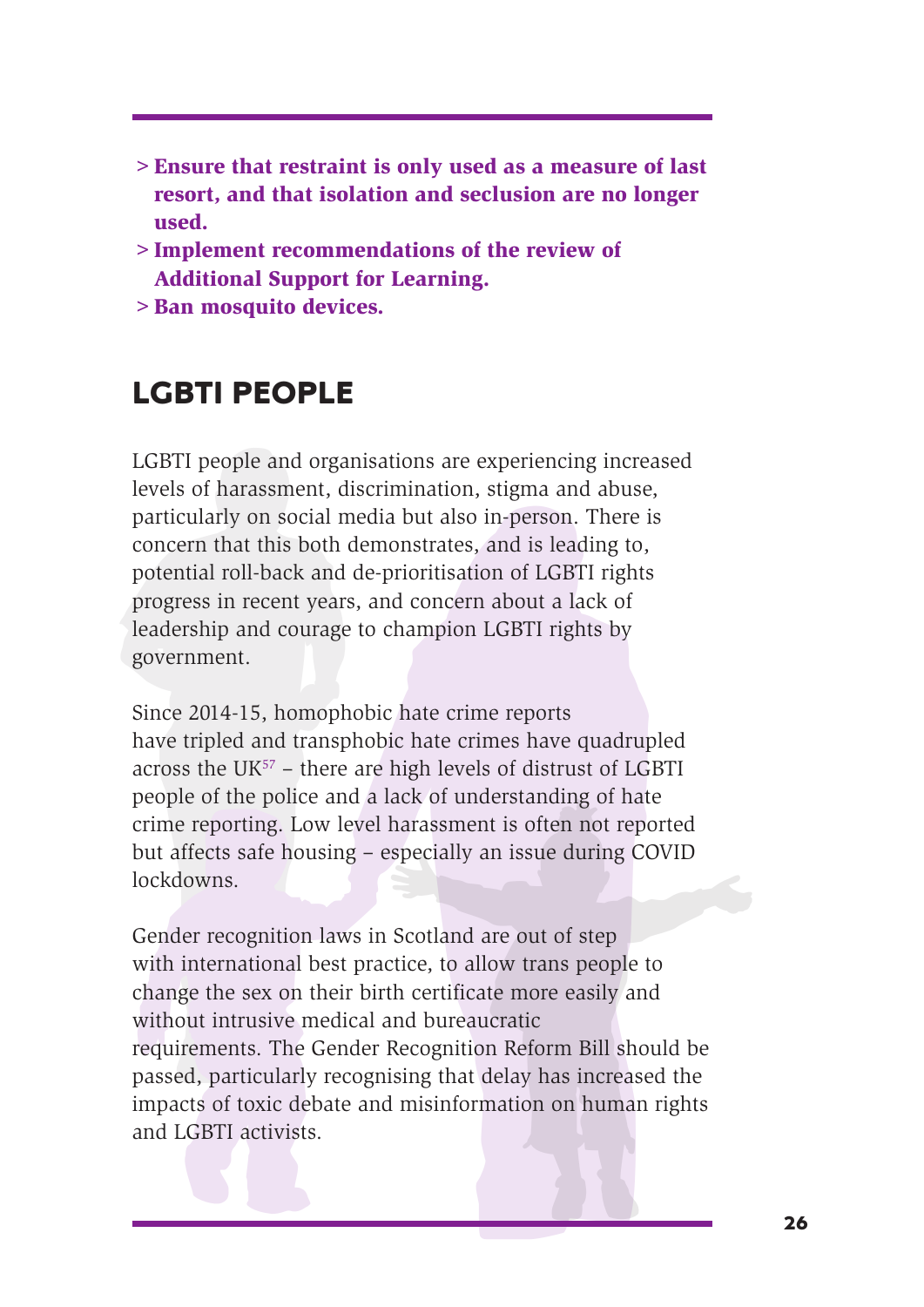Many LGBTI people have been harmed by conversion practices. Conversion practices need a full and comprehensive ban in law. This must cover sexual orientation and gender identity, apply to adults and children, cover all settings, and include "consensual" conversion practices. Any ban should have both legislative and civic measures, with adequate support for survivors and informed by their voices.

#### **Recommendation 134.135 not fully met**

plactices. Any ball should I<br>measures, with adequate st<br>by their voices.<br>**Recommendation 134.135**<br>There are long waiting time<br>services of up to 47 months<br>appointment<sup>58</sup>. Trans people<br>surgical services in Scotlana<br>England practices. Any ban should have both legislative and civic<br>measures, with adequate support for survivors and informed<br>by their voices.<br>**Recommendation 134.135 not fully met**<br>There are long waiting times for NHS gender ident There are long waiting times for NHS gender identity services of up to 47 months between referral and first appointment58. Trans people cannot access transition-related surgical services in Scotland, but instead need to travel to England for surgery. These services are urgent and are not given parity with other services.

#### **Recommendations**

- **>Pass the Gender Recognition Reform Bill without any further delay.**
- **>Introduce legislation to ban conversion therapy.**
- **>Address the long waiting time and lack of gender identity-related services in Scotland.**
- **>Show leadership to champion LGBTI people's rights.**

# **RACISM, RACIAL DISCRIMINATION AND HATE CRIME**

#### **Recommendations 134.90, 92, 97, 98, 110, 111, 114,117,118,121 some progress but much to be done**

In gathering evidence to inform this submission, we heard consistently about the lack of recognition of systemic racism in Scotland, with a self-perception of friendliness which often masks or downplays people's lived experience of racism and the services.<br>
Recommendations<br>
> Pass the Gender Recognition Reform Bill without any<br>
further delay.<br>
> Introduce legislation to ban conversion therapy.<br>
> Address the long waiting time and lack of gender<br>
iden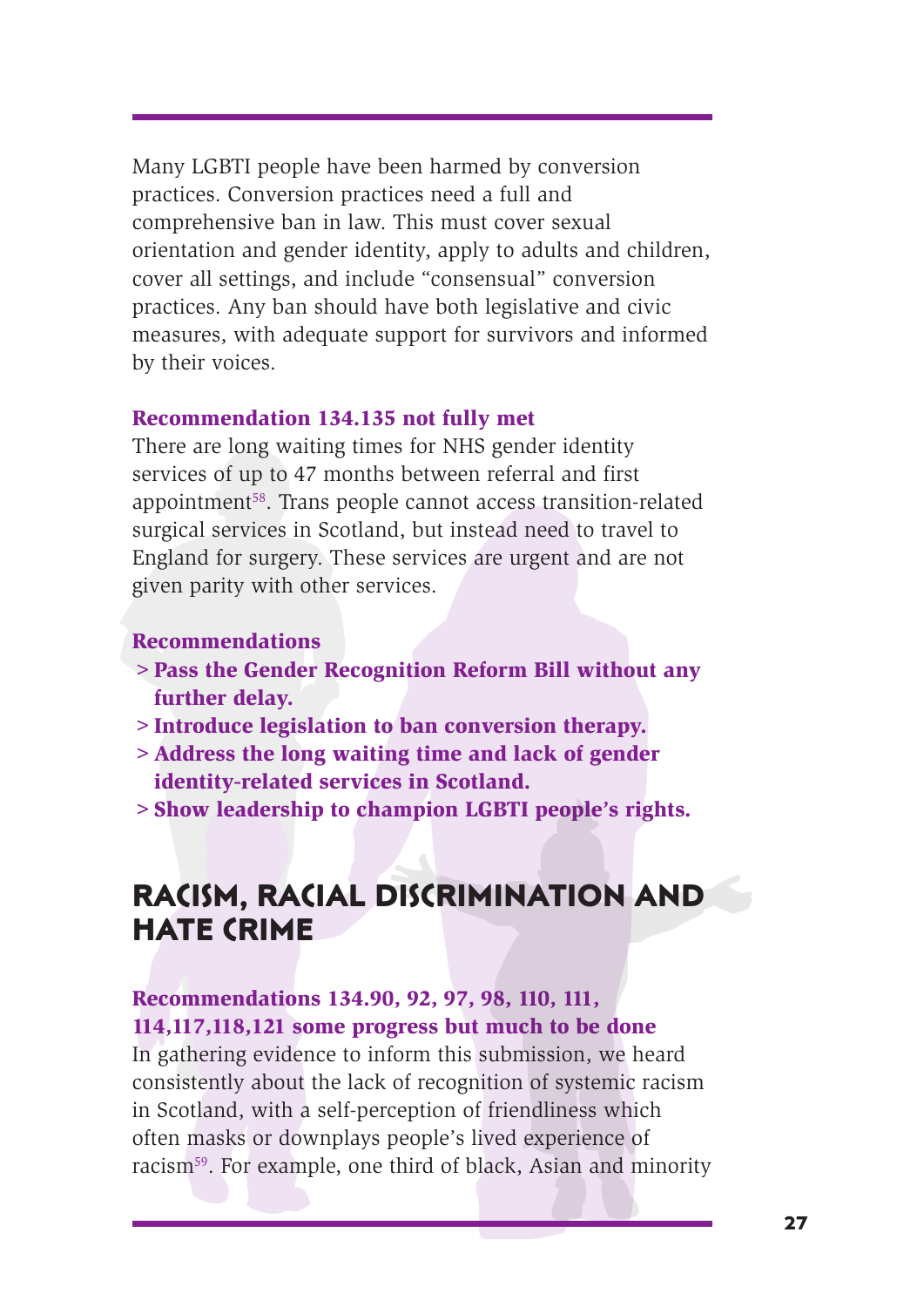ethnic (BAME) people in Scotland report experiencing racial discriminations. The employment rate for BAME Scots is 15% lower than the white population, and BAME Scots are much more likely to live in poverty, and on average BAME employees are paid  $10\%$  less than their white counterparts<sup>60</sup>. We need far greater accountability on sustained action to address racism within Scotland.

we need all gleader account address racism within Scotl<br>address racism within Scotl<br>There are still underlying iss<br>the education system within<br>people are being turned off of<br>impacts on their health and<br>Sometimes this racis We need far greater accountability on sustained action to<br>address racism within Scoland.<br>There are still underlying issues with institutional racism acros<br>the education system within Scoland. Children and young<br>tee the ed There are still underlying issues with institutional racism across the education system within Scotland. Children and young people are being turned off of school and experiencing negative impacts on their health and wellbeing because of racism. Sometimes this racism is reduced to talk of 'bullying' and is seen as somehow less important. There were 2,251 racist incidents recorded in Scotland's schools over the last 3 years (though it is likely that incidents are underreported). 71% of teachers do not feel confident recognising incidents of racial discrimination within their school, and almost half (48%) of teachers are aware of a pupil, or pupils, expressing negative attitudes relating to skin colour $61$ . There are also gaps in provision of religiously or culturally appropriate food in schools such as Halal and Kosher food (and in healthcare settings). Rights holders speak particularly about negative experiences in rural schools where numbers of pupils from religious minorities or minority ethnic groups are much smaller.<sup>62</sup> nough it is likely that incidents are underreported). 71% of<br>cohers do not feel confident recognising incidents of racial<br>crimination within their school, and almost half (48%) of<br>cohers are aware of a pupil, or pupils, ex

#### **Recommendations**

- **>Ensure that there is a national policy on racist incident reporting in schools to ensure that there are consistent policies on prevention, action, monitoring, assessment, evaluation, staff training and enforcement to effectively challenge institutional racism and support minority ethnic children in Scotland's schools.**
- **>Ensure that the Race Equality Framework is prioritised and properly resourced to bring sustained**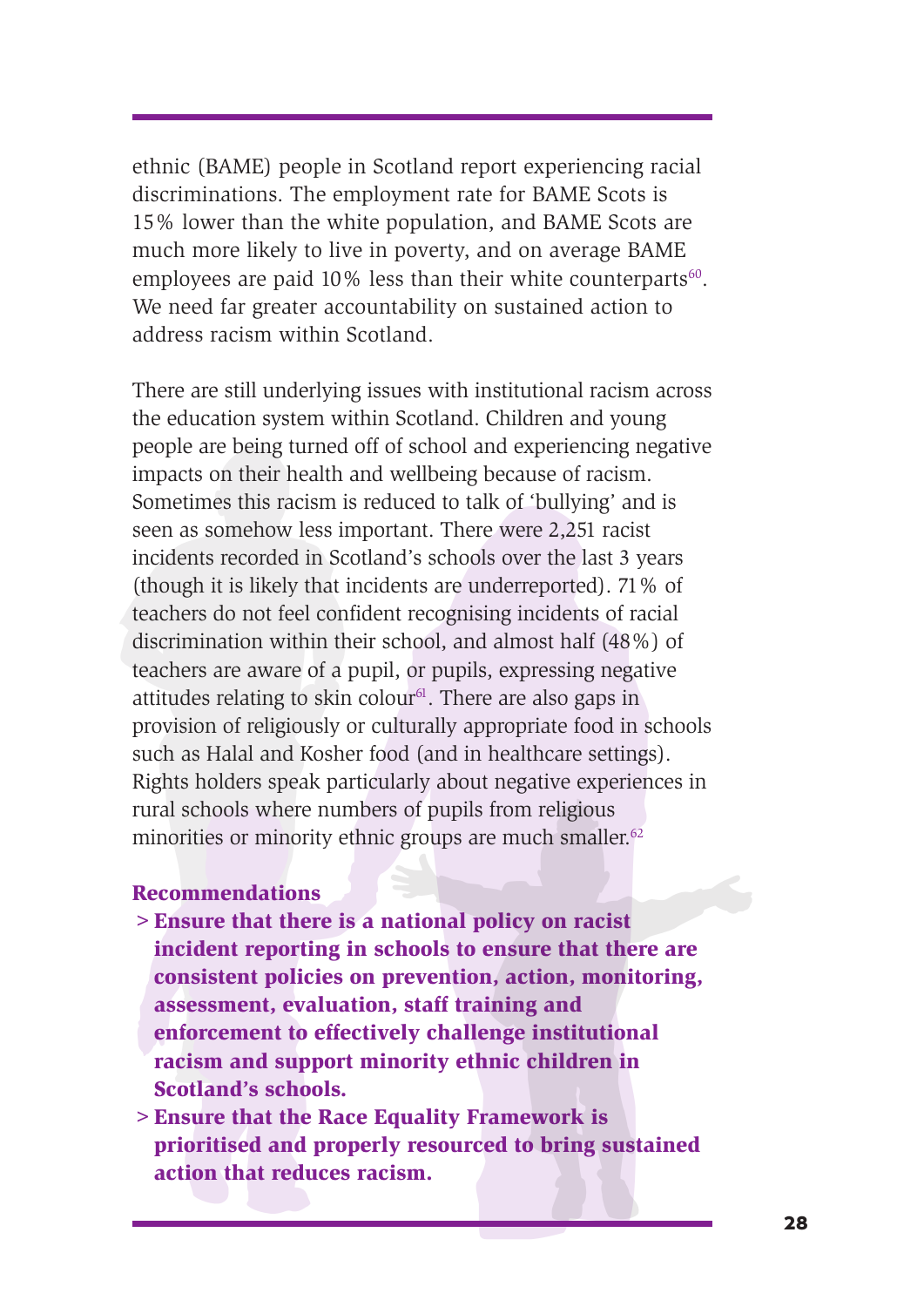# **MENTAL HEALTH**

#### **MENTAL HEALTH SERVICES**

There is significant shortage of mental health services in Scotland<sup>63</sup>, so that services are often available only for those in crisis. There is a particular shortage of services for people from minority ethnic communities, people with communication and language barriers, LGBTI people, older people and Care Experienced people. Mental health support is too often inconsistent or for very short periods. Much of the burden of providing community mental health support is falling to small, under-funded organisations.

in crisis. There is a particul<br>from minority ethnic comm<br>communication and langua<br>people and Care Experience<br>is too often inconsistent or<br>the burden of providing cor<br>falling to small, under-fund<br>Shortages in Children and solution, so unat services are otera are otera are otera and production in crisis. There is a particular shortage of services for people from minority ethnic communities, people with communication and language barriers. L Shortages in Children and Adolescent Mental Health Services (CAMHS) are severe, with increased demand but in 2021, around 30% of children were not seen by CAMHS within 18 weeks of referral<sup>64</sup>. About 23% of CAMHS referrals were rejected, despite being referred by their family doctor<sup>65</sup>. Too many children and young people are in adult hospital mental health wards – there were 86 admissions involving 62 children and young people in  $2020-2021^{66}$ . (CAMHS) are severe, with increased demand but in 2021,<br>around 30% of children were not seen by CAMHS verifials within 18<br>around 30% of CAMHS referrals were<br>rejected, despite being referred by their family doctor<sup>65</sup>. Too<br>m

There is a significant lack of community and specialist support and beds so people with mental ill-health are stuck in secure facilities or hospital for far longer than they should be.

#### **MENTAL HEALTH DETENTION**

#### **Recommendation 134.137 not met**

Mental health detention in Scotland is significantly increasing, with 10.5% more in 2020-2021 than in 2019-20, and higher than the average year-on-year increase in the previous years of  $4.5\%$ <sup>67</sup>. There is a lack of effective safeguards, with too many people detained without the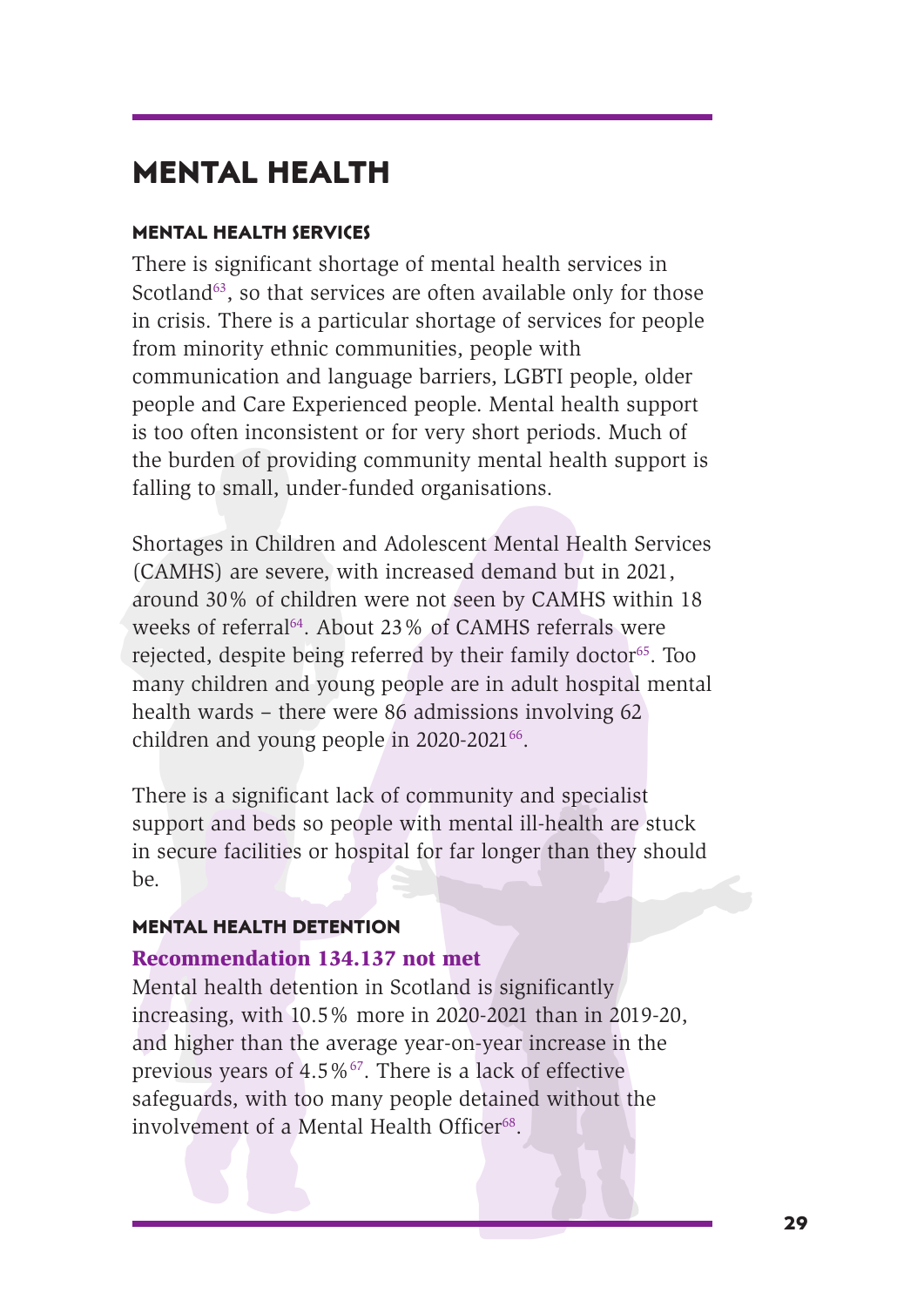In forensic mental health services, civil society speak about inconsistent policy around rights within wards in different security levels, so that in some medium-secure settings there is access to phones and laptops, but often not in low-secure settings.

#### **MENTAL HEALTH LAW**

**MENTAL HEALTH LAW**<br>The Scottish Mental Health<br>needed to implement the U<br>the mental health system h.<br>about them, and few avenu<br>This includes decisions abo<br>non-medication treatments,<br>detention, and about the sum beadth law **MENTAL HEALTH LAW**<br>The Scottish Mental Health Law Review is considering steps<br>needed to implement the UNCRPD. Many people affected by<br>the mental health system have little asy in decisions made<br>about them, and few avenues The Scottish Mental Health Law Review is considering steps needed to implement the UNCRPD. Many people affected by the mental health system have little say in decisions made about them, and few avenues for accountability and redress. This includes decisions about medication, over-medication and non-medication treatments, where they live, monitoring, detention, and about the support that is provided. Mental health law permits the compulsory treatment of a person to begin before that person can appeal, and this treatment can last for 28 days.

#### **Recommendations**

- **>Take steps to ensure that every person in need of mental health services gets the support that they need without delay.**
- **>Commit to a UNCRPD-compliant national mental health law framework.**
- **>Explore reasons for the increase in mental health detention and ensure that proper safeguards are operating well.**

# **DISABLED PEOPLE'S RIGHTS, INCLUDING PEOPLE WITH LEARNING DISABILITIES** to begin before that person can appeal, and this treatment can<br>last for 28 days.<br>Recommendations<br>> Take steps to ensure that every person in need of mental<br>health services gets the support that they need without<br>delay.<br>> C

This report includes barriers to rights for disabled people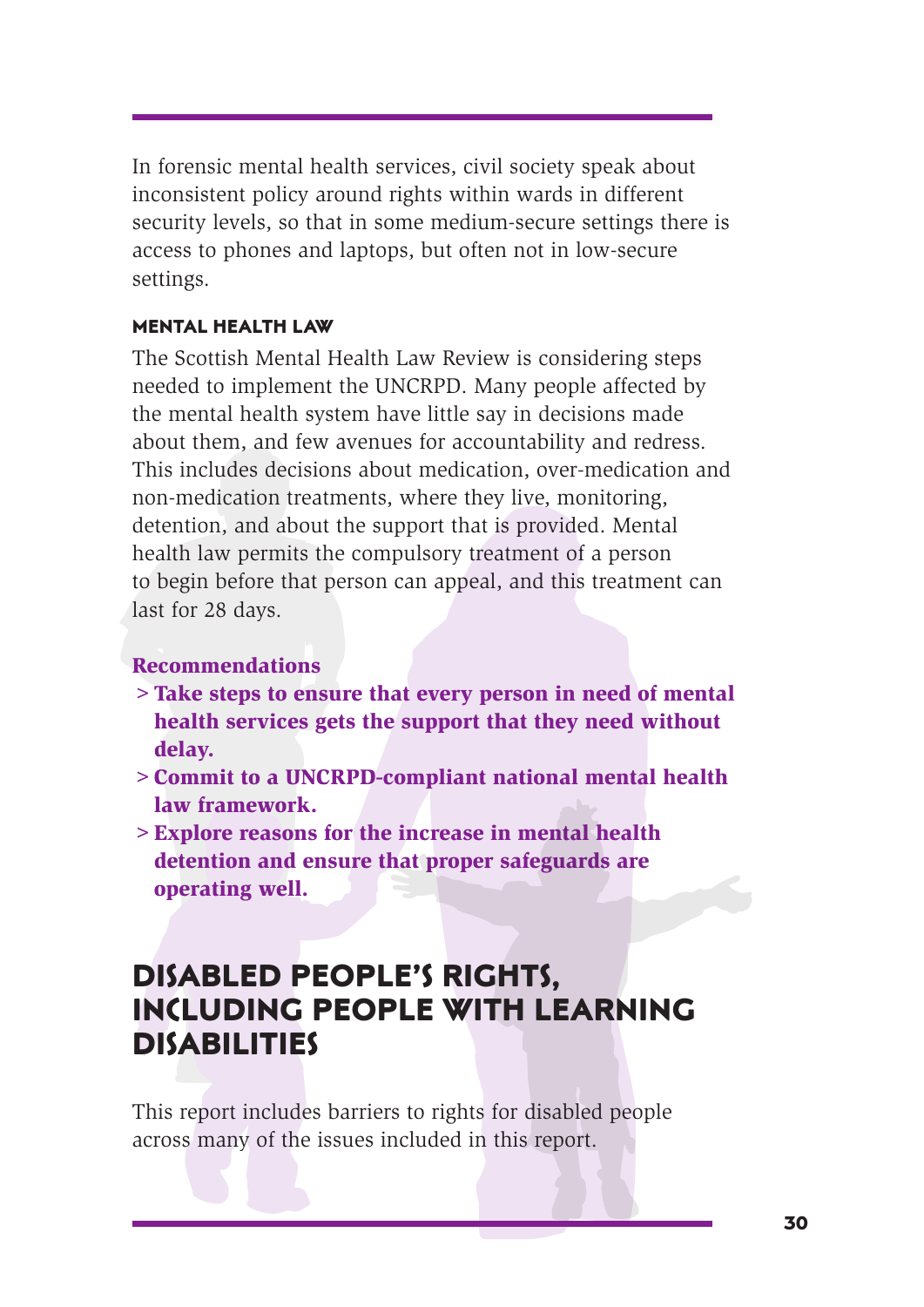We further note that people with a learning disability and people with autism have for too long had their human rights impacted by being included inappropriately within mental health law provisions. The Independent Review of Learning Disability and Autism in the Mental Health Act (the Rome Review) published its final report in December 201969. This included recommendations that learning disability and autism be removed from the definition of mental disorder in Scots law, and that Scotland work towards law that removes discrimination in detention and compulsory treatment on the basis of disability. The Scottish Government has not yet responded in detail to this.

Review published its linds<br>included recommendations<br>autism be removed from the<br>Scots law, and that Scotland<br>discrimination in detention<br>basis of disability. The Scot<br>responded in detail to this.<br>Too many people with learn<br> Review) published its final report in December 2019<sup>os</sup>. This included recommendations that learning disability and the moved from a disabriliary and the moved for socist law, and that Scolland work towards law that remov Too many people with learning disabilities are living in a hospital setting without clinical need. Institutional living risks exacerbating individuals' mental distress and ill health, as well as infringing upon their right to family life and risks their freedom from inhuman and degrading treatment. For example, in 2018 67 people with learning disabilities, and complex needs were subject to a delayed discharge. Of these, 22% had been in hospital for more than ten years and another 9% for five to ten years<sup>70</sup>. risks exacerbating individuals' mental distress and ill health,<br>as well as infringing upon their right to family life and risks<br>their freedom from infunnan and degrading teaturent. For<br>example, in 2018 67 people with learn

#### **Recommendations**

- **>Implement all recommendations of the Rome Review** and set out steps towards their implementation<sup>71</sup>.
- **>Ensure that no person is living in hospital without clinical need.**

# **HUMAN RIGHTS AND THE ENVIRONMENT**

#### **Recommendation 134.136 Not met**

Everyone has the right to live in a safe, clean, healthy, and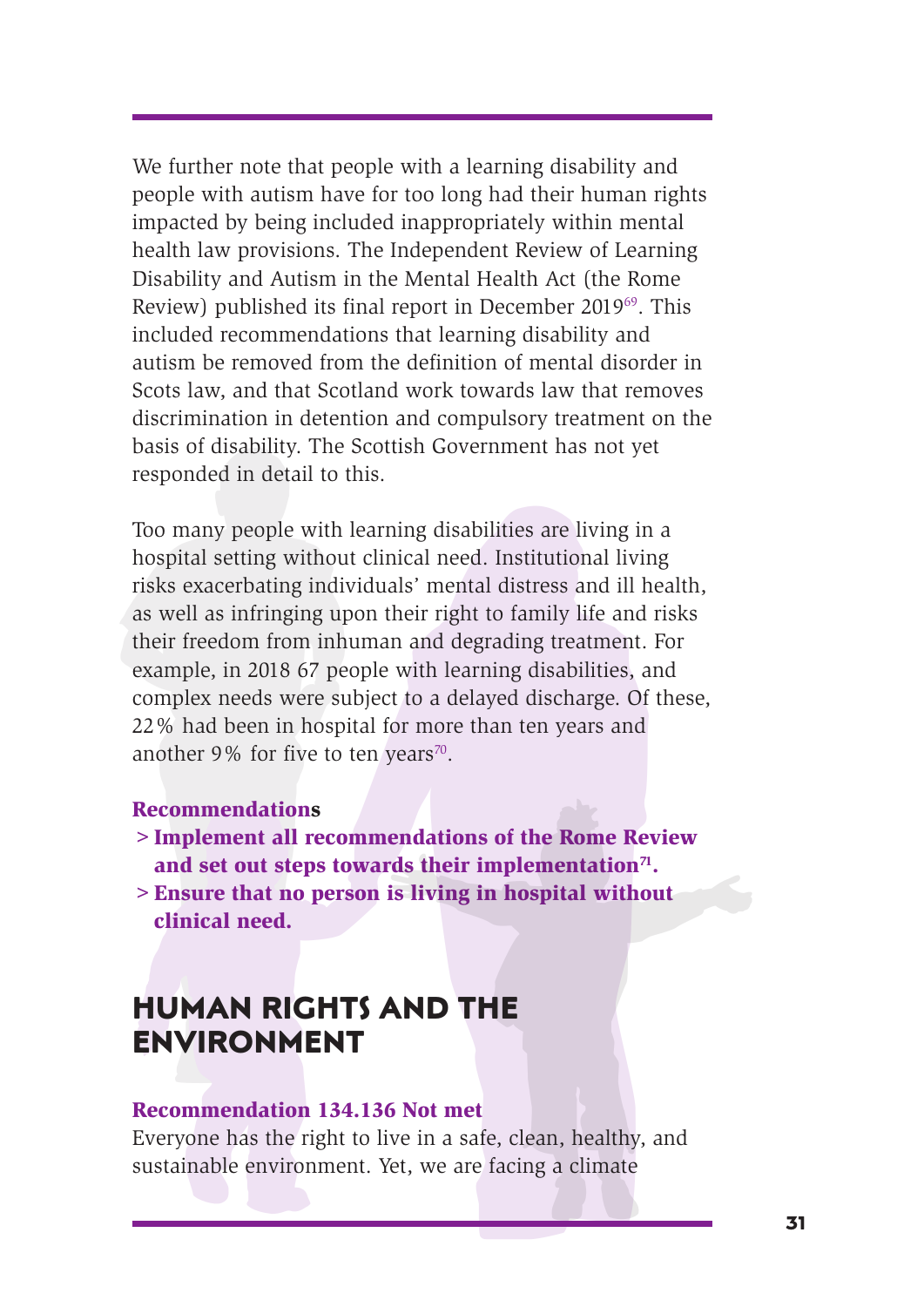emergency<sup>72</sup>, a sharp decline in biodiversity, unsafe levels of air pollution and food insecurity<sup>73</sup>. It is also difficult to access justice on the environment and the Aarhus Convention's governing bodies have made their 10th finding that Scotland is in breach of Article 9(4) that access to justice should 'not be prohibitively expensive'.

#### **Recommendation**

**Put the right to a healthy environment with substantive and procedural elements into Scots law by 2025 and measures to ensure full compliance with the Aarhus Convention.**

# **ADEQUATE STANDARD OF LIVING**

#### **Recommendations 134.163-164, 168 & 177 not met**

**Recommendation**<br>**Recommendation**<br>**Put the right to a healthy and procedural elements**<br>**measures to ensure full c**<br>**Convention.**<br>**ADEQUATE STAN**<br>**Recommendations 134.16**<br>Up to 14.5 million people in the pandemic, and arou justice should 'not be prohibitively expensive'.<br> **Recommendation**<br>
Put the right to a healthy environment with substantive<br>
and procedural elements into Scots law by 2025 and<br>
measures to ensure full compliance with the Up to 14.5 million people in the UK were in poverty before the pandemic, and around another 700,000 people were plunged into hardship during the pandemic<sup>74</sup>. One in six working households – or 17.4 per cent – are living in poverty<sup>75</sup>. Around one in three people in the UK have difficulty in affording adequate food. A large proportion of those who use food banks are disabled people, and many are living in destitution $76$ . **4.163-164, 168 & 177 not met**<br>
ble in the UK were in poverty before<br>
und another 700,000 people were<br>
uluring the pandemic<sup>74</sup>. One in six<br>
or 17.4 per cent – are living in<br>
in three people in the UK have<br>
dequate food. A

This level of poverty is only set to get worse – the cost of living is rising sharply in the UK. It is estimated that more than 40% of households in large parts of Scotland will move into fuel poverty in coming months, an increase of 43% on 2019 figures<sup>77</sup>. There will be a  $150\%$  total rise in Britain's fuel poor by November 2022<sup>78</sup>. It is feared that 400,000 more people could be pulled into poverty by real-terms cut to benefits in April 2022<sup>79</sup>.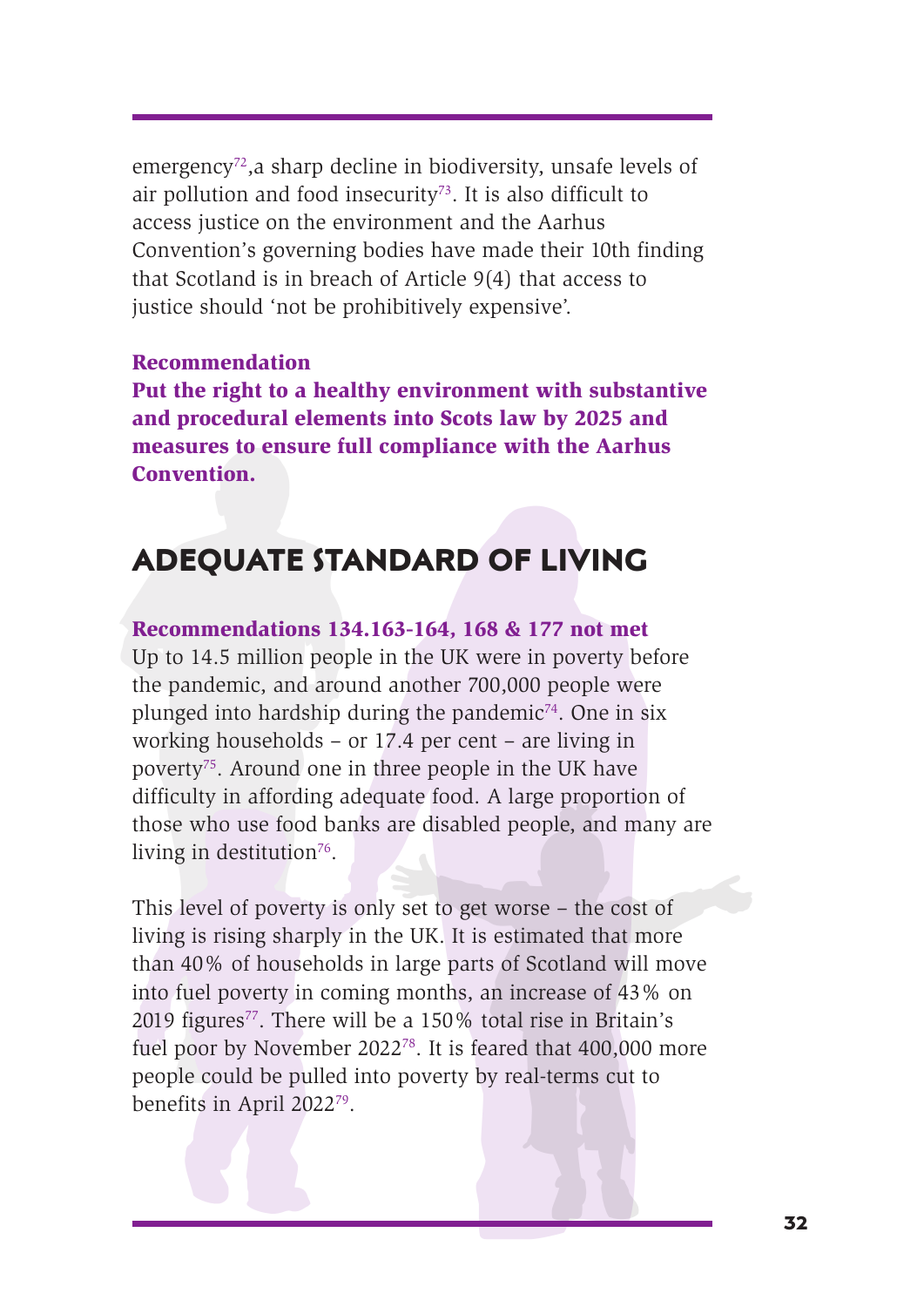However, social security amounts have declined 9% compared to inflation over the last five years. Unless benefits keep in line with inflation, it is estimated that nine million households on low incomes will experience a realterms cut of £500 a year on average<sup>80</sup>.

#### **BENEFITS CAP**

**BENEFITS CAP**<br>The Government's benefits<br>amount of social security b<br>increasing poverty in the UI<br>also means that some of the<br>UK who are already most a<br>poverty – such as lone pare<br>whom are women), larger f<br>disproportionate **BENEFITS CAP**<br>The Government's benefits cap policy that limits the total<br>amount of social security benefit you can get is only<br>amount of social security benefit you can get is only<br>increasing poverty in the UK. The way t The Government's benefits cap policy that limits the total amount of social security benefit you can get is only increasing poverty in the UK. The way the cap is designed also means that some of the most vulnerable groups in the UK who are already most at risk of being pulled into poverty – such as lone parents with young children (most of whom are women), larger families (who are disproportionately from Black and minority ethnic backgrounds) and people who are not fit to work – are the most likely to have their support capped. 63% of those impacted by the annual cap on household benefits have been lone parents,  $90\%$  of whom are women $^{81}$ .

#### **2-CHILD LIMIT**

UK Child Tax Credits are not available for third or subsequent children unless there are multiple births or a child is conceived through rape. This policy pushes larger families into poverty and undermines autonomy over the number and spacing of children. Policies which punish women and their children for reproductive choices or require the disclosure of trauma at a time and in circumstances not of their choosing are incompatible with respect for human rights and dignity. ethnic backgrounds) and people who are not fit to work-<br>are the most likely to have their support capped. 63% of<br>those impacted by the annual cap on household benefits<br>have been lone parents, 90% of whom are women<sup>st</sup>.<br>**2-**

#### **RIGHT TO ADEQUATE HOUSING**

1.5 million people in Scotland are living in overcrowded, dangerous, unsafe or unaffordable homes. 13,192 households are in temporary accommodation, including 7510  $children<sup>82</sup>$ . Too many people have no permanent place to live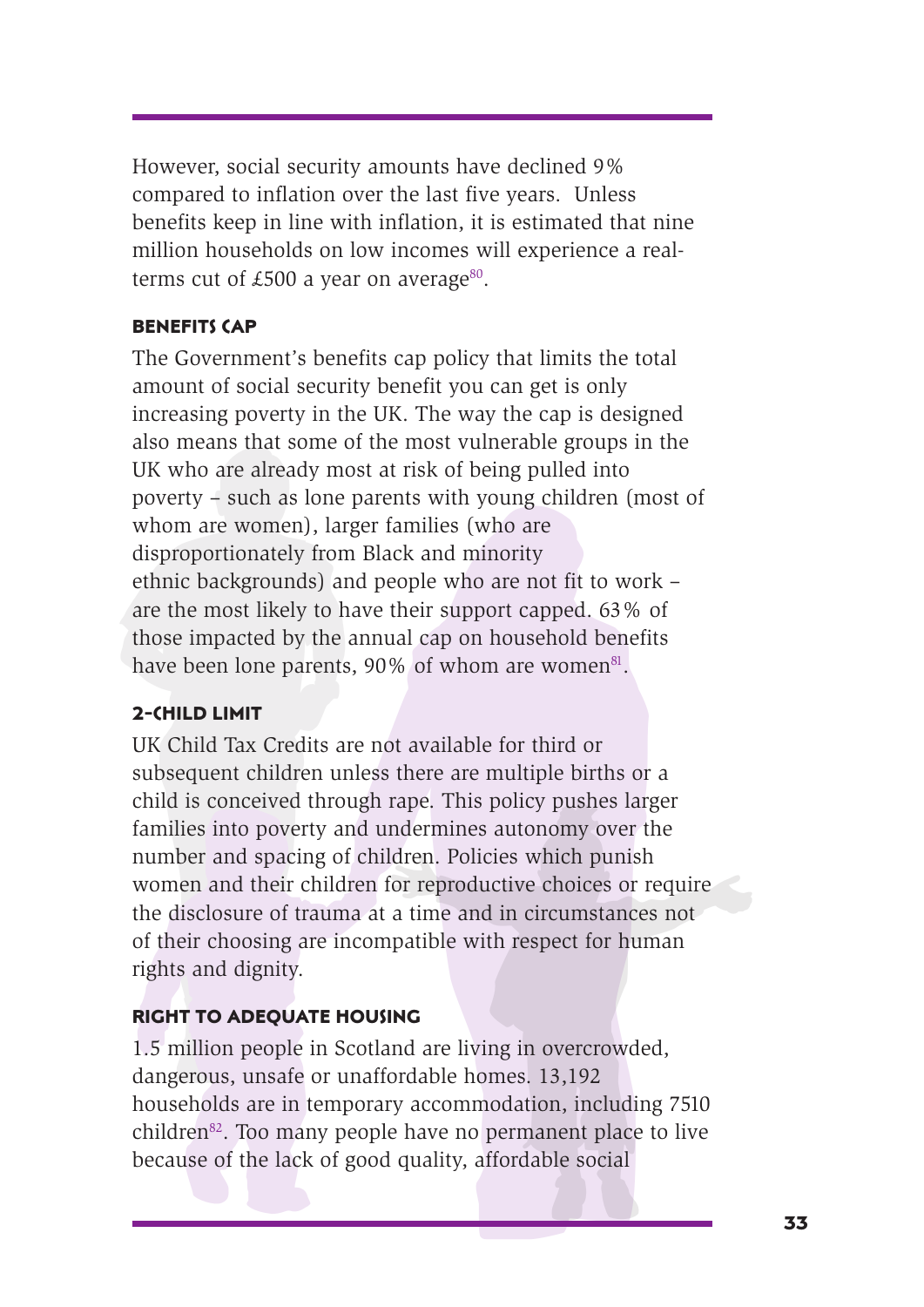housing in Scotland. If you have a disability, receive social security benefits, are a refugee, or a person of colour you are even more likely to face discrimination or struggle to find a decent home. There is a chronic shortage of accessible and adapted housing<sup>83</sup>. Scotland cannot end homelessness and meet this need for decent housing without significantly increasing the supply of social housing.

meet uns need for decent in<br>increasing the supply of soc<br>People's legal rights to hous<br>and there is lack of monitor<br>2020/21, there were 605 ins<br>offered temporary homeless<br>entitled to it<sup>84</sup>. Whilst peopl<br>accommodation have meet this need for decent housing without significantly<br>increasing the supply of social housing.<br>People's legal rights to housing are being routinely breached<br>and there is lack of monitoring and accountability for this. I People's legal rights to housing are being routinely breached and there is lack of monitoring and accountability for this. In 2020/21, there were 605 instances of households not being offered temporary homeless accommodation when they were entitled to it<sup>84</sup>. Whilst people's legal rights to temporary accommodation have improved, as the law limiting the amount of time households spend in accommodation deemed to be unsuitable was extended from just households with children to all households, this law is regularly broken by local authorities and the government has admitted that they do not have accurate data on the extent of the issue. emed to be unsuitable was extended from just households<br>th children to all households, this law is regularly broken<br>local authorities and the government has admitted that<br>every do not have accurate data on the extent of th

#### **Recommendations**

- **>The UK Government do more to reduce poverty, including by ending the 2-child limit and the benefits cap, and raising the level of benefits in line with inflation.**
- **>Deliver on commitment to secure delivery of 110,000 affordable homes over the next ten years, with at least 77,000 for social rent, including housing accessible to disabled people.**
- **>Make sure that people's legal right to housing is upheld. Accurate monitoring should be put in place immediately and there should be greater**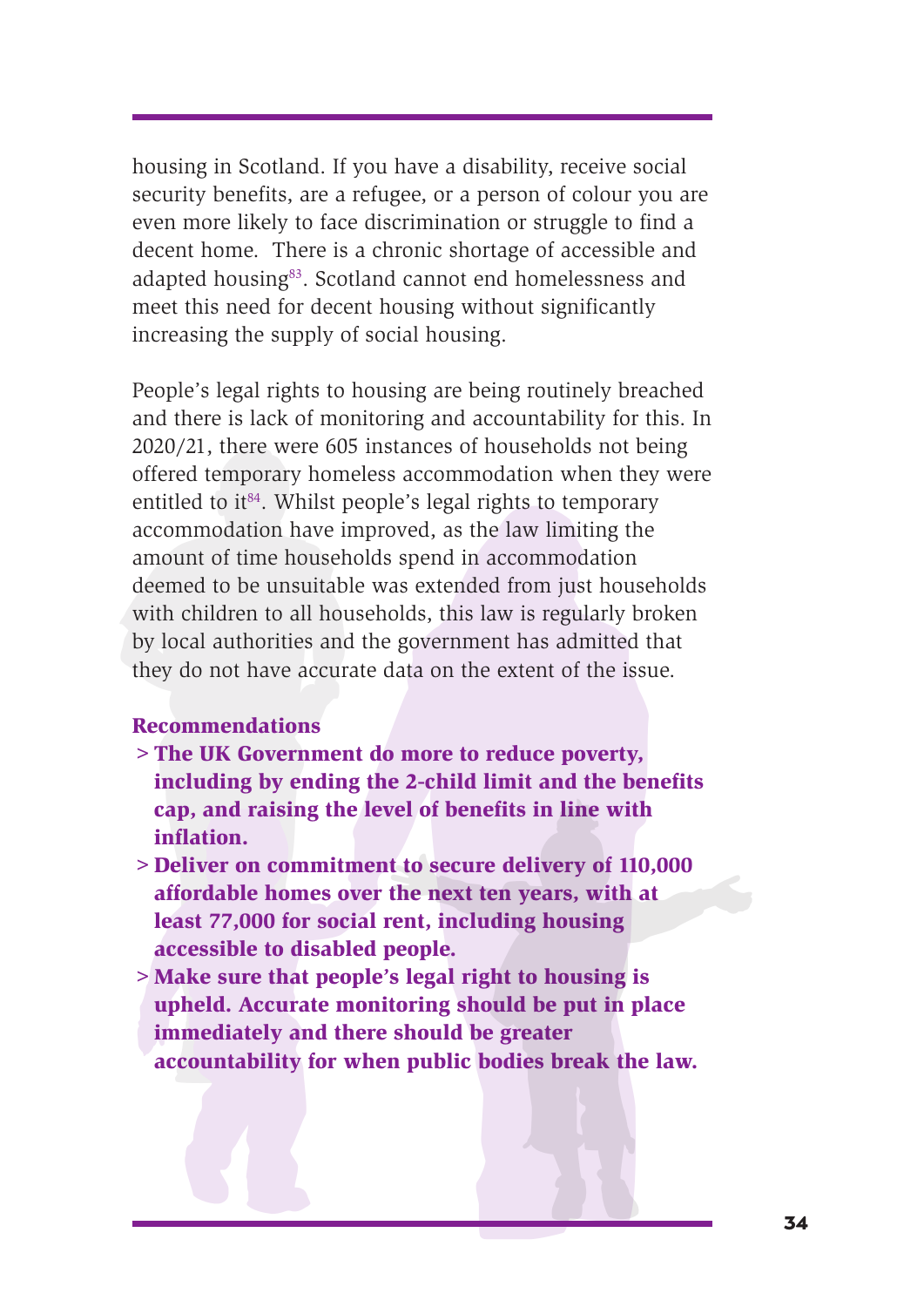# **ANNEX A**

Human Rights Consortium Scotland member organisations are:

A Way Home Scotland<br>
Ability Borders SCIO<br>
Action for ME<br>
Advocacy Highland<br>
Advocacy Western Isles<br>
Advocacy Western Isles<br>
Advocating Together<br>
African and Carribean Elde<br>
Age Scotland<br>
Alcohol Focus Scotland<br>
Amina -the A way Home Scotland<br>
Ability Borders SCIO<br>
Action for ME<br>
Action cor ME<br>
Advocacy Neislem Isles<br>
Advocacy Weislem Isles<br>
Advocacy Weislem Isles<br>
Advocating Together<br>
African and Carribean Elders in Scotland<br>
Actional Picus A Way Home Scotland Ability Borders SCIO Action for ME Advocacy Highland Advocacy North-East Advocacy Western Isles Advocard Advocating Together African and Carribean Elders in Scotland (ACES) Age Scotland Alcohol Focus Scotland Amina -the Muslim Women Resource Centre Amnesty International Angus Independent Advocacy ARC Scotland Art27 CIC Article 12 ASH Scotland Autism Rights Group Highland Because We Matter **BEMIS** Bridges Programme British Institute of Human Rights CAAG Poverty Alliance Campaign for Freedom of Information in Scotland Carr Gomm C-Change Scotland **CEMVO** Central Scotland Regional Equality Council (CSREC) Children 1st Children in Scotland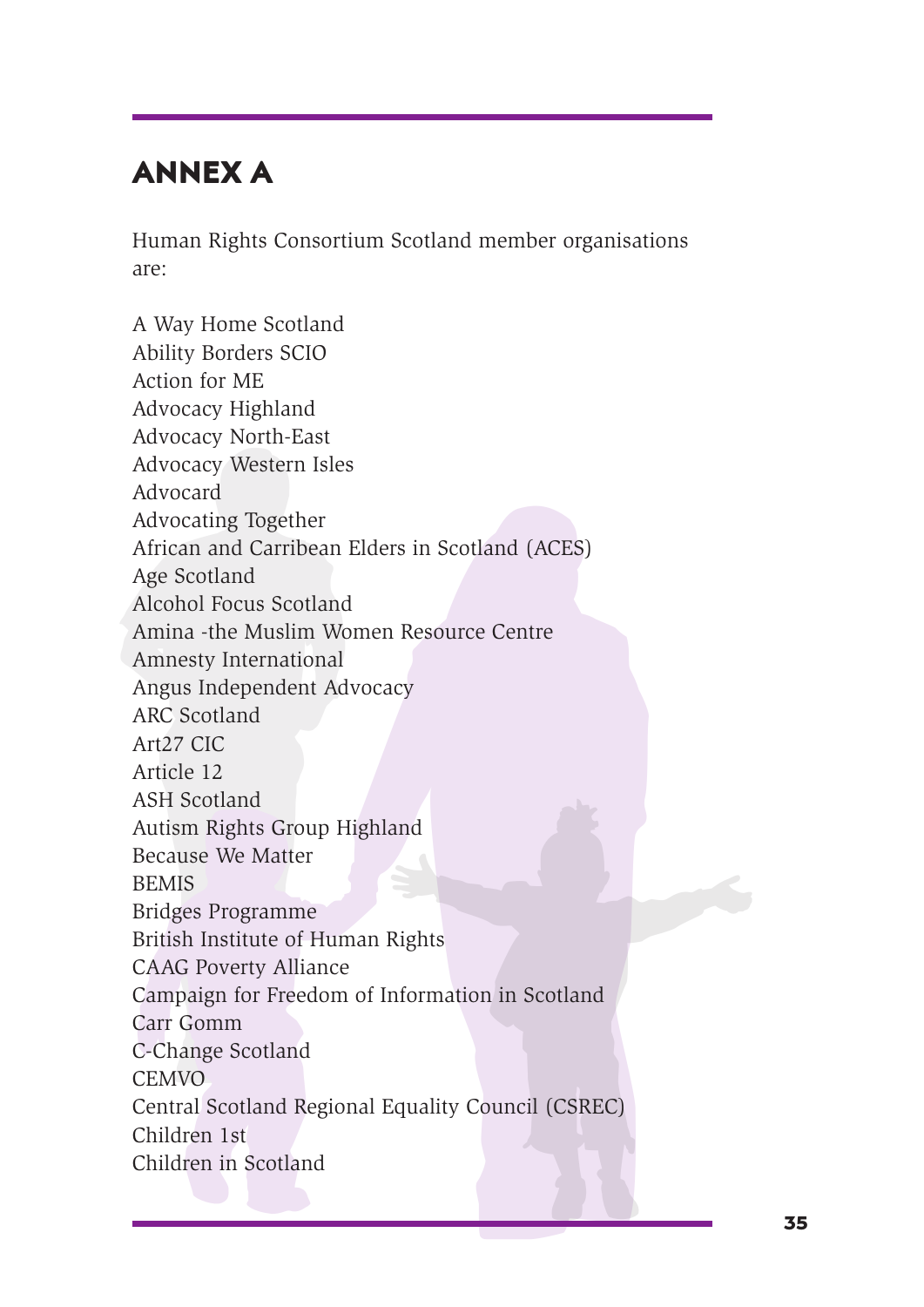Community Enterprise Ltd Connect Perrise Ltd Connect Perrise Ltd Connect Perrin @ Perth City Connect Perrin @ Perth City Connect Perrin @ Perth City Connect Perrin @ Perth City Connect Perrin & District Citizens Deaf Equal Clydebank Women's Aid<br>Coalition of Racial Equality & Rights (CRER)<br>Community Enterprise Ltd<br>Connect Perth de Perth City Centre Community Hub Limited<br>Corra Foundation<br>Dakielih & District Citizens Advice Bureaux<br>Dealbind Sco Children's Parliament Circles Advocacy Citizens' Rights Project CLAN Childlaw Close the Gap Clydebank Women's Aid Coalition of Racial Equality & Rights (CRER) Community Enterprise Ltd Connect Perth @ Perth City Centre Community Hub Limited Corra Foundation Dalkeith & District Citizens Advice Bureaux Deaf Equality & Accessibility Forum South Lanarkshire Deafblind Scotland Disability Agenda Scotland Disability Equality Scotland Dumfries & Galloway Advocacy Service Dundee Federation of Tenants' Associations EachOther G3A East And Southeast Asian Scotland C.I.C East Lothian Play Association Edinburgh Development Group ELREC Empower Women for Change Energy Action Scotland Engender Environmental Rights Centre for Scotland Equality Network Faith in Older People Fareshare Scotland Fife Centre for Equalities Fife Migrants Forum Forth Valley Advocacy Forth Valley Migrant Support Network Freedom from Torture Edinburgh Local Group GCVS Dumfries & Galloway Advocacy Service<br>
Dundee Federation of Tenants' Associations<br>
East And Southeast Asian Scotland C.I.C<br>
East And Southeast Asian Scotland C.I.C<br>
East Lothian Play Association<br>
Elinburgh Development Group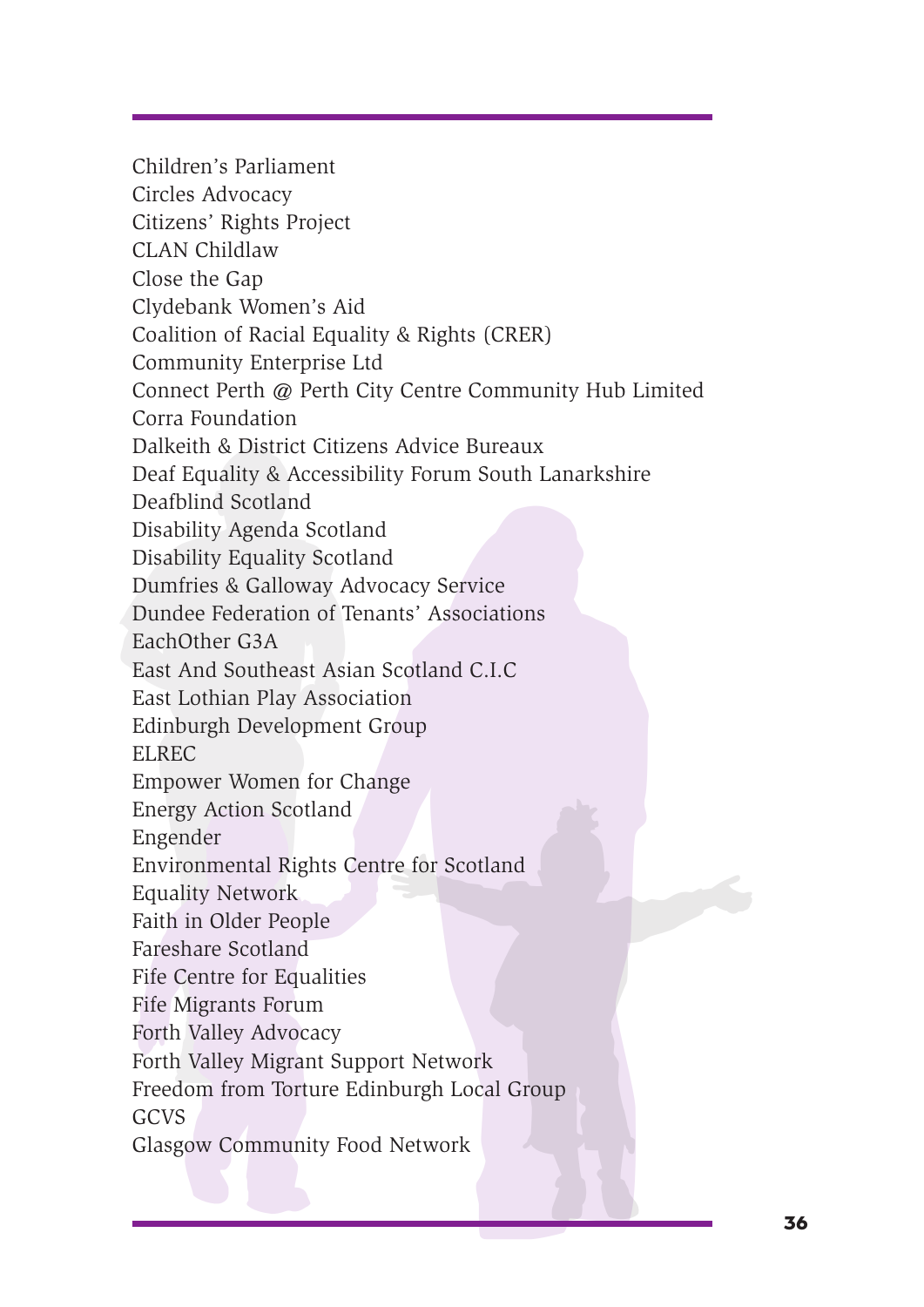Homeless Action Soudand<br>Howard League Scotland<br>HUG (Action for Mental He<br>Humanist Society Scotland<br>In Control Scotland<br>Include Me<br>In Control Scotland<br>Independent Advocacy Pert<br>Independent Advocacy Pert<br>Independent Age<br>Insp Homeless Action Scotland<br>
Howard League Scotland<br>
Huvard League Scotland<br>
In Control Scotland<br>
In Control Scotland<br>
In Control Scotland<br>
Include Me<br>
Include Me<br>
Include Me<br>
Include Me<br>
Inspired Community Enterprise Trust L Glasgow Disability Alliance Global Justice Now Headway East Lothian Highland Migrant and Refugee Action (HiMRA) HIV Scotland Homeless Action Scotland Howard League Scotland HUG (Action for Mental Health) Humanist Society Scotland In Control Scotland Include Me Inclusion Scotland Independent Advocacy Perth Independent Age Inspired Community Enterprise Trust LTD (The Usual Place) Inspiring Scotland Interfaith Scotland International Voluntary Service Just Fair Just Festival Edinburgh Justice JustRightScotland Lanarkshire Community Law Centre LGBT Health and Wellbeing LGBT Youth Love @Care Ltd Making Rights Real Maryhill Integration Network Media Education CIC Mental Health Rights Scotland Migrant Voice Mongol Identity Move On Nourish Scotland Outside the Box Inspiring Scotland<br>
International Voluntary Service<br>
International Voluntary Service<br>
Just Fasir<br>
Just Festival Edinburgh<br>
Just Festival Edinburgh<br>
Lanarkshire Community Law Centre<br>
LGBT Fouth<br>
Marking Rights Real<br>
Marking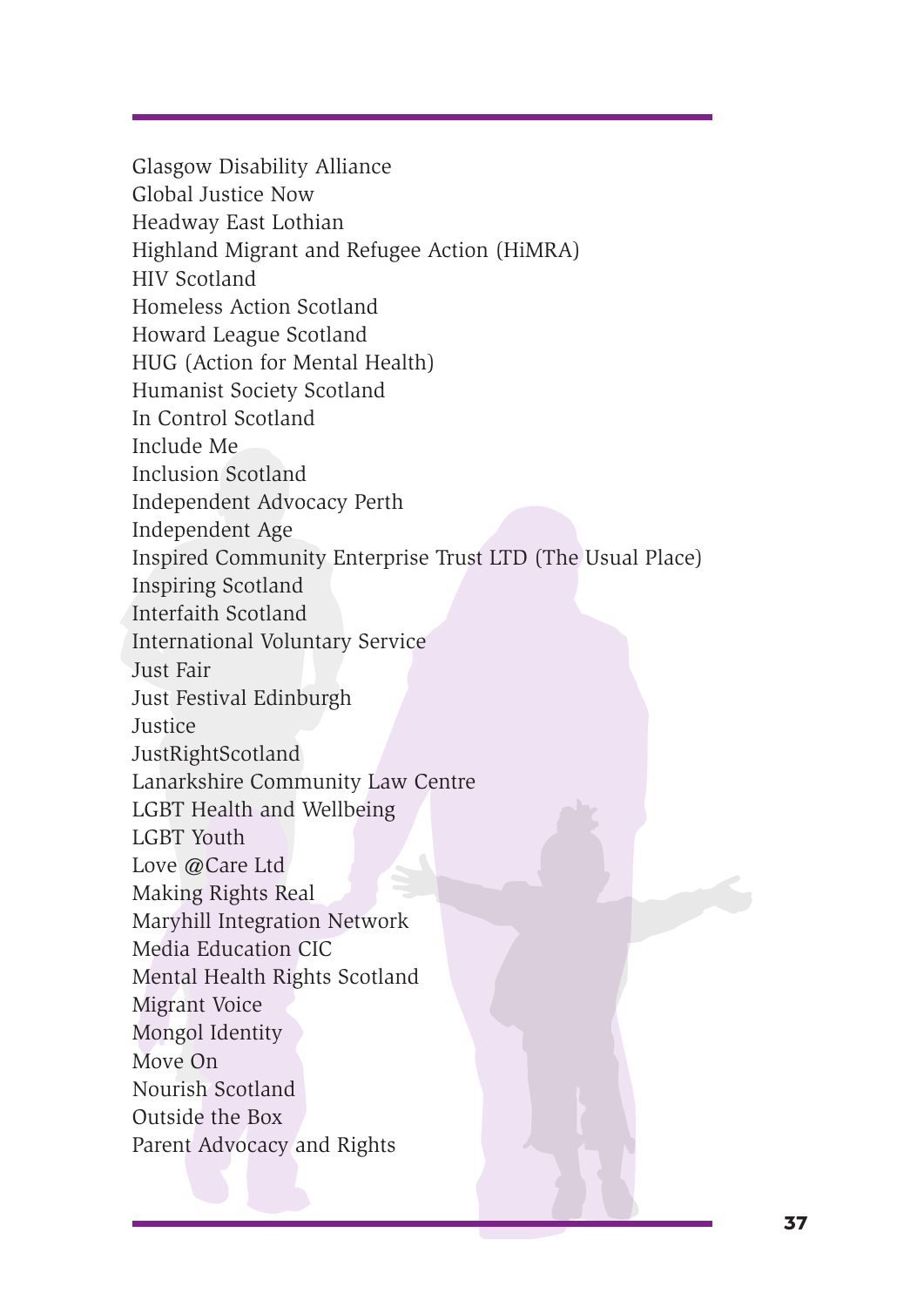Positive Piep<br>Positive Prisons<br>Poverty Alliance<br>Psychiatric Rights Scotland<br>Radiant and Brighter<br>Rape Crisis Scotland<br>Reach Advocacy<br>Realising Rights<br>Refugees for Justice<br>REH Patients Council<br>RNIB Scotland<br>Safe in Scotland Positive Help<br>
Positive Prisons<br>
Poverty Alliance<br>
Psychiatric Rights Scotland<br>
Radian and Brighter<br>
Rape Crisis Scotland<br>
Reach Advocacy<br>
Realising Rights<br>
Reflugees for Justice<br>
REH Patients Council<br>
RNIB Scotland<br>
SCID<br> Partners in Advocacy Patients' Advocacy Service Patients Council PKAVS Minority Communities Hub Play Scotland Positive Help Positive Prisons Poverty Alliance Psychiatric Rights Scotland Radiant and Brighter Rape Crisis Scotland Reach Advocacy Realising Rights Refugees for Justice REH Patients Council RNIB Scotland Safe in Scotland **SCID** SCLD Scotland's Learning Scottish Arthritis Care Scottish Association of Sign Language Interpreters Scottish Association of Social Work Scottish Borders Social Enterprise Chamber CIC Scottish Care Scottish CND Scottish Community Development Network Scottish Council of Jewish Communities Scottish Mental Health Cooperative Scottish Partnership for Palliative Care Scottish Recovery Consortium Scottish Refugee Council Scottish Women's Aid Scottish Women's Rights Centre Scottish Youth Parliament RNIB Scotland<br>Safe in Scotland<br>SCD<br>SCCD<br>SCOLD<br>SCCD<br>Scotland's Learning<br>Scotland's Learning<br>Scotland Association of Sign Language Interpreters<br>Scotlish Association of Social Work<br>Scotlish Correspondence Control Scotland Con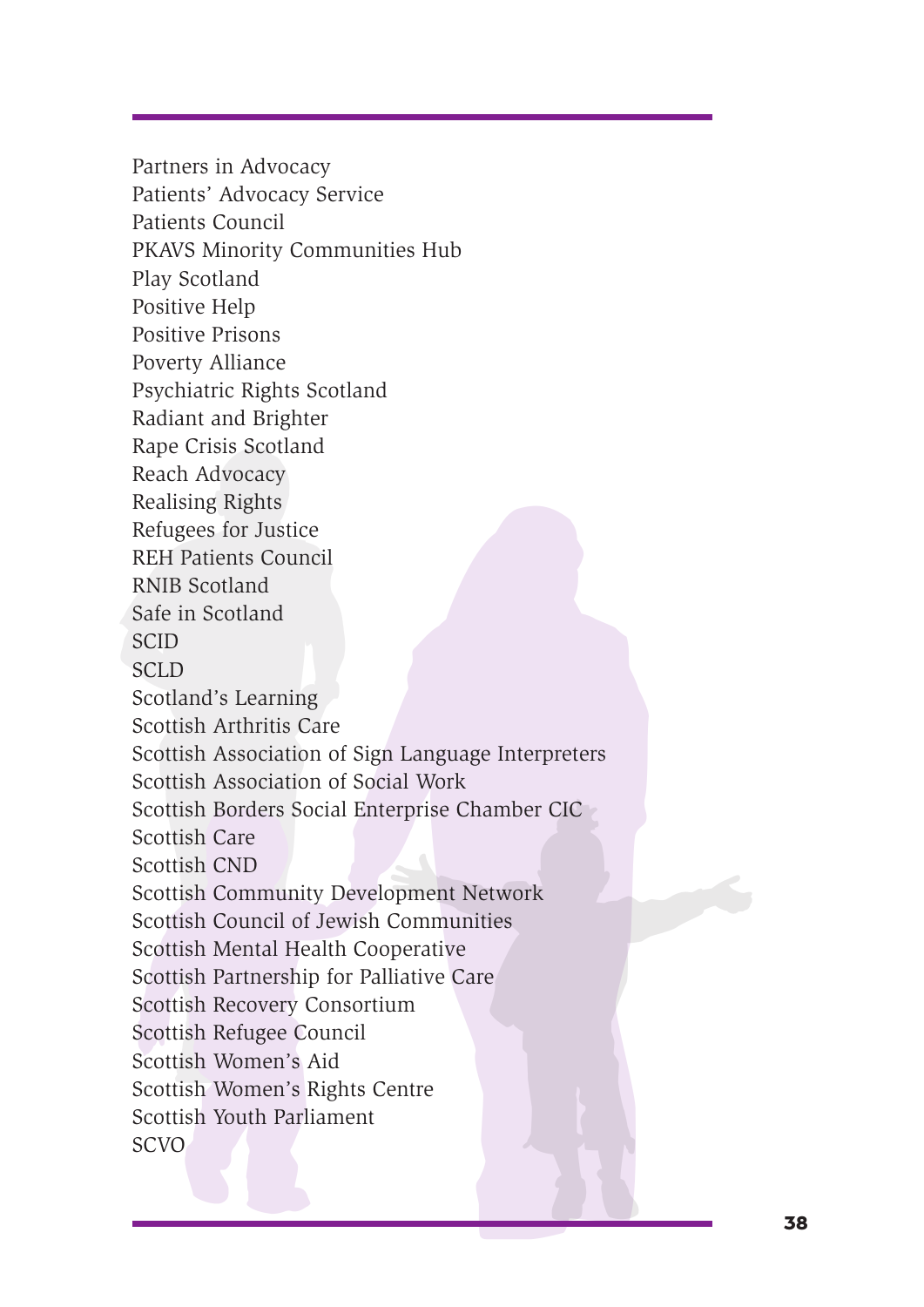State Control State Control State Control State Control State Control State Control State Control State The Bingham Centre<br>The Bingham Centre<br>The Bingham Centre<br>The Paristamen CIO<br>The Faristamen CIO<br>The Scottish Women's Co Strathclyde Students' Union<br>
STUC<br>
The ALLIANCE<br>
The ALLIANCE<br>
The Higham Centre<br>
The Higham Centre<br>
The Bingham Centre<br>
The Diminity Policy Forum<br>
The Parisianen Clo<br>
The Scottish Women's Convention<br>
Third Generation Proj Secure Scotland Self-Directed Support Scotland Shared Lives Plus SIAA Stonewall Scotland Strathclyde Students' Union **STUC** Take Control South Lanarkshire Talking Mats Ltd The ALLIANCE The Bingham Centre The Community Policy Forum The Paristamen CIO The Scottish Women's Convention Third Generation Project Together Scotland UNICEF UK Unison United Nations Association Scotland Visibility Scotland VOX Scotland Welfare Scotland West of Scotland Regional Equality Council Who Cares? Scotland Women for Independence Y People Youthlink Scotland Zero Tolerance Together Scotland<br>
UNICEF UK<br>
Unison<br>
United Nations Association Scotland<br>
Visibility Scotland<br>
Welfare Scotland<br>
Welfare Scotland<br>
Welfare Scotland<br>
Wenthink Scotland<br>
Xonthink Scotland<br>
Zero Tolerance<br>
Additional organis

Additional organisations supporting this submission are:

Grampian REC Ltd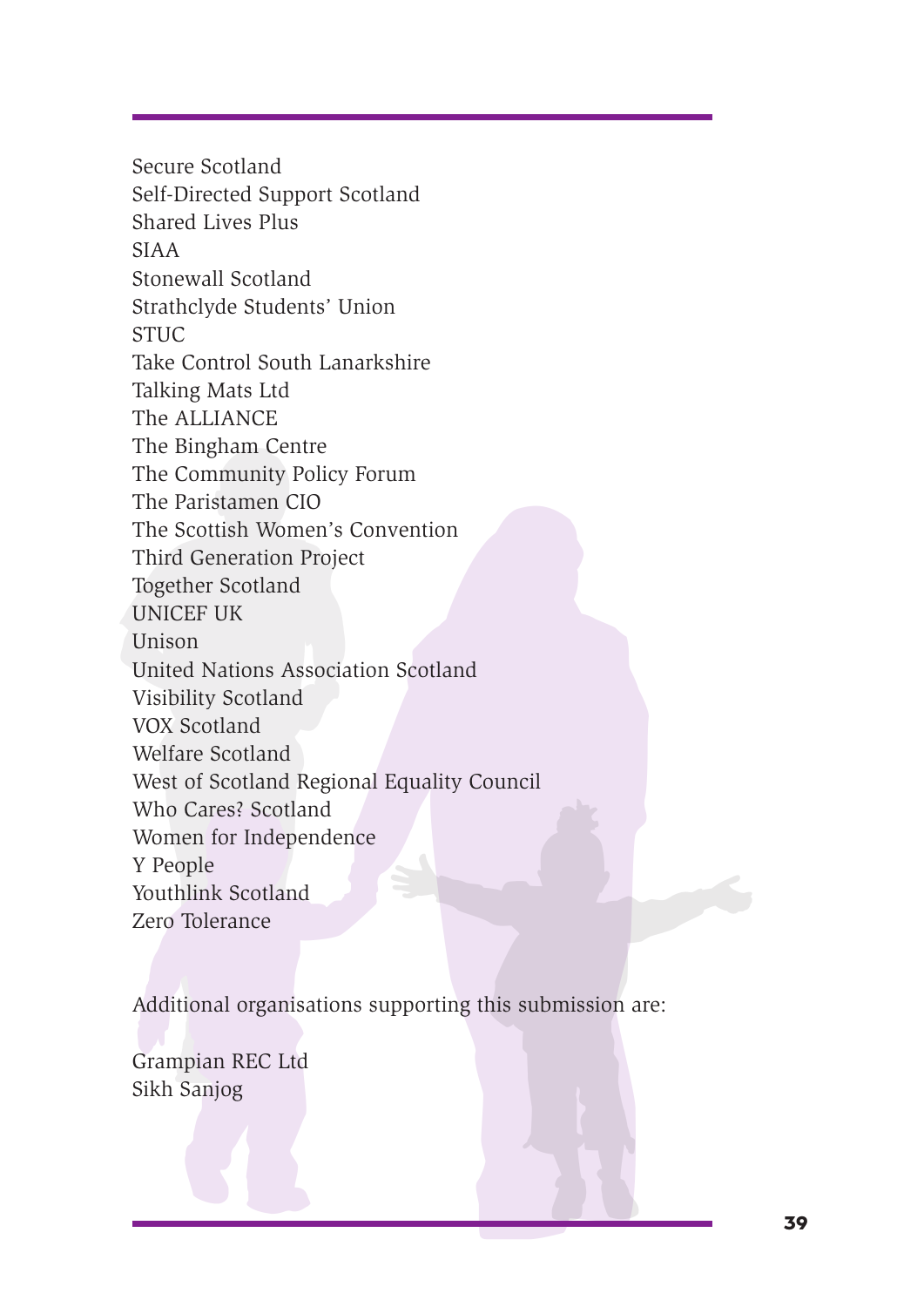# **ANNEX B**

#### **METHODS**

To inform this joint submission, we worked together with the Scottish Human Rights Commission to convene a series of online civil society workshops. In November-December 2021, we held workshops with 166 participants from organisations from across Scotland, around:

- Religion and belief, and human rights
- Women's rights
- Children and young people's rights
- Race and human rights
- Mental health and human rights
- LGBTI rights
- Criminal justice and human rights
- Migrants' rights

We also held a 'big picture' workshop to capture crosscutting issues around human rights in Scotland on 7th December 2021 – there were 74 participants in this workshop.

of online civil society works<br>
2021, we held workshops w<br>
organisations from across S<br>
• Religion and belief, and l<br>
• Women's rights<br>
• Children and young peop<br>
• Race and human rights<br>
• Mental health and human<br>
• LGBTI In exclusi runnal regular succession to converte a sense and to do online civil society worksho[p](http://www.hrcscotland.org)s. In November-December<br>2021, we held workshops with 166 participants from<br>organisations from across Scouland, around:<br>• Relig A full collation of all the issues raised in these workshops is available on our website at www.hrcscotland.org Contributions from these workshops were combined with comments from Consortium members by email and from previous Consortium reports and meetings. • Criminal justice and human rights<br>• Migrants' rights<br>• Migrants' rights<br>we also held a 'big picture' workshop to capture cross-<br>cutting issues around human rights in Scotland on 7th<br>December 2021 – there were 74 particip

On 31st March 2022, we submitted a shortened version of this report to the UN Human Rights Council to inform the Universal Periodic Review of the UK in 2022.

We would like to thank our research student Sophia Simmill for her detailed work that helped to draft this submission, and to all our members and civil society organisations for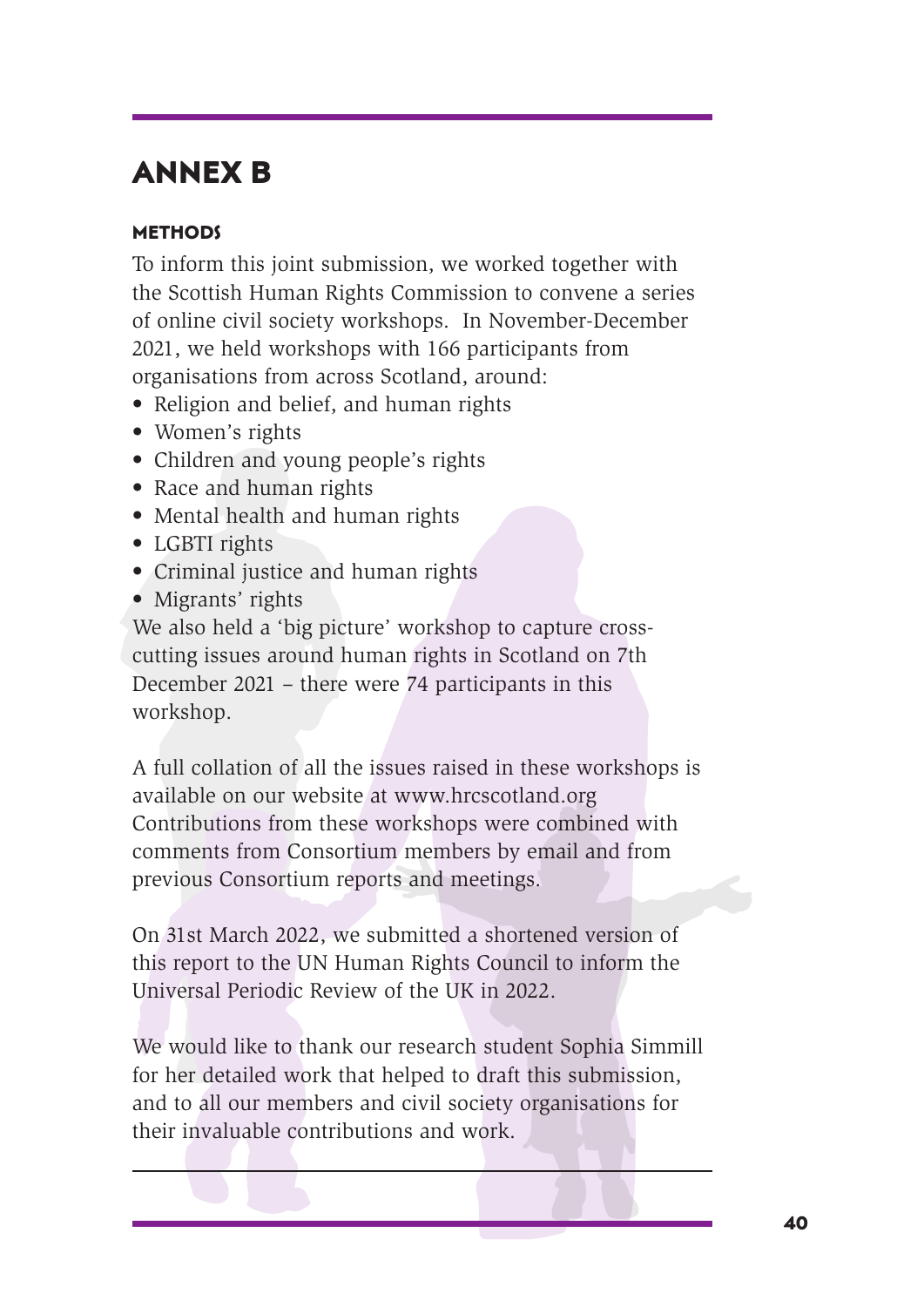# **FOOTNOTES**

1. Discussed in Scottish Human Rights Commission statement of 21 September 2017, available at: https://www.scottishhumanrights.com/news/scottish-government-urged-to-show-leadership-as-spotlightfalls-on-uk-s-human-rights-track-record/

2. Report of the Special Rapporteur on extreme poverty and human rights on his visit to United Kingdom of Great Britain and Northern Ireland – Comments by the State, A/HRC/41/39/Add.3

3. As reported in BBC News Nov 2016, available at: https://www.bbc.co.uk/news/uk-37899305

4. Joint response from 48 Scottish organisations to the Bill of Rights proposal, stating that it is unnecessary and regressive, is available here: https://hrcscotland.org/2022/03/11/46-organisations-join-consortium-tosay-no-to-human-rights-act-reform/

5. Independent Human Rights Act Review, Dec 2021, available at:

https://www.gov.uk/guidance/independent-human-rights-act-review

6. UK Government 2021, Human Rights Act Reform: A Modern Bill of Rights, available at:

https://consult.justice.gov.uk/human-rights/human-rights-act-reform/

7. The Supreme Court Case 2021/0079, judgment available at:

https://www.supremecourt.uk/cases/uksc-2021-0079.html

8. Scottish Government, statement on New Human Rights Bill, 2021, available at:

https://www.gov.scot/news/new-human-rights-bill/; National Taskforce on Human Rights Leadership report 2021, available at: https://www.gov.scot/publications/national-taskforce-human-rights-leadershipreport/

9. Scotland's National Action Plan on Human Rights, available at: https://www.snaprights.info/ 10. Human Rights Consortium Scotland & Amnesty International, Delivering Human Rights in Scotland during COVID-19: A 2020 Survey of Public Authorities, available at: https://hrcscotland.org/wpcontent/uploads/2021/05/Final-Delivering-Human-Rights-During-COVID19-survey-report-May-2021.pdf

11. Inclusion Scotland (2020), Rights at risk – Covid-19, disabled people and emergency planning in Scotland; Glasgow Disability Alliance, Supercharged: A human catastrophe, 2020, available at: https://gda.scot/resources/supercharged-a-human-catastrophe/

and regressive, is available here: https://hrescot<br>any-no-to-buman-rights-act-reform/<br>S. Independent Human Rights act Reform/<br>S. Independent Human Rights act Reform, Dec.<br>16. The type weak particles goving the further of U s. A sheet and you are the particular to the sheet of the original particular to the sheet of the sheet of the sheet of the sheet of the sheet of the sheet of the sheet of the sheet of the sheet of the sheet of the sheet o 12. Coalition of Carers in Scotland, Carers' Experiences of SDS February 2022, available at: https://www.carersnet.org/carers-experiences-of-sds/ ; Citizens Advice, An Unequal Crisis – Why workers need better enforcement of their rights 2020 – finding that parents, carers and disabled people twice as likely to face redundancy in pandemic, available at: https://www.citizensadvice.org.uk/about-us/aboutus1/media/press-releases/parents-carers-and-disabled-people-at-least-twice-as-likely-to-face-redundancy-w arns-citizens-advice/

13. National Records of Scotland (2021), Deaths involving coronavirus (COVID-19) in Scotland – the report states that this is probably an underestimate. Between March 2020 and March 2021, over 3,200 Scottish care home residents died from coronavirus – BBC News (2021), The full picture of Covid-linked deaths in Scotland's care homes

14. House of Commons Women and Equality Committee, Unequal impact? Coronavirus and BAME people, 2020

14. Scottish Learning Disabilities Observatory (2021), The impact of COVID -19 on people with learning/intellectual disabilities in Scotland

16. House of Commons Women and Equalities Committee, Unequal impact? Coronavirus, disability and access to services: full Report, 2020, available at:

https://committees.parliament.uk/publications/4068/documents/40461/default/

17. Inclusion Scotland, UNCRPD Scottish Civil Society Shadow Report, March 2022, available at: https://inclusionscotland.org/get-informed/uncrpd-report

18. Deaf Scotland Manifesto 2021, 5 asks for inclusive communications, available at: https://deafscotland.org/wp-content/uploads/2021/03/2021-Scottish-Election-Asks-from-deafscotland-Copy.pdf

19. Inclusion Scotland, UNCRPD Scottish Civil Society Shadow Report, March 2022, Appendix 3, available at: https://inclusionscotland.org/get-informed/uncrpd-report ; Inclusion Scotland (2020), Disabled people's views of the Fairer Scotland for Disabled People Delivery Plan request copy from Inclusion Scotland; Glasgow DPO Network (2022), Transforming participation for disabled people in Glasgow beyond Covid-19 – Report and Recommendations from Disability Workstream to Glasgow Social Recovery **Taskforce** 

20. Scottish Parliament Equalities and Human Rights Committee, Looking ahead to the Scottish Government's draft budget 2020-21: Valuing the Third Sector, available at: https://digitalpublications.parliament.scot/Committees/Report/EHRiC/2019/11/7/Looking-ahead-to-the-Scottish-Government-s-Draft-Budget-2020-21--Valuing-the-Third-Sector#Introduction

21. Human Rights Consortium Scotland, All Our Rights In Law report recommendation 5, available at: www.allourrightsinlaw.scot

22. Scottish Independent Advocacy Alliance, Ten Years of Advocacy Provision, 2021

23. Refugees for Justice, information at: https://www.refugeesforjustice.com/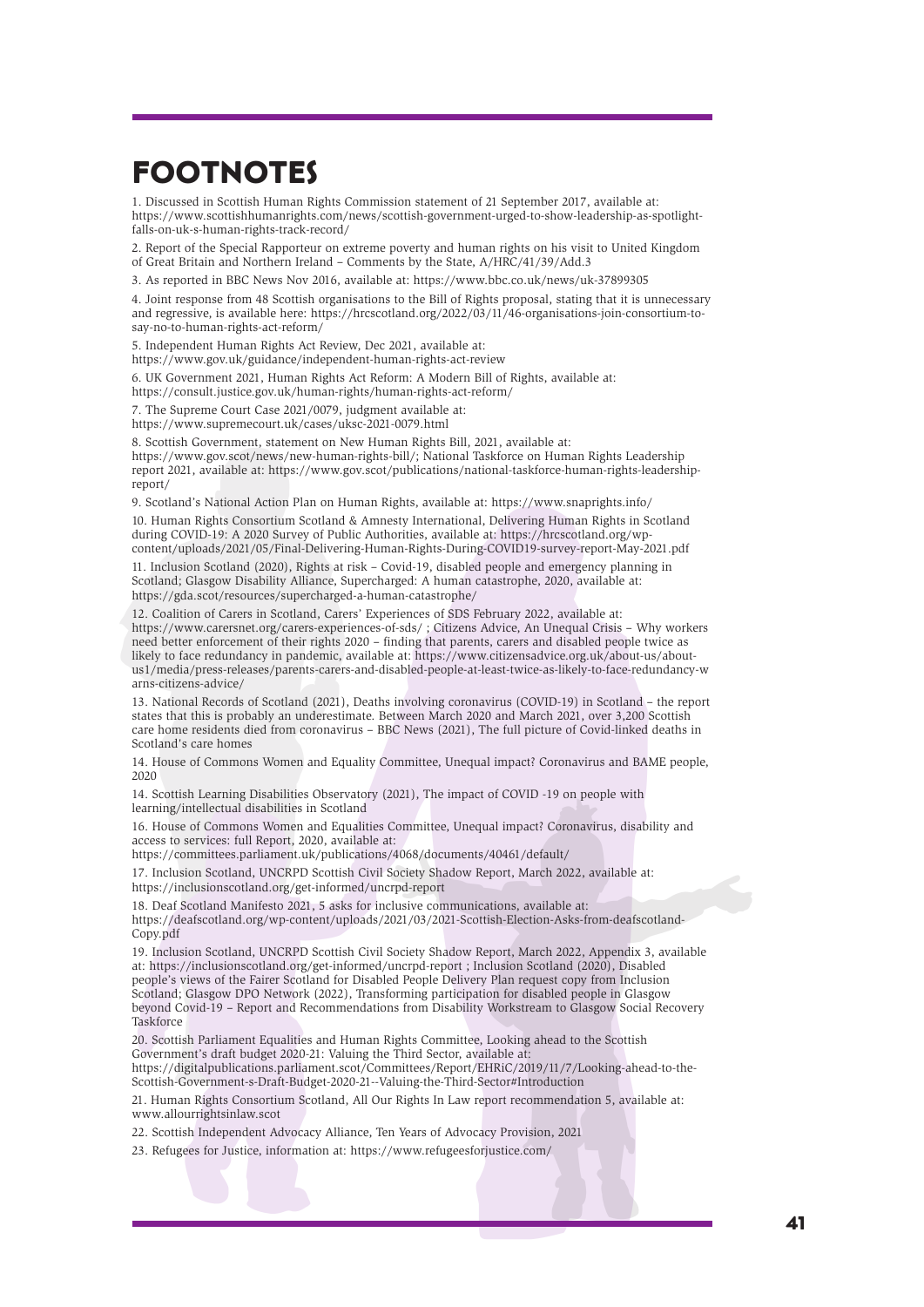24. For example, BBC News investigation: 'Asylum seekers: The homes where ceilings have fallen in', available at: https://www.bbc.co.uk/news/uk-59763205?at\_campaign=KARANGA&at\_medium=RSS

25. Refugee Action: Government will have lost £880 million as a result of the ban over the past decade by the end of 2022, new release of 9 March 2022, available at: https://www.refugee-action.org.uk/ban-onpeople-seeking-asylum-from-working-will-cost-taxpayer-880-million/

26. Refugee Action, report of survey data 2022, available at: https://www.refugee-action.org.uk/ban-onpeople-seeking-asylum-from-working-will-cost-taxpayer-880-million/

27 Scottish Detainee Visitors, 'Continuing the trend towards business as usual', accessed 14/3/22, available at: https://sdv.org.uk/latest-news/continuing-the-trend-towards-business-as-usual

28. Daily Record Justice Magazine, accessed 14/3/22, available at: https://www.dailyrecord.co.uk/in-yourarea/renfrewshire/human-trafficking-rise-scotland-according-24927469

29. The Ferret, 22 Aug 2021, 'Trafficked: concerns over criminalisation of young Vietnamese found in cannabis factories', accessed 4/3/22, available at: https://theferret.scot/concerns-raised-over-traffickedvietnamese/

30. HM Inspectorate for Prisons in Scotland (2021) Independent Review of the Response to Deaths in Prison Custody, Edinburgh: HMIPS

2.6. Itany Becture Instanting Matthe magnetics, actesta 14,<br>are Newthertwahire/human trafficking-rise scollar<br>29. The Ferret, 22 Aug 2021, Trafficking-rise scollar<br>connabls factories', accessed 4/3/22, available 2<br>vietnam **23.** Control cancel and the signific and the signific and the signific and the signific and the signific and the signific and the signific and the signific and the signific and the signific and the signific and the signi 31. Independent Review of the Response to Deaths in Prison Custody, 2021, available at: https://www.prisonsinspectoratescotland.gov.uk/sites/default/files/publication\_files/Independent%20Rev iew%20of%20the%20Response%20to%20Deaths%20in%20Prison%20Custody%20p6%20%281%29%20 WEB%20PDF.pdf

32. HMIPS, Standards for Inspecting and Monitoring Prisons in Scotland, accessed 14/3/2022, available at: https://www.prisonsinspectoratescotland.gov.uk/standards

33. Criminal Proceedings in Scotland 2019-2020, accessed 14/3/22, available at:

https://www.gov.scot/publications/criminal-proceedings-scotland-2019-20/ 34. Available at: https://digitalpublications.parliament.scot/Committees/Report/J/2019/12/1/Pre-budgetscrutiny-of-the-Scottish-Government-s-draft-budget-2020-21--justice-and-policing

35. Prison Reform Trust, Bromley Briefings Prison Factfile Winter 2022

36. Howard League Scotland, 'The Scandal of Remand in Scotland', May 2021, accessed 14/3/2022, available at: https://howardleague.scot/news

37. Scottish Government, Forensic Mental Health Services: independent review

37. Independent Review of the Response to Deaths in Prison Custody, 2021, available at:

https://www.prisonsinspectoratescotland.gov.uk/sites/default/files/publication\_files/Independent%20Rev iew%20of%20the%20Response%20to%20Deaths%20in%20Prison%20Custody%20p6%20%281%29%20 WEB%20PDF.pdf

39. Close the Gap, The Gender Penalty, 2018, and information at: www.closethegap.org.uk

40. Close the Gap, One Year On -How COVID-19 is impacting women's employment in Scotland, available at: https://www.closethegap.org.uk/content/resources/One-Year-On---How-COVID-19-is-impactingwomens-employment-in-Scotland.pdf

41. Close the Gap, Briefing 3 One Year on and little change, 2020, available at:

https://www.closethegap.org.uk/content/resources/One-year-on-and-little-change---An-assessment-of-Scottish-employer-gender-pay-gap-reporting.pdf

42. Scottish Women's Aid Annual Report 2020-21, available at: https://womensaid.scot/wpcontent/uploads/2022/03/SWA-Annual-Report-20202021-final.pdf

43. Marriage (Scotland) Act 1977

44. Together (Scottish Alliance for Children's Rights), State of Children's Rights report 2019

https://www.togetherscotland.org.uk/media/1436/socrr\_online\_version.pdf

45. Rape Crisis Scotland, Statistics and Key Information, available at:

https://www.rapecrisisscotland.org.uk/resources-stats-key-info/

46. Scottish Courts and Tribunals Service, Improving the Management of Sexual Offences Cases, 2021

47. CYCJ Rights Respecting? Scotland's Approach to Children in Conflict with the Law, 2020, available at: https://www.cycj.org.uk/wp-content/uploads/2020/01/Rights-Respecting-Scotlands-approach-to-childrenin-conflict-with-the-law.pdf

48. CYCJ Rights Respecting? Scotland's Approach to Children in Conflict with the Law, 2020, available at: https://www.cycj.org.uk/wp-content/uploads/2020/01/Rights-Respecting-Scotlands-approach-to-childrenin-conflict-with-the-law.pdf

49. Scottish Prison Service Prison population statistics, accessed 14/3/200, available at: https://www.sps.gov.uk/Corporate/Information/SPSPopulation.aspx

50. Police Scotland Freedom of Information request response, available at:

https://www.scotland.police.uk/spa-media/q5optqho/22-0465-foi-response.pdf

51. Coverage in the Glasgow Times, 29/03/21, available at:

https://www.glasgowtimes.co.uk/news/19194946.glasgow-children-jailed-overnight-police-cells-scottishfigures-revealed/

52. Together (Scottish Alliance for Children's Rights), State of Children's Rights report 2019 https://www.togetherscotland.org.uk/media/1436/socrr\_online\_version.pdf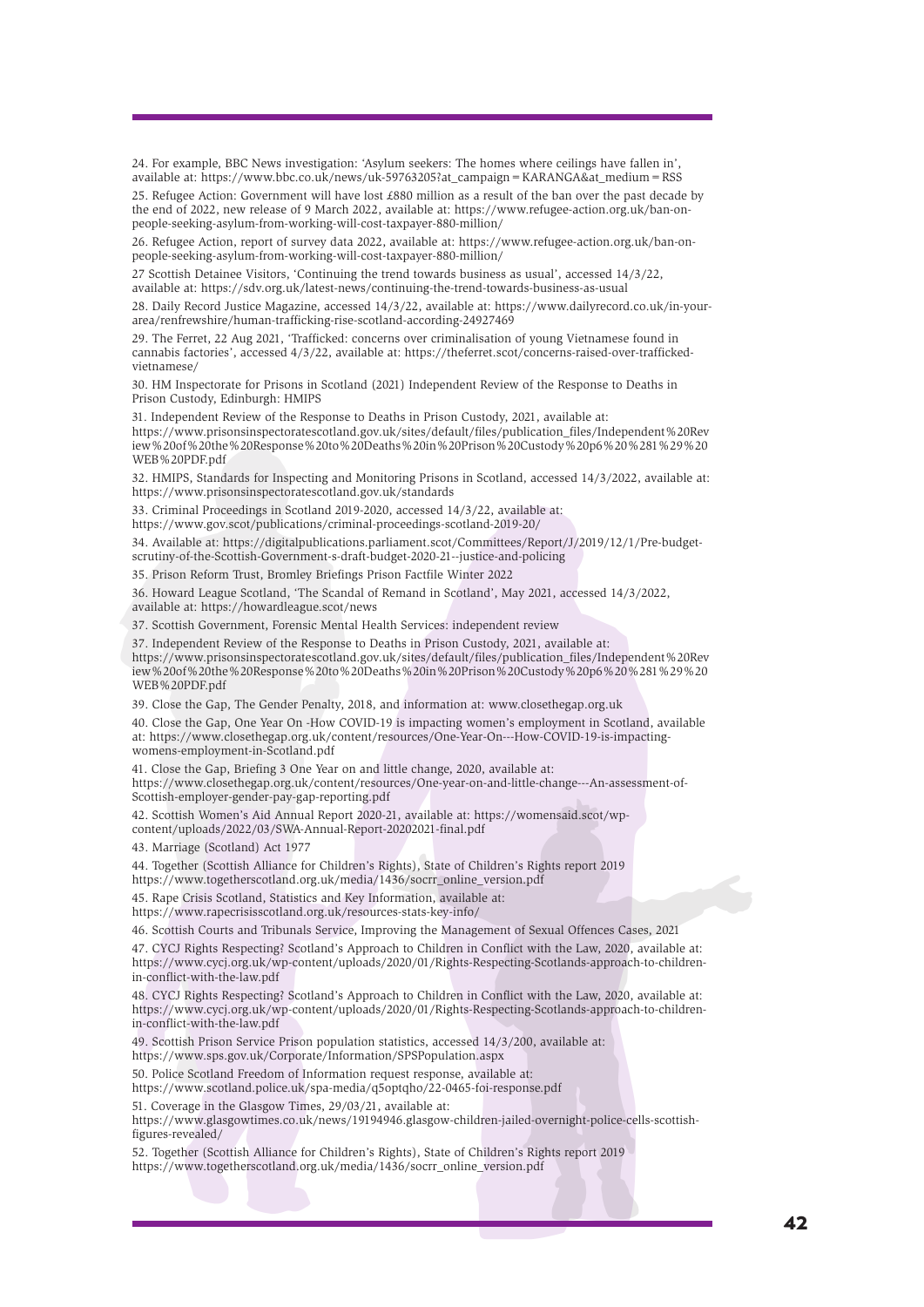53. CYPCS, No Safe Place 2018, available at: https://cypcs.org.uk/ufiles/No-Safe-Place.pdf

54. CYPCS, Position Statement: Mosquito Devices, July 2017

55. Scottish Government (2020). Review of additional support for learning implementation: executive summary

56. Human Rights Consortium Scotland, Direct quote from UPR engagement workshops – report of these workshops available at www.hrcscotland.org

57. Each Other, Significant Rise In Anti-LGBTQ+ Hate Crime Since 2015, available at:

https://eachother.org.uk/significant-rise-in-anti-lgbtq-hate-crime-since-2015/

58. Sandyford – Gender Service, information available at: https://www.sandyford.scot/sexual-healthservices/gender-identity-service/

59. Human Rights Consortium Scotland, UPR engagement workshops – report of these workshops available at www.hrcscotland.org

60. Meer, N et al, Taking Stock – Race Equality in Scotland, 2020, accessed 17/3/2022, available at: https://www.race.ed.ac.uk/taking-stock-race-equality-inscotland/#:~:text=Taking%20Stock%20%E2%80%93%20Race%20Equality%20in%20Scotland%20also,

blight%20of%20racism%20and%20discrimination%20in%20Scotland%20today

61. Show Racism the Red Card, www.theredcard.org

62. Human Rights Consortium Scotland, Direct quote from UPR engagement workshops – report of these workshops available at www.hrcscotland.org

63. Public Health Scotland, Psychological therapies waiting times, March 2022, accessed 17/3/2022, available at: https://www.publichealthscotland.scot/publications/psychological-therapies-waitingtimes/psychological-therapies-waiting-times-quarter-ending-december-2021/

services geneter-identity-services (and 10PR exampled a twww.hresonctions Solution and UPR exampled a tww.hresocoland organizations (4) then a constrained a tww.hresocoland organization is constrained a constrained solutio 38. Simple of Contract systems interesting to sample in the payer of the sample of contract systems of the sample of the sample of the sample of the sample of the sample of the sample of the sample of the sample of the sa 64. Public Health Scotland, Child & Adolescent Mental Health Services waiting times December 2021, accessed 17/3/22, available at: https://publichealthscotland.scot/publications/child-and-adolescentmental-health-services-camhs-waiting-times/child-and-adolescent-mental-health-services-camhs-waiting-ti mes-quarter-ending-31-december-2021/

65. Ibid Public Health Scotland

66. Mental Welfare Commission for Scotland, Young People Monitoring Report 2020-21, available at: https://www.mwcscot.org.uk/sites/default/files/2021-10/YP-Monitoring-2020-21\_October2021.pdf

67. Mental Welfare Commission for Scotland, 'Significant rise in numbers of people being detained for mental health treatment in Scotland', Sept 2021, available at:

https://www.mwcscot.org.uk/news/significant-rise-numbers-people-being-detained-mental-healthtreatment-scotland

68. Mental Welfare Commission for Scotland, 'Significant rise in numbers of people being detained for mental health treatment in Scotland', Sept 2021, available at:

https://www.mwcscot.org.uk/news/significant-rise-numbers-people-being-detained-mental-healthtreatment-scotland

69. The Independent Review of Learning Disability and Autism in the Mental Health Act (the Rome Review), available at:

https://webarchive.nrscotland.gov.uk/20200313211922/https://www.irmha.scot/final-report/

70. Scottish Government, Coming Home complex care needs and out of area placements, 2018, available at: https://www.gov.scot/publications/coming-home-complex-care-needs-out-area-placements-report-2018/documents/

71. The Independent Review of Learning Disability and Autism in the Mental Health Act (the Rome Review), available at:

https://webarchive.nrscotland.gov.uk/20200313211922/https://www.irmha.scot/final-report/

72. Adaptation Scotland, Climate Projections for Scotland, 2021

73. Environmental Rights Centre for Scotland Advocacy Manifesto 2021, available at:

https://www.ercs.scot/wp/wp-content/uploads/2021/12/Advocacy-Manifesto-Dec-2021.pdf

74. Legetum Institute, available at: https://li.com/

75. House of Commons Poverty in the UK – Statistics, 2021, available at: https://commonslibrary.parliament.uk/research-briefings/sn07096/

76. Trussel Trust, The True Cost of Living, March 2022, accessed 17/3/22, available at: https://www.trusselltrust.org/wp-content/uploads/sites/2/2022/03/The-true-cost-of-living-executivesummary.pdf

77. Energy Action Scotland, https://www.eas.org.uk/en/fuel-poverty-set-to-break-the-50-barrier-in-partsof-scotland\_59652/

78. Alliance for Full Employment, accessed 17/3/2022, available at: https://affe.co.uk/labour-metromayors-welsh-first-minister-former-pm-gordon-brown-and-council-leaders-across-britain-call-on-chancellorto-step-up-help-as-3-million-more-britons-become-fuel-poor/

79. Joseph Rowntree Foundation, February 2022, '400,000 people could be pulled into poverty by realterms cut to benefits in April', available at:

https://www.jrf.org.uk/press/400000-people-could-be-pulled-poverty-real-terms-cut-benefits-april

80. Joseph Rowntree Foundation, New analysis shows Chancellor must act to avoid devastating damage to living standards of poorest families, March 2022